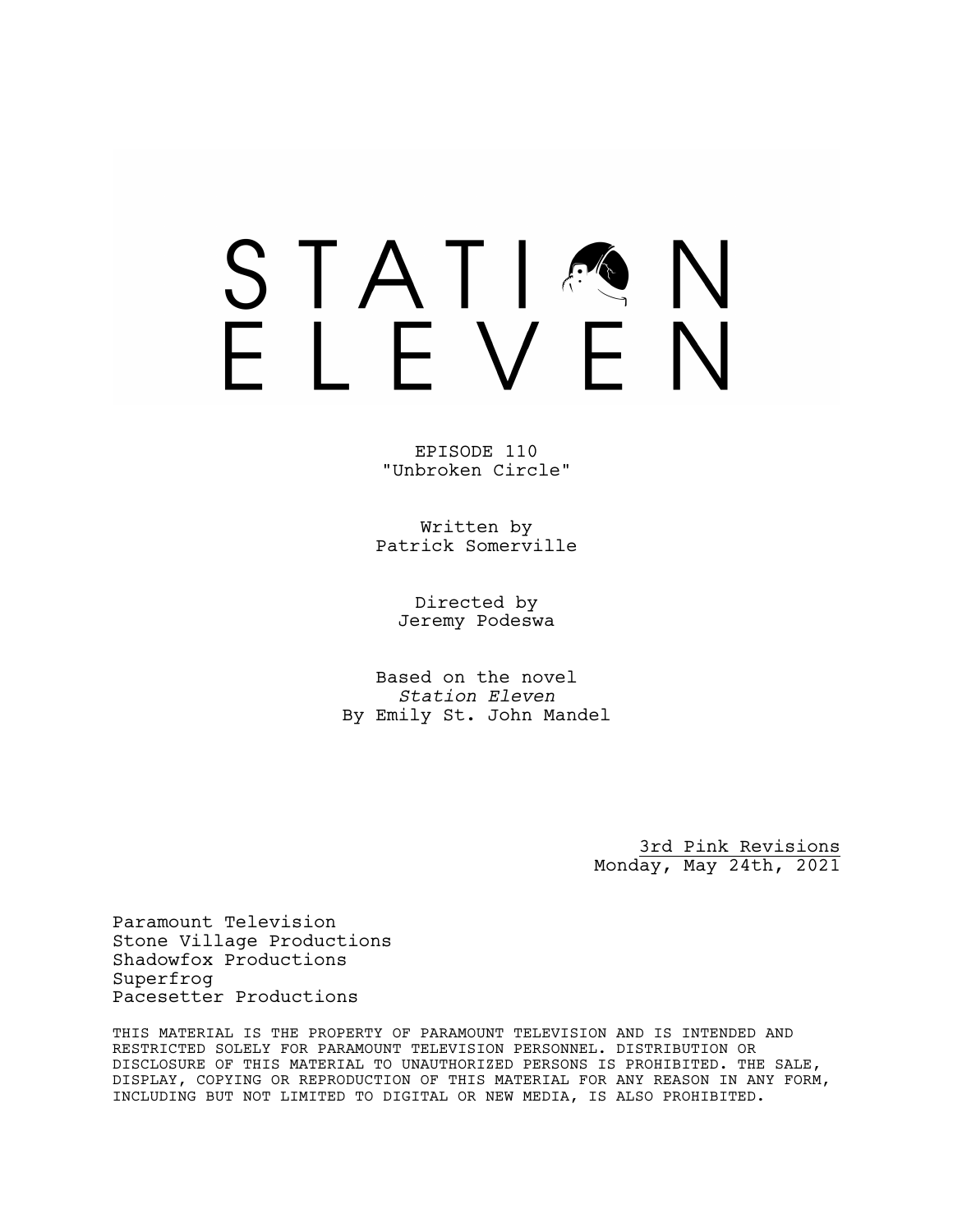# STATIQN

"Unbroken Circle" Episode 110 3rd Pink Revisions: 5/24/21

### **Revision History**

| Date     | Draft                   | <b>Revised Pages</b>                                                |
|----------|-------------------------|---------------------------------------------------------------------|
|          |                         |                                                                     |
| 11/19/20 | Production Draft        | All                                                                 |
| 3/17/21  | Blue Revisions          | $1-4, 22-26$                                                        |
| 4/11/21  | Pink Revisions          | $22-23, 25, 47-52$                                                  |
| 4/16/21  | Full Yellow             | A 1 1                                                               |
| 4/21/21  | Green Revisions         | 5, 7, 10-14A, 20, 23-24, 26-27,<br>30-32, 35, 39-40, 42-45A, 47, 49 |
| 4/26/21  | Goldenrod Revisions     | $7-7A$ , $10-14$ , $29-30$ , $32-33$ , $41-$<br>$43A, 47-47A$       |
| 4/28/21  | 2nd White Revisions     | $9-9A$ , $18-26A$ , $28-30$ , $32$ , $42-44$ ,<br>$47 - 47A$        |
| 4/30/21  | 2nd Blue Revisions      | $42 - 43A, 45 - 45B$                                                |
| 5/2/21   | 2nd Pink Revisions      | $5 - 14$                                                            |
| 5/4/21   | 2nd Yellow Revisions    | $27 - 30$                                                           |
| 5/7/21   | 2nd Green Revisions     | $9-9A, 12-14$                                                       |
| 5/11/21  | 2nd Goldenrod Revisions | $31-32$ , $35-35A$                                                  |
| 5/12/21  | 3rd White Revisions     | $19 - 20$                                                           |
| 5/13/21  | 3rd Blue Revisions      | 32                                                                  |
| 5/24/21  | 3rd Pink Revisions      | $47 - 48$                                                           |

**Notes:** Revisions are marked with (\*).

### **THESE REVISIONS AFFECT TOMORROW'S WORK:**

**1052** dialogue changes **1053** dialogue changes; **JEEVAN** is now in this scene!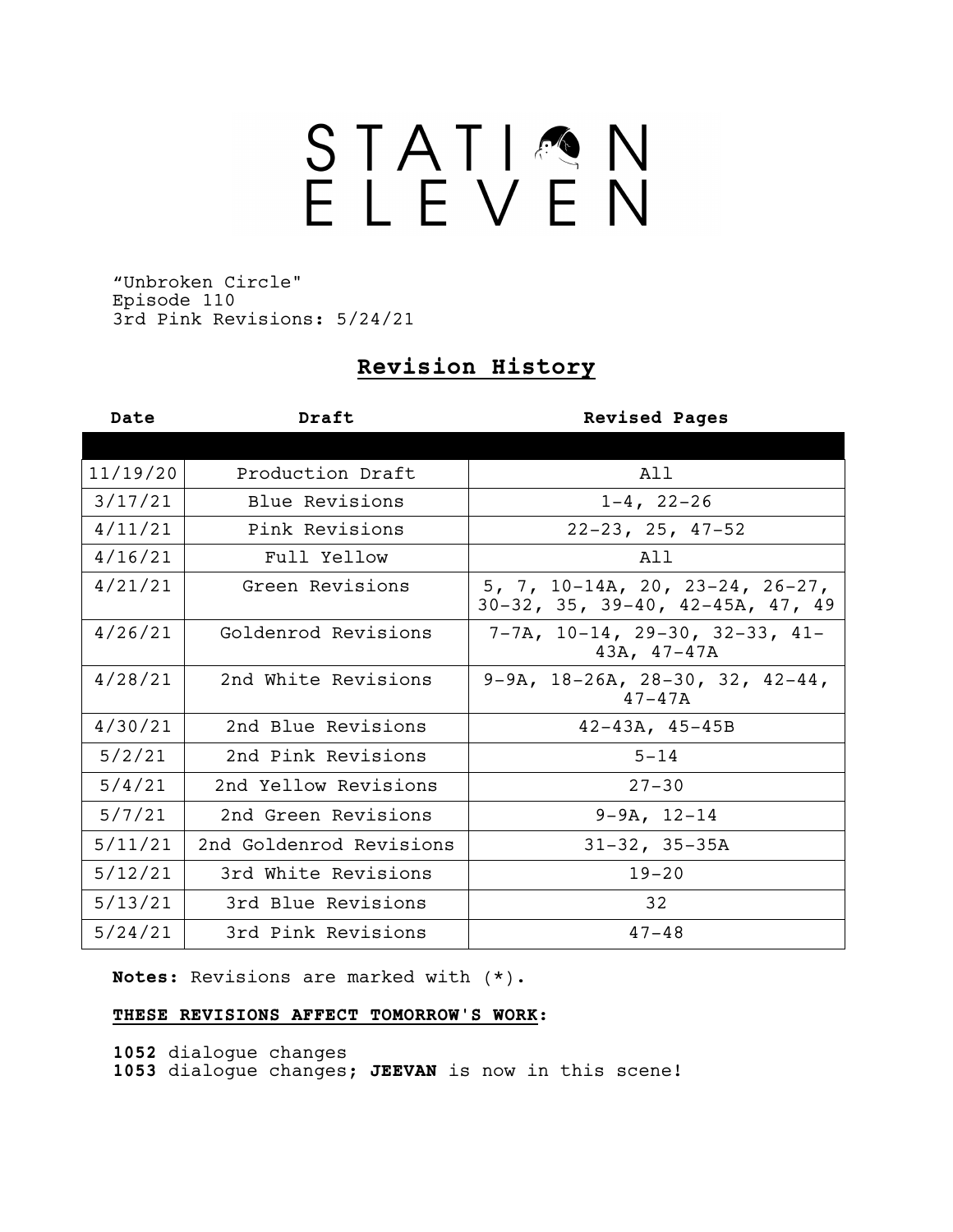## STATION<br>ELEVEN

"Unbroken Circle" Episode 110 3rd Pink Revisions: 5/24/21

### **Cast List**

| KIRSTEN RAYMONDEMACKENZIE<br>DAVTS<br>MIRANDA CARROLLDANIELLE DEADWYLER<br>TYLER LEANDERDANIEL ZOVATTO<br>ELIZABETH COLTONCAITLIN FITZGERALD                                                                                                                   |
|----------------------------------------------------------------------------------------------------------------------------------------------------------------------------------------------------------------------------------------------------------------|
| AUGUST<br>DAN<br><b>DIETER</b><br>SAYID<br><b>VLAD</b><br>WENDY<br>CHYSANTHEMUM<br><b>TOWA</b><br>S<br>TUBA<br><b>JIM FELPS</b><br>MOUNTEBANC<br><b>MILES</b><br><b>RILEY</b><br>CONSTANCE<br>YELLOW-SHIRTED KID<br>HALEY BUTTERSCOTCH<br>CAPTAIN HUGO BENNETT |
| NICKY<br>TARANTULA<br>SPACEMAN<br>CHLOE<br><b>DEAN</b><br><b>KELSEY</b><br>TEENAGER IN<br>CROWD<br>DR. ELEVEN                                                                                                                                                  |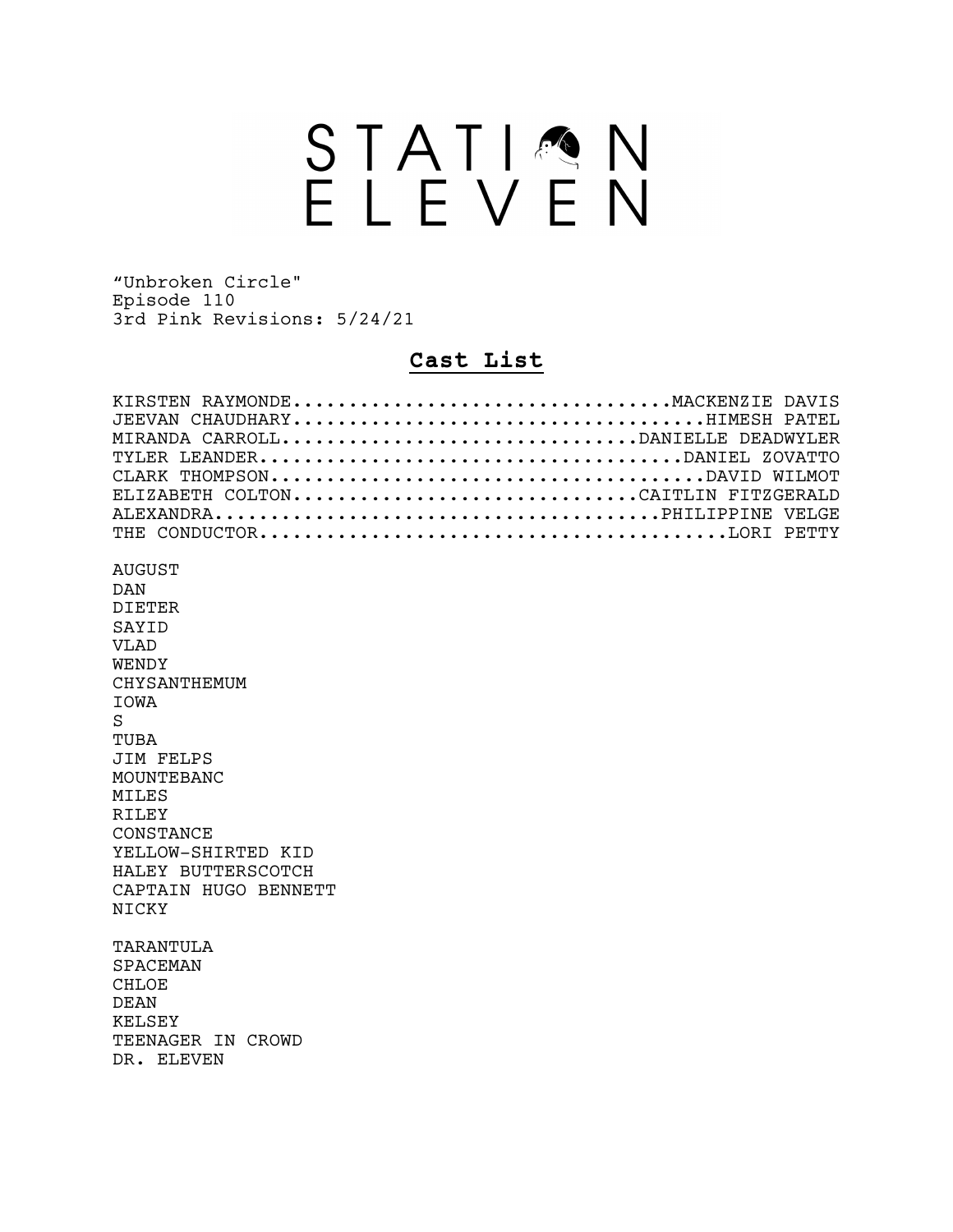### STATIMN<br>ELEVEN

"Unbroken Circle" Episode 110 3rd Pink Revisions: 5/24/21

### **Location List**

### **Interior Locations**

INT. HOTEL SERI GUMUM - ROOM - MALAYSIA - Y0/D1 - NIGHT / DAWN INT. HALLWAY - ATRIUM - SEVERN CITY AIRPORT - Y0/D1 - DAY INT. MAIN TERMINAL - SEVERN CITY AIRPORT - Y20 - DAY / NIGHT INT. NORTH GREENHOUSE - SEVERN CITY AIRPORT - Y20 - DAY / NIGHT INT. EAST GREENHOUSE - SEVERN CITY AIRPORT - Y20 - NIGHT INT. HALLWAY - ATRIUM - SEVERN CITY AIRPORT - Y20 - DAY / NIGHT INT. ATRIUM - SEVERN CITY AIRPORT - Y20 - DAY / NIGHT INT. JETWAY - SEVERN CITY AIRPORT - Y20 - NIGHT INT. NEAR THE SELECT! LOUNGE - SEVERN CITY AIRPORT - Y20 - NIGHT INT. ATRIUM ENTRANCE TO SELECT! LOUNGE - SEVERN CITY AIRPORT - Y20 - DAY INT. SELECT! LOUNGE - SEVERN CITY AIRPORT - Y20 - NIGHT INT. FORMER DUTY-FREE - SEVERN CITY AIRPORT - Y20 - NIGHT INT. STORAGE ROOM - SEVERN CITY AIRPORT - Y20 - NIGHT INT. CLARK & MILES' HOME - SEVERN CITY AIRPORT - Y20 - DAY INT. BY THE SCHOOL - SEVERN CITY AIRPORT - Y20 - NIGHT INT. HYDROPONIC AREA - SEVERN CITY AIRPORT - Y20 - NIGHT INT. THE BAR - SEVERN CITY AIRPORT - Y20 - NIGHT INT. MR. PRETZEL - SEVERN CITY AIRPORT - Y20 - NIGHT INT. GITCHEGUMEE AIR FLIGHT 452 - COCKPIT - SEVERN CITY AIRPORT -Y0 - NIGHT INT. STATION ELEVEN - OBSERVATION ROOM

### **Exterior Locations**

EXT. "THE YARD" - SEVERN CITY AIRPORT - Y20 - DAY EXT. TARMAC - SEVERN CITY AIRPORT - Y0/D1 - NIGHT EXT. ZEN GARDEN/GHOST PLANE MEMORIAL - SEVERN CITY AIRPORT - Y20 - DAY EXT. BEACH - CARIBBEAN ISLAND - DAY EXT. THE ROAD - THE WOODS - Y20 - DAY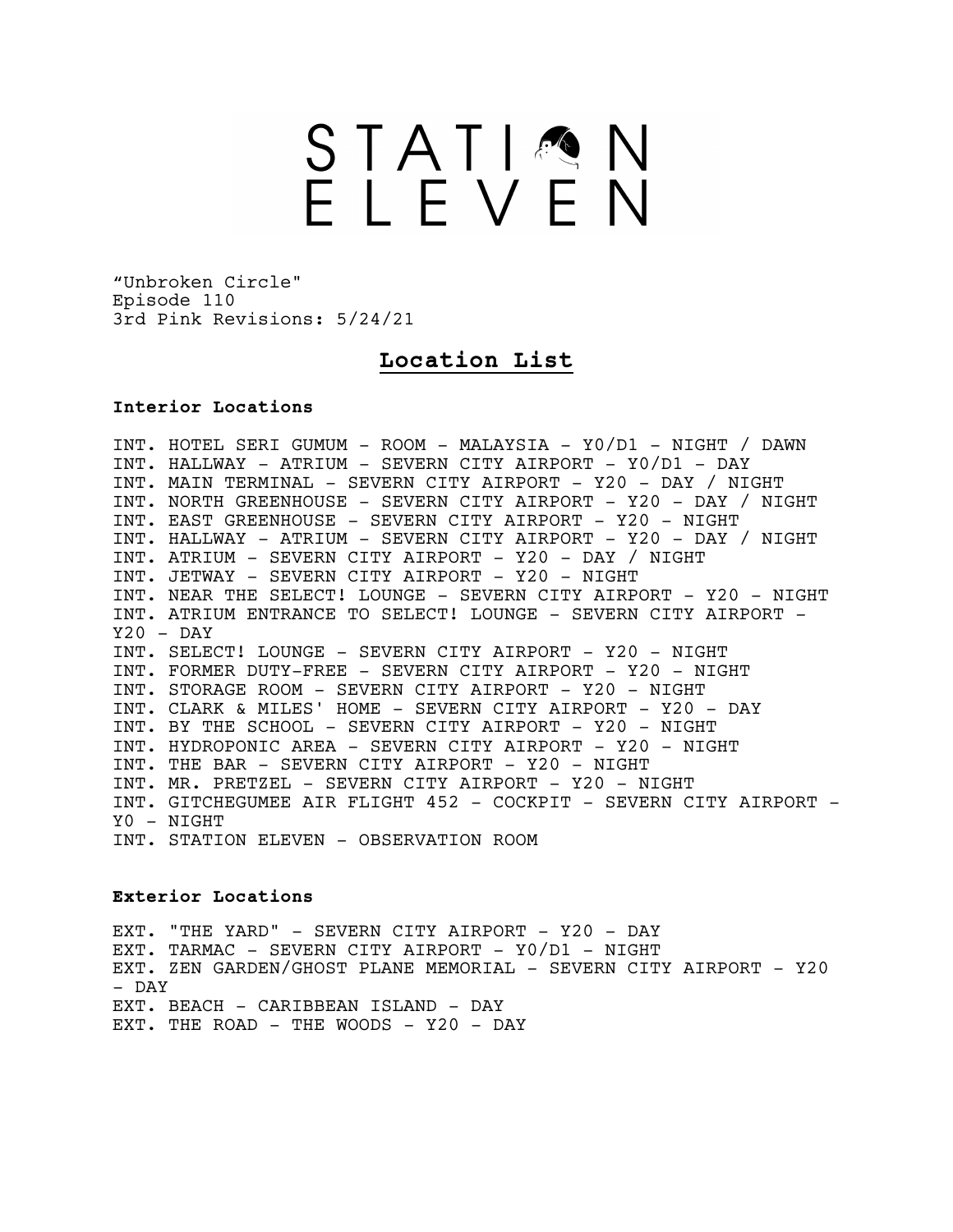### STATIQN

"Unbroken Circle" Episode 110 3rd Pink Revisions: 5/24/21

### **Day/Night Breakdown**

### **A NOTE ON THIS SYSTEM:**

Year Zero dates have the Year (Y0) and then the date (D13). Year Twenty dates have the Year (Y20) and then the **story day** (D1- D15) across the entire season, which does not correspond to a calendar date.

### **SN# SCRIPT D/N**

| $16-18Y0/D1$<br>$51$ |  |
|----------------------|--|
|                      |  |
|                      |  |
|                      |  |
|                      |  |
|                      |  |
|                      |  |
|                      |  |
|                      |  |
|                      |  |
|                      |  |
|                      |  |
|                      |  |
|                      |  |
|                      |  |
|                      |  |
|                      |  |
|                      |  |
|                      |  |
|                      |  |
|                      |  |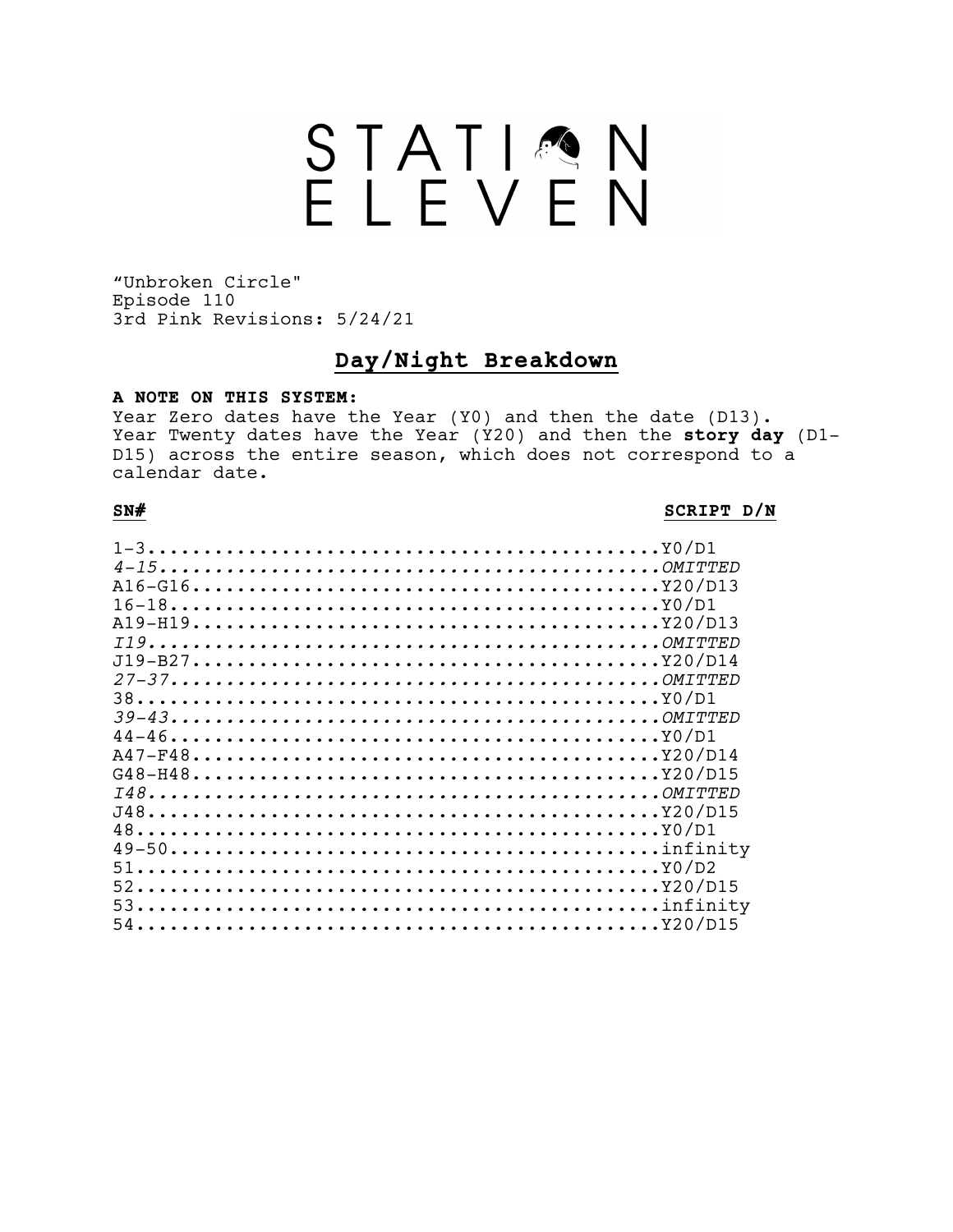### 1 **INT. HOTEL SERI GUMUM - ROOM - MALAYSIA - Y0/D1 - NIGHT** 1

**MIRANDA CARROLL**'S phone *BUZZES ON THE TABLE* in her hotel room, **Unknown Caller**. Miranda's sitting on the couch, looking at the recently-duct-taped door. She picks up.

> MIRANDA (INTO THE PHONE) This is Miranda.

CLARK (ON THE PHONE) Miranda. It's Clark. From before.

### **INTERCUT WITH:**

### 2 **INT. HALLWAY - ATRIUM - SEVERN CITY AIRPORT - Y0/D1 - DAY** 2

**CLARK THOMPSON** walks down a long hallway, heading toward the other side of the airport, as different passengers move past him. Phone against his ear.

> MIRANDA (ON THE PHONE) Clark. How are you?

CLARK (INTO THE PHONE) I was going to ask the same thing. When we spoke...

Miranda looks off.

MIRANDA (INTO THE PHONE) I fell down some stairs.

Miranda pauses, touches her head. Looks over at the coffee machine. Goes to it, punches buttons.

> CLARK (ON THE PHONE) Where are you?

MIRANDA (INTO THE PHONE) Malaysia. Where are you?

CLARK (ON THE PHONE) (nightmare) Michigan. A place known only as the Severn City Airport.

MIRANDA (INTO THE PHONE) Lemme guess. Flight diverted?

CLARK (ON THE PHONE) I was on my way to Chicago... to pick up Arthur's body.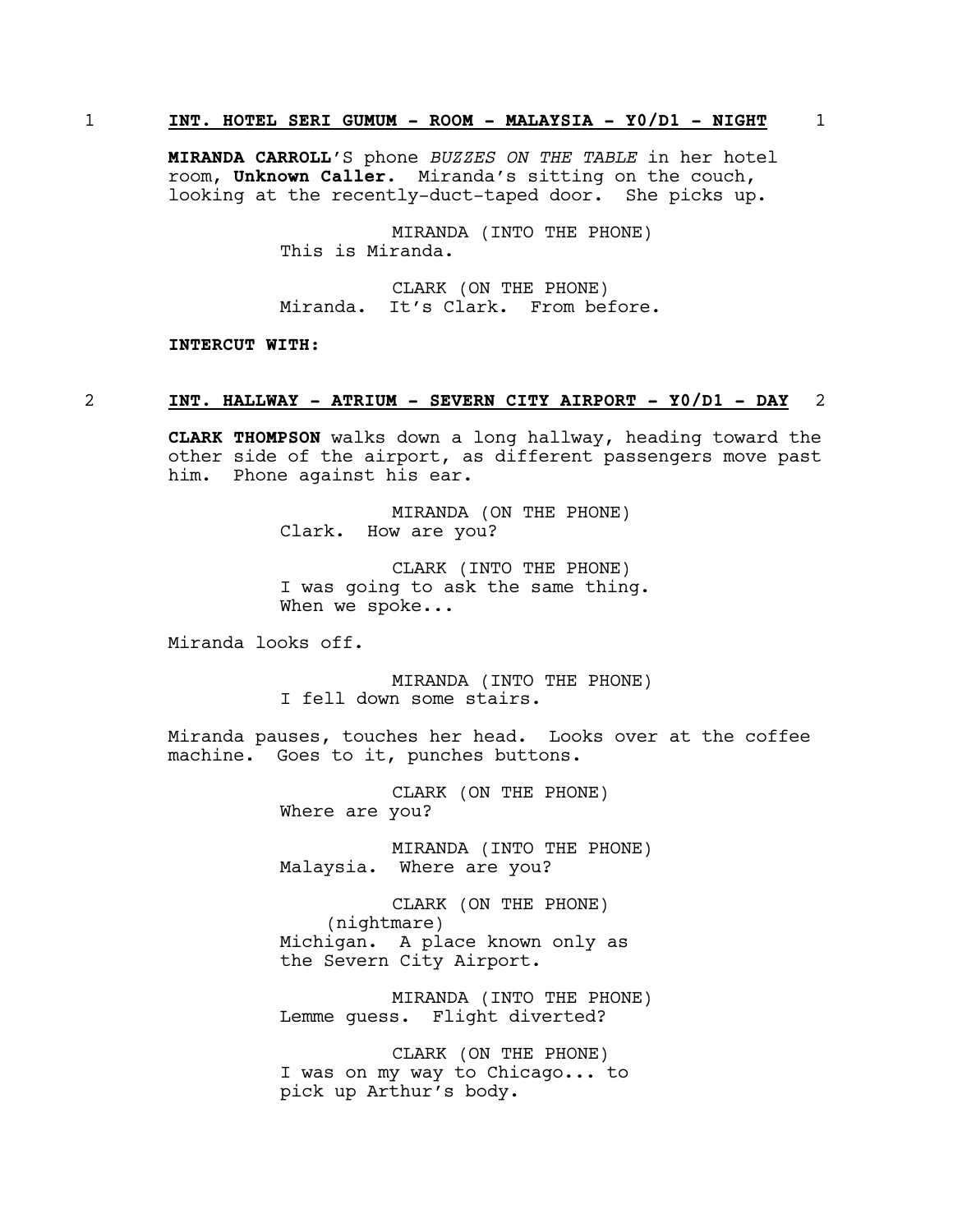CLARK (ON THE PHONE) (CONT'D) He wanted to be buried on Holbox Island. Wanted me to oversee it. MIRANDA (INTO THE PHONE) Sounds like you two stayed friends. CLARK (ON THE PHONE) We didn't. I'm surprised I was in his will at all, honestly. (then) What's your situation? MIRANDA (INTO THE PHONE) I'm sealed in a hotel room, alone, kinda drunk, and the world's ending. (looks toward the window) Hopin' I live to see the sunrise. (then) An old friend just called back. CLARK (ON THE PHONE) Imagine there's some of that going around right now. Miranda turns, opens up her laptop. Searches "Severn City". CLARK (ON THE PHONE) (CONT'D) Those first few months you and Arthur were together... that was the happiest time of my life. I wish we'd stayed in touch. MIRANDA (INTO THE PHONE) I don't "stay in touch". CLARK (ON THE PHONE) I know you haven't seen Arthur... Miranda's typing, doesn't correct him, even though she has- she just saw him in Chicago. Her laptop is open, and she reaches, TAPS AT HER HOTSPOT, types "Severn City Airport MI". CLARK (CONT'D) ... But I had dinner with him about a month ago. In Chicago. We talked about you. (beat) I told him you weren't an asshole, you were just an artist.

Miranda looks off, smiles a little.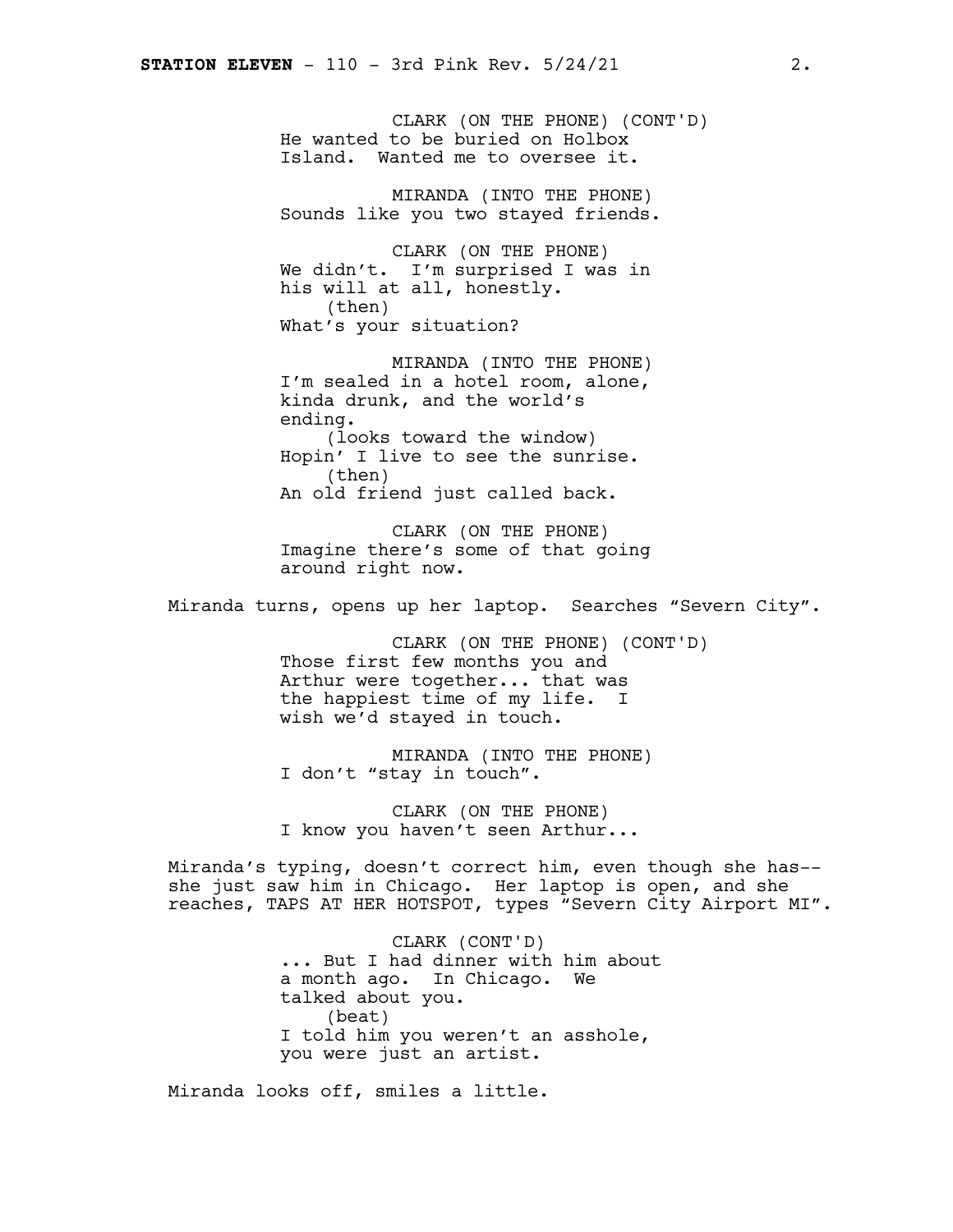MIRANDA (INTO THE PHONE) He called me. Told me you said some things that opened his eyes. Silence on the line. Clark considers that. MIRANDA (INTO THE PHONE) (CONT'D) The next day I woke up and finished the book. Last two pages. Then got a flight to Chicago. Miranda pulls out a copy of *Station Eleven.* MIRANDA (INTO THE PHONE) (CONT'D) Found this little press in Lincolnwood called Zalinski's. Printed five. Went to see him. (looks) I was gonna send one to you, but I've got it here. Clark lets that sit with him, imagining the chain of events. Seems to bring him some peace. CLARK (ON THE PHONE) How'd it go with Arthur? MIRANDA (INTO THE PHONE) He asked me out. (both chuckle) We made a plan. (beat) Just... crossed at the wrong time. Did you know there's only one real road to your airport? CLARK (INTO THE PHONE) What did you say? MIRANDA (INTO THE PHONE) You're on a middle-of-nowhere island. If no one inside's sick, you've still got a shot. CLARK (INTO THE PHONE) Before that. MIRANDA (ON THE PHONE) We crossed at the wrong time? CLARK (ON THE PHONE) Elizabeth and Tyler. They're here with me. It's...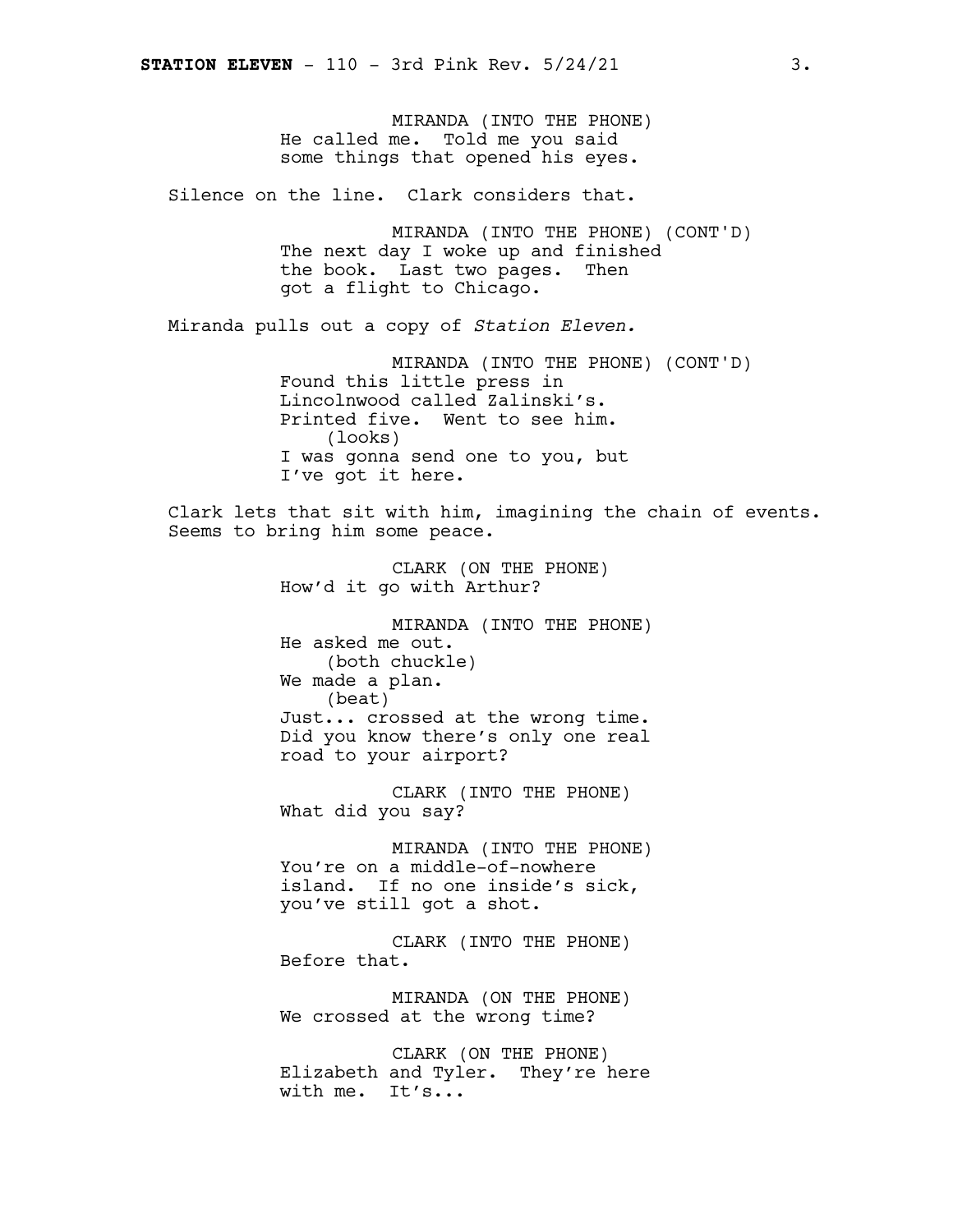Miranda stares intently at the wall.

CLARK (ON THE PHONE) (CONT'D) I didn't think much of it on the plane, when I saw them, but now...

PUSH IN on Miranda, still thinking, computing.

CLARK (INTO THE PHONE) (CONT'D) Miranda?

Miranda COUGHS HARD, for a few beats.

MIRANDA (ON THE PHONE) You can help them.

### 3 **INT. HOTEL SERI GUMUM - ROOM - MALAYSIA - Y0/D1 - LATER** 3

A BUTTERFLY KNIFE SPINS OPEN SEAMLESSLY, WIELDED BY AN EXPERT HAND. Miranda goes to the main door and SLICES OPEN THE DUCT-TAPE, opening up her sealed door... And over this we hear the sounds of a cellphone dialing, phone ringing...

Outside her room, we see her open and look out, PULLING AWAY. She's got her phone to her ear. A *CLICK.* Someone answers.

MIRANDA

How are you?

JIM FELPS (ON THE PHONE) *My filling just fell out. And I'm... dying.*

MIRANDA I need help.

JIM FELPS (ON THE PHONE)

*Okay.*

MIRANDA

Okay.

She stands still for a moment as the brooding, driving horns and strings of an orchestra rise up. We know well by now the persistent, driving symphony for *Hamlet,* composed by The Conductor in Year Twenty. We pull back.

### **S T A T I O N E L E V E N**

Miranda leaves the door open, steps away, score rising...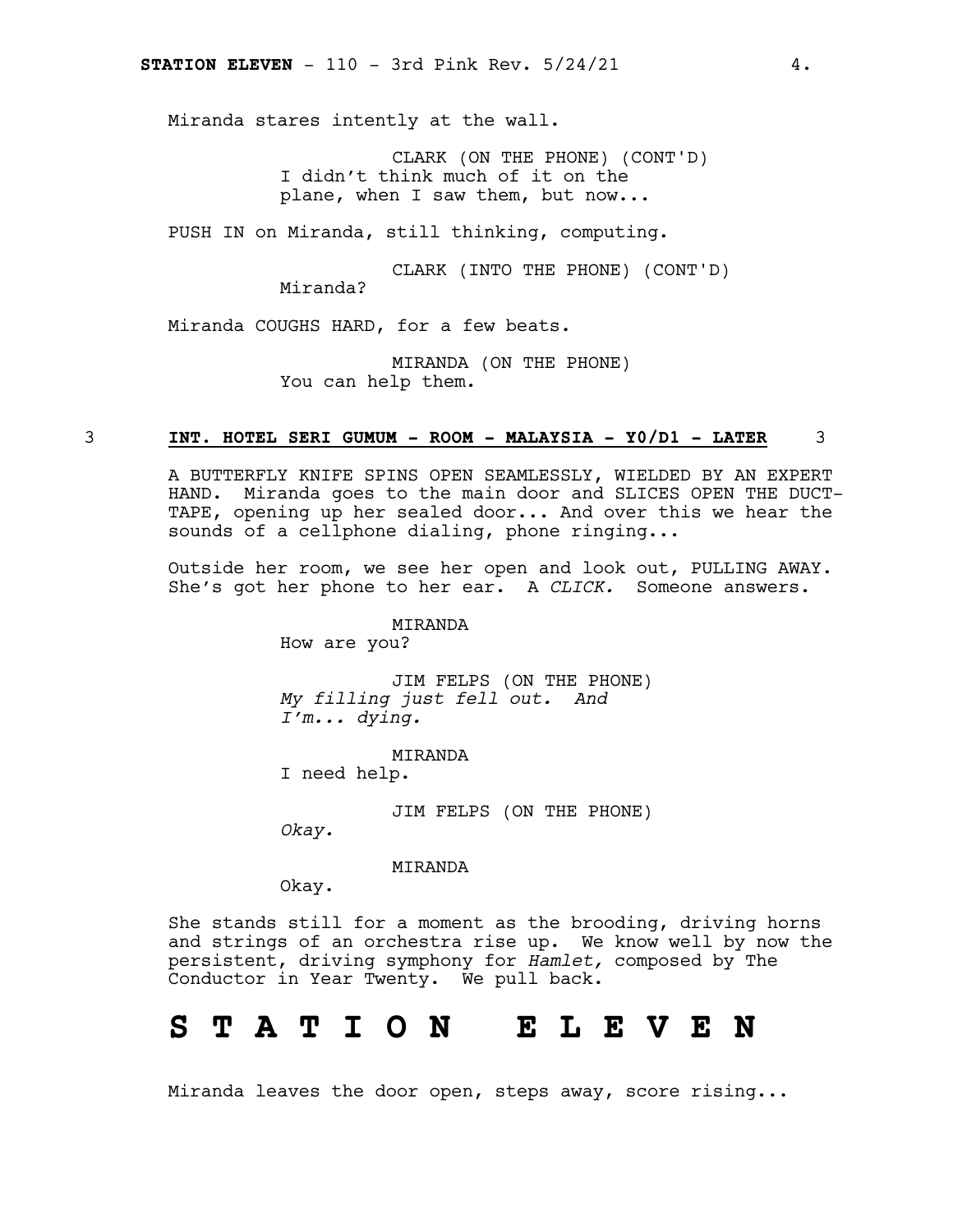| $\overline{4}$  | OMITTED | $\overline{4}$ |
|-----------------|---------|----------------|
| 5               | OMITTED | 5              |
| $\epsilon$      | OMITTED | $\overline{6}$ |
| $7\overline{ }$ | OMITTED | $\overline{7}$ |
| $\, 8$          | OMITTED | 8              |
| $\overline{9}$  | OMITTED | $\overline{9}$ |
| $10$            | OMITTED | 10             |
| $11$            | OMITTED | 11             |
| $12$            | OMITTED | 12             |
| $13$            | OMITTED | 13             |
| 14              | OMITTED | 14             |
| $15\,$          | OMITTED | 15             |

### A16 **EXT. "THE YARD" - SEVERN CITY AIRPORT - Y20/D13 - DAY** A16

The quarantine area, with no people around... just the empty tents of the Traveling Symphony flapping in the wind. It's the day after a major explosion. Stirring drums continue as we find--

### B16 **INT. NORTH GREENHOUSE - SEVERN CITY AIRPORT - Y20/D13 - DA**B16 **Y**

**KIRSTEN**, flanked on either side by **CONSTANCE** and **RILEY** (Constance armed with her coif, Riley armed with a shotgun), marches through the colorful fruit trees and berry bushes of the airport's Greenhouse. **ALEXANDRA** is beside her, slightly behind, looking in awe at the fruit trees. Kirsten' gaze is steady and unwavering.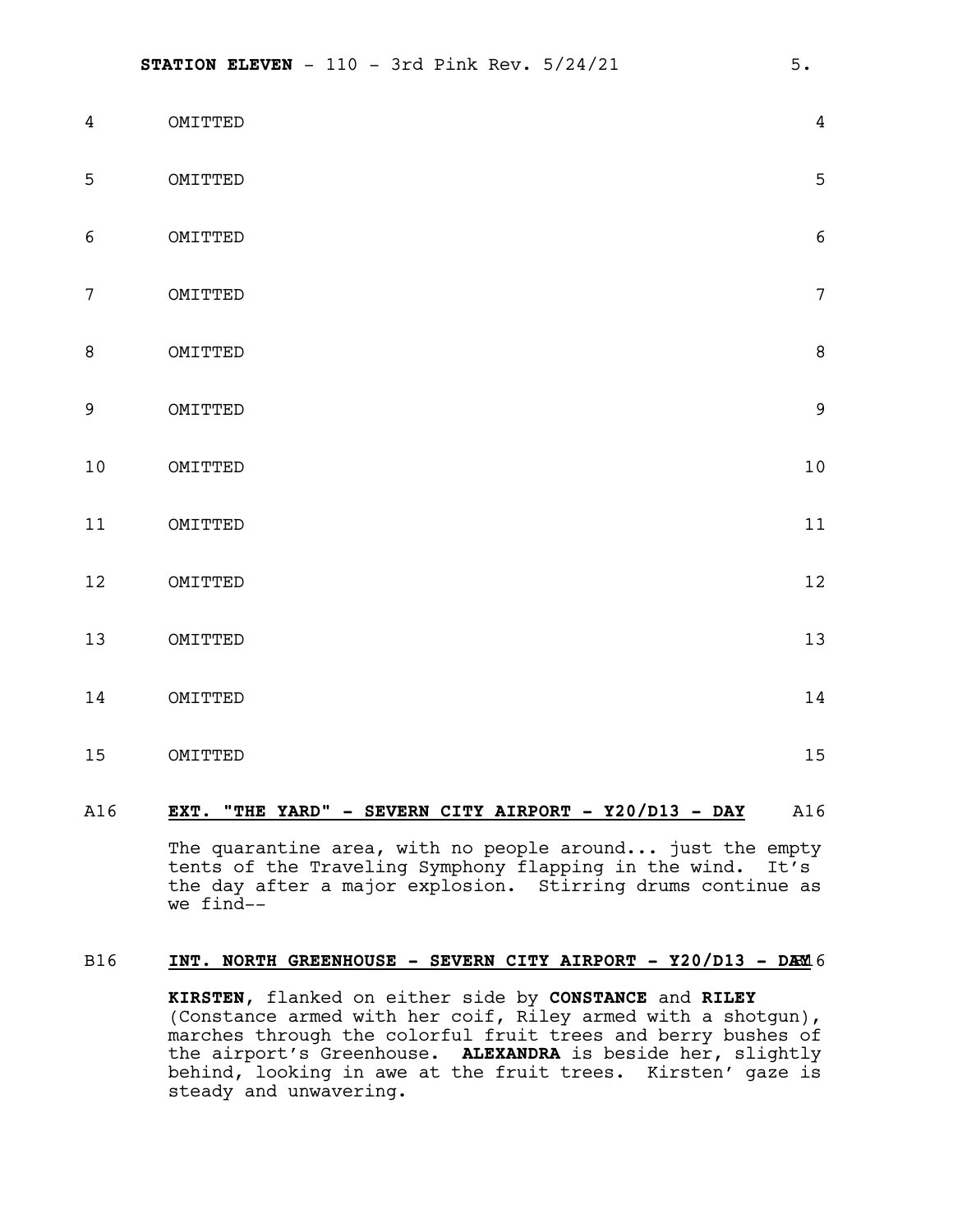Close behind her are **DIETER** and **AUGUST**, a little less focused and a little more distracted (and amazed) by the operation and bounty of the greenhouse, bursting with apples, oranges, lemons. The windows here are coated in condensation from the humidity of the DIY watering system.

Behind them: **the** *entire* **Traveling Symphony,** all members, marching like an army through a foreign land. Nothing if not confident. Some, like **S**, are taking the greenhouse in stride- - they casually pick an apple from a tree and take a bite of it, never missing a step. **TUBA** has seen it all. **VLAD** seems terrified, as does **IOWA**, while **CHRYSANTHEMUM** and **WENDY** look skeptical-- gotta be fake. **DAN** looks like he's just yearning for some blueberries. **SAYID's** more curious about the locals; he catches the eye of **CHLOE (20)**, an airport resident, winks at her. Chloe looks nervous; stranger danger. Beside her another Greenhouse Worker, **KELSEY,** shakes her head, unable to get the watering systerm operational.

The rattled residents of the airport-- rattled because last night, their Control Tower was bombed spectacularly by Tyler Leander, although *they* don't know that. All they know is that nothing works as the Symphony is making their entrance.

Kirsten has bigger matters on her mind--like why they've been summoned, or whether their lives are in danger right now--as Riley and Constance lead the group out of the greenhouse...

### C16 **INT. MAIN TERMINAL - SEVERN CITY AIRPORT - Y20/D13 - DAY** C16

WIDE in the MAIN TERMINAL as the troupe pours out and crosses by the school and Booksy Daisy. In the open area, even Kirsten has to take a second at the incredible operation, looking at the hydroponics, the (granted, now powerless) television monitors, the loom and line of sewing machines (August notices), the PICKLING JARS, the *organization*...

### VLAD

Holy shit.

It's a bright and sunny day, and the huge windows and huge space feel like the opposite of how this place felt when Clark Thompson first walked in, twenty years ago: this place right now feels hopeful. Borderline *healthy*.

### ALEXANDRA

Is this... *Before?*

She is staring at the school, where **MR. DEAN** stands, flabbergasted, staring right back at her. The **YELLOW-SHIRTED KID** and **TEENAGER IN CROWD** from 108 both turn to look.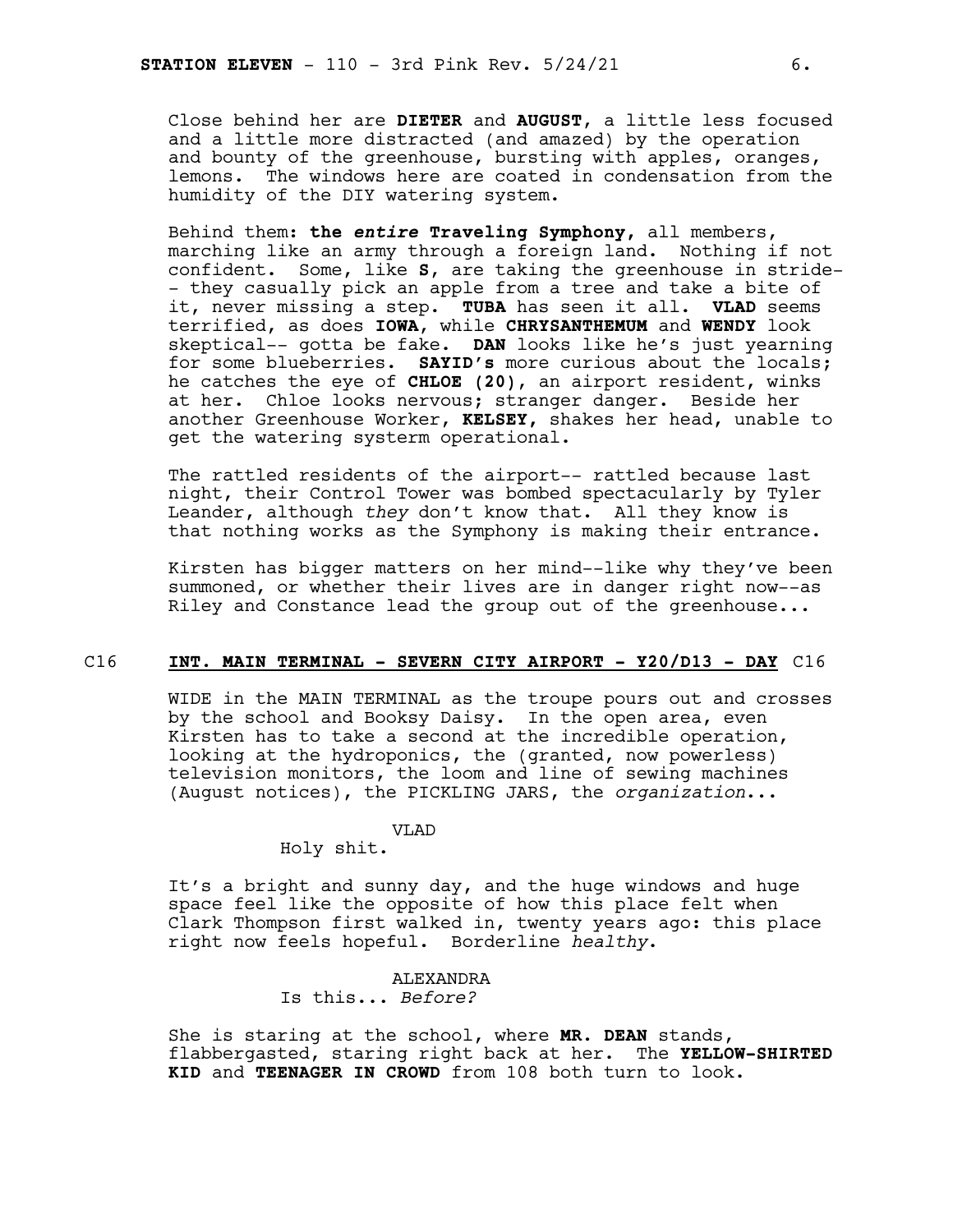DIETER No. But it's like before. Only... *Soylent Green* before.

As they round the corner near the Mr. Pretzel, Kirsten spots BLACK SCORING around the security door that leads up to the control tower. Two workers in HARD HATS carry buckets of BLACKENED DEBRIS out.

> KIRSTEN What happened last night?

CONSTANCE We had an electrical fire in the museum. A lightening strike started it. The Museum burned down.

Constance sells it like a nun selling the trinity. Wendy gives Dieter a *they believe that shit?* look. He's busy ogling the huge room.

> RILEY No lights last night, either. Fear is... the real enemy.

Constance rolls her eyes at Riley's Dirty Harry tone.

CONSTANCE (to Kirsten) All the more reason to be excited about your performance.

Near the back of the group, Chrys and Dan look at the school as Mr. Dean emphatically demonstrates on the chalkboard how a gas leak + an electrical fire created the explosions in the Museum.

> MR. DEAN (in full teacher-mode) An interesting example of how unexpected variables in a closed system can become catalysts.

ALEXANDRA What's a catalyst?

Dean looks at her, the troupe.

YELLOW-SHIRTED KID Something that starts a chain reaction.

This lands for Alex. She nods, then goes.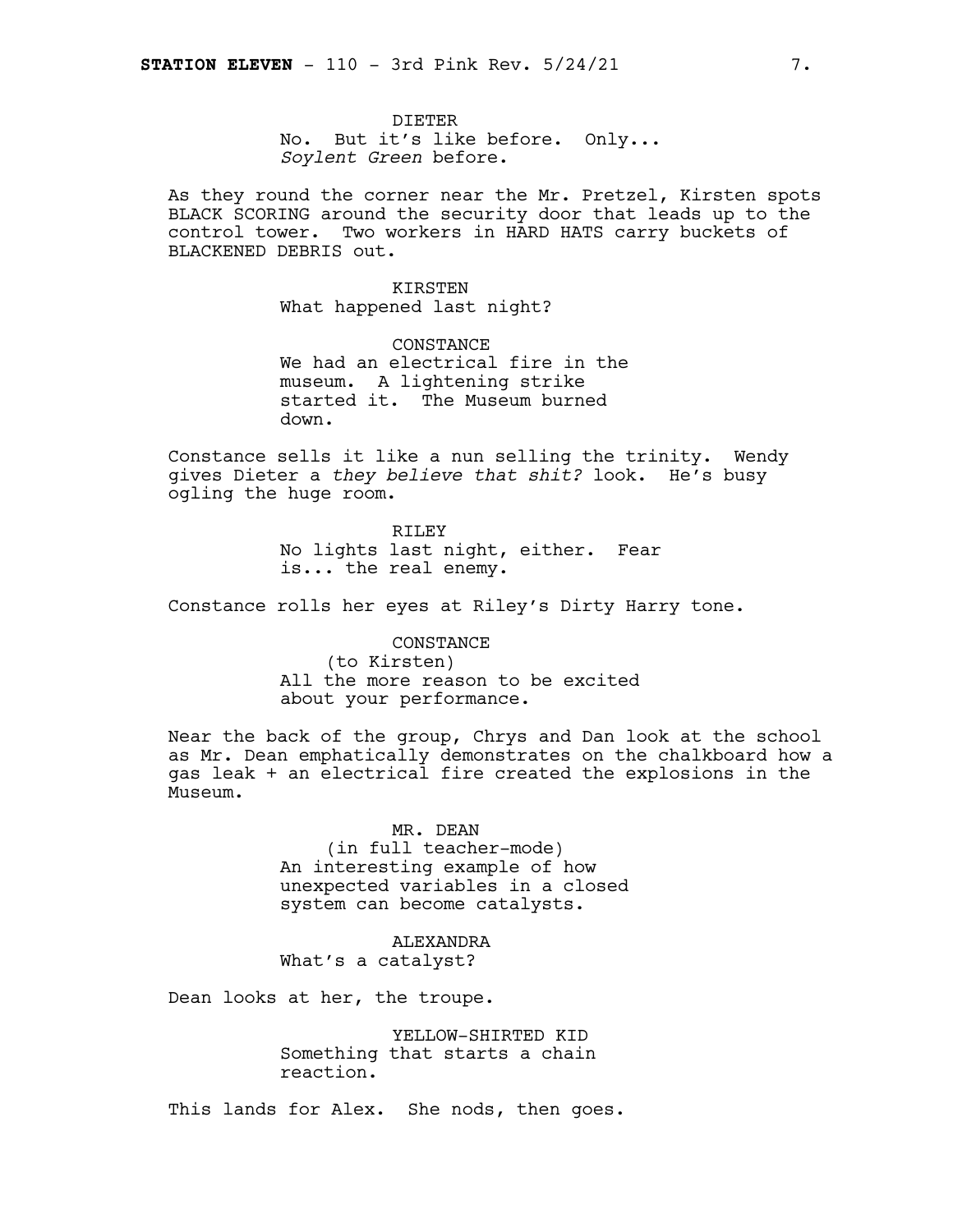CHRYSANTHEMUM Thank god I didn't have to go I wish I went to school. to school. DAN

### D16 **INT. HALLWAY - ATRIUM - SEVERN CITY AIRPORT - Y20/D13 - DA**D16 **Y**

The Conductor's *Hamlet* score pulsing and driving, we're again ON KIRSTEN, scanning the space, still trying to understand the impact Tyler's actions have had on the town.

Riley and Constance lead the group down the same hallway we saw Clark walk down just a few pages ago, when he talked to Miranda. Like everything, it has changed. All along the wall is a crisp, white, painted TIMELINE marking the MAJOR EVENTS of the HISTORY OF THE MUSEUM OF CIVILIZATION, with markers and smaller text describing the event at particular dates, still using the Julian calendar.

The aesthetic is that of a museum exhibit. Some major moments: **May, 2022: Battle at the Gates; Red Bandanas Thwarted. January, 2026: The Grid Is Activated. June, 2029: The Death of Stanley Littlefield**...

Alex, entranced, lets her finger drag up and down along the timeline, reading with delight. Kirsten clocks this.

> DIETER (quietly, to Kirsten) Are we in trouble here? Or safe? I can't tell with these people.

A little further down...

S They do have guns.

V<sub>L</sub>AD There's no chance we survive any of this. No way.

Kirsten sees up ahead **MILES** walking in the opposite direction with great urgency, two other locals with him, WALKIE raised to his mouth. Miles passes by, throws an angry look at Kirsten.

> MILES (INTO THE WALKIE) *Then we convert to vegetable oil! I'm not lettin' our people go through another night in the dark!*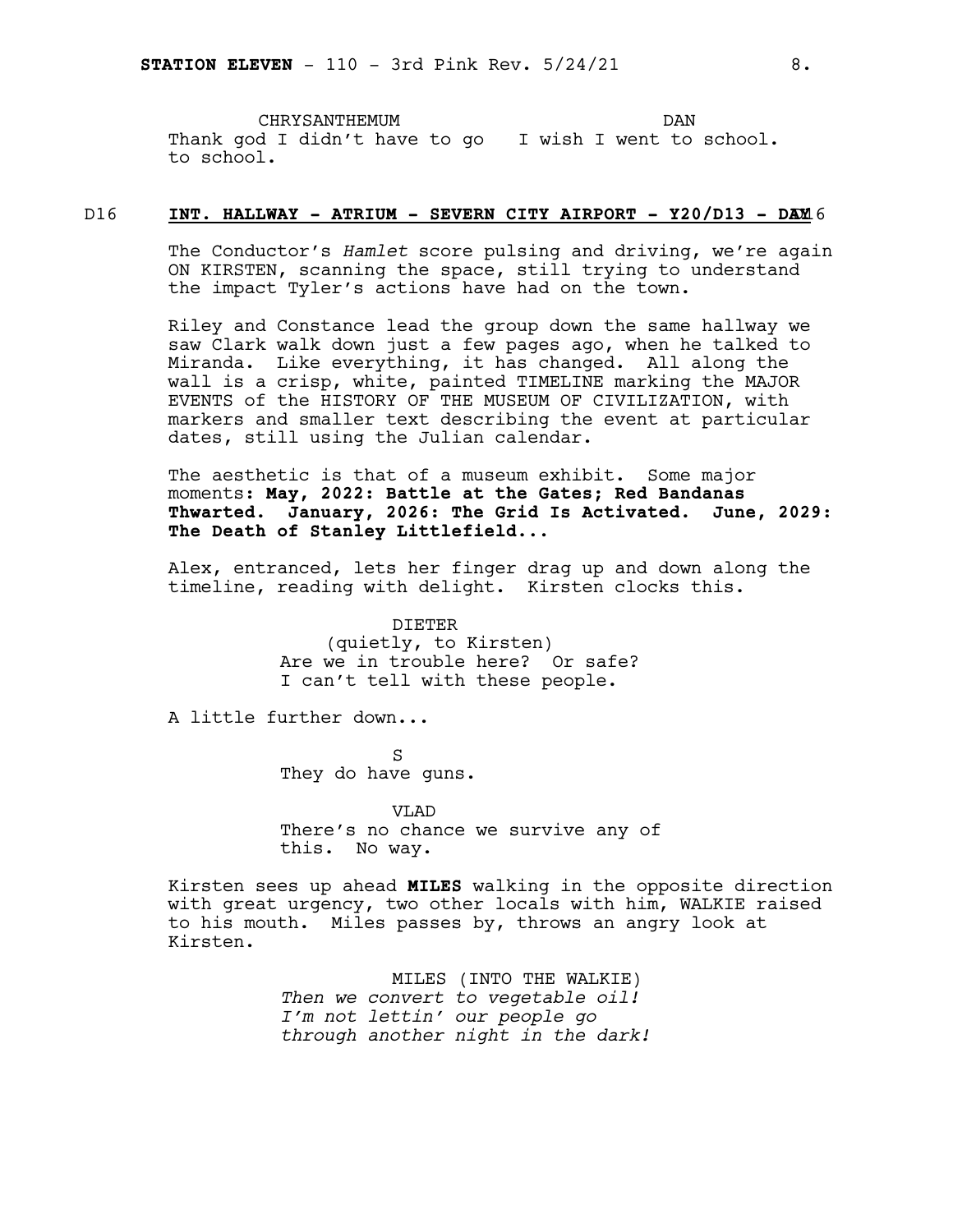### E16 **INT. ATRIUM - SEVERN CITY AIRPORT - DAY Y20/D13 - DAY** E16

The troupe enters at the Mezzanine level and spread out along the rail, and we come up with Kirsten, see her POV as the expansive, circular space below is revealed. From this vantage, rows and rows of empty seats, and **ELIZABETH**, standing alone on the Great Lakes carpet, holding a binder, staring straight ahead, focused on the tops of the wagons.

Elizabeth looks up, eyes on Kirsten, Alex, all of them. She looks tired and frazzled, but keeping it together.

> ELIZABETH Congratulations. Quarantine is over.

Seeing their wagons below, the Symphony members split and hustle down the stairs on both ends, until they spill out into the theatre below. Kirsten, heading down, keeps her eyes on Elizabeth...

> ALEXANDRA (PRE-LAP) *A dream itself is but a shadow.*

### F16 **INT. ATRIUM - SEVERN CITY AIRPORT - Y20/D13 - DAY** F16

WE HARD CUT DOWN TO THE GROUND FLOOR. IN A WIDE WE SEE THE WAGONS COMPLETE AND CONSTRUCTED INTO "STAGE MODE", set up beneath the mezzanine. Most of the troupe are near it-- Dieter's checking out the install-- and Alex is up onto the stage, smiling and looking out, arms up.

> ELIZABETH That's great, Alex.

Elizabeth turns back to Kirsten. Kirsten's standing deep in the seating section. She glances as Elizabeth steps up beside her, looking at the stages.

> ELIZABETH (CONT'D) Alexandra talked so much about you before you got here, Kirsten. It's so nice to finally meet you.

> > KIRSTEN

Is it?

They look at one another... seems like an opening to discuss the elephant in the room-- Tyler. But not yet.

Elizabeth nods curtly, gestures back to the wagons.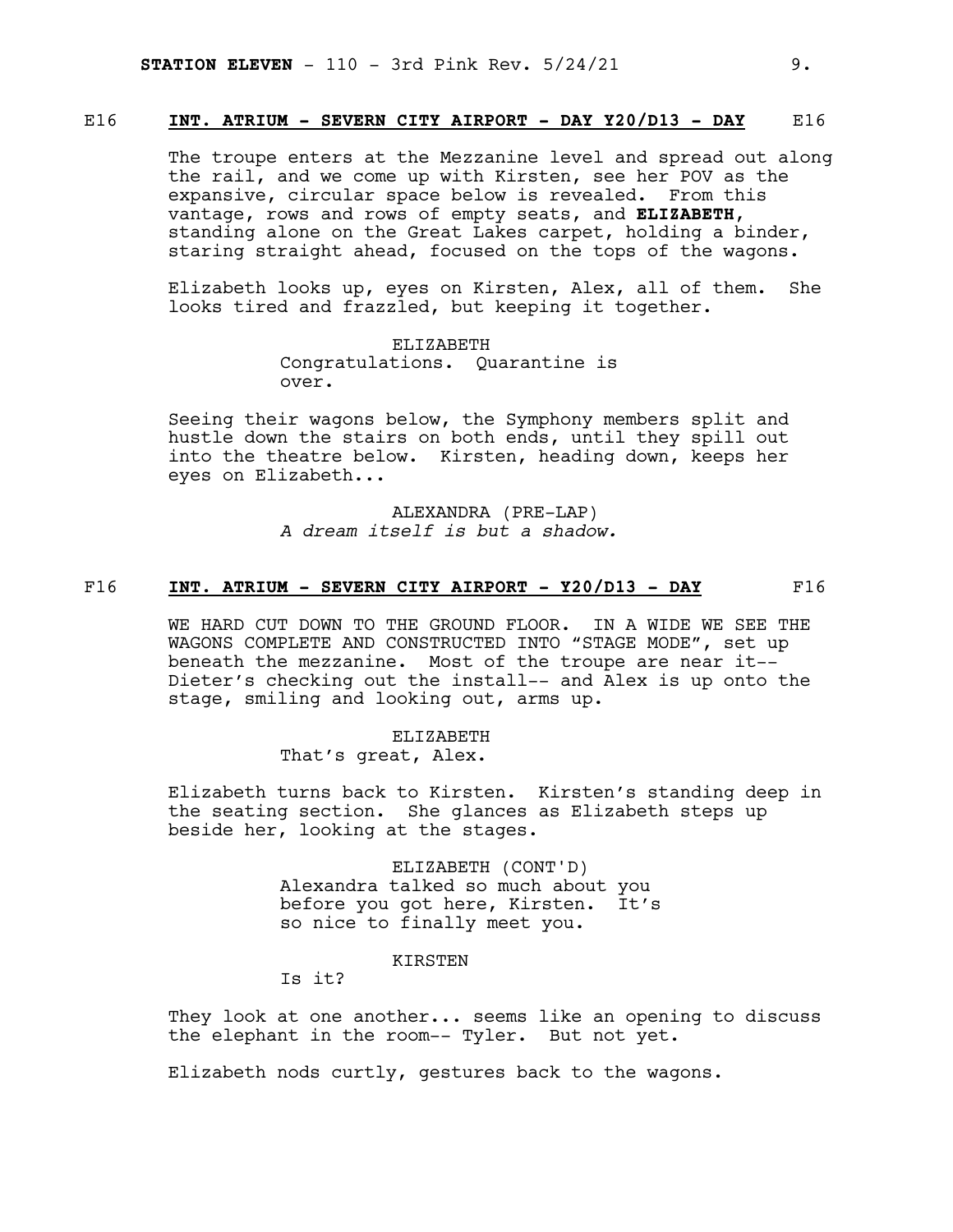ELIZABETH I hope we got the wagons right. They're like Legos.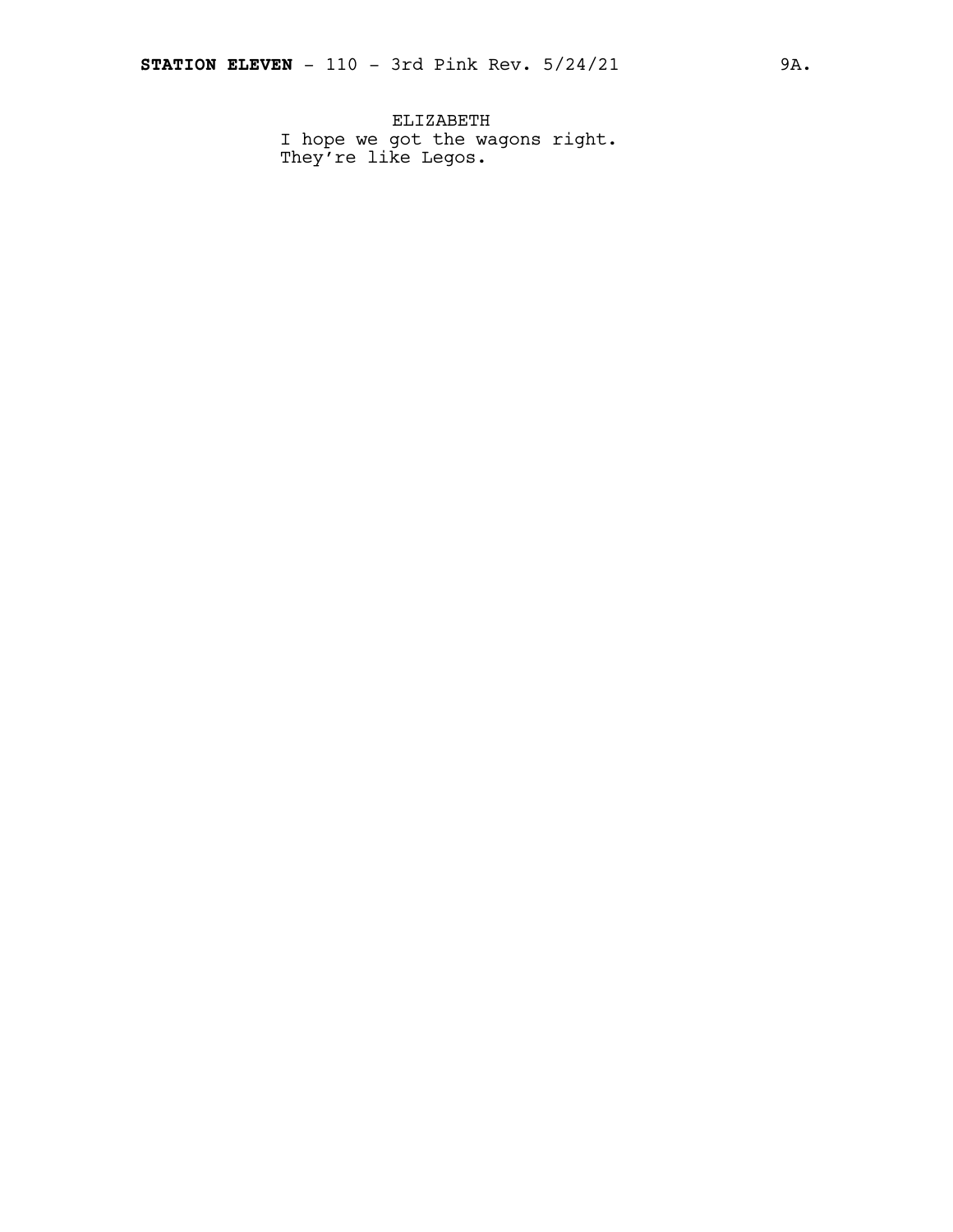KIRSTEN Does anyone here know what happened last night?

Kirsten's look is not welcoming.

ELIZABETH They know The Museum burned last night, and we've lost power. They know... Clark is hurt. (then) They don't know there was an attack. And they don't know you helped the attacker get in.

KIRSTEN

But you know.

ELIZABETH I do. And I don't blame you. (you're safe) Thank God the attacker was contained.

KIRSTEN We'd like to go now. With Sarah.

Kirsten follows as Elizabeth leads her at a stroll, away from the stage. She closes her binder.

> ELIZABETH Your Conductor's going to recover, but she can't travel yet. It takes a day to get to the doctor, another to bring him back... (then) The performance is tomorrow. So you'll get her back. After the play.

Kirsten studies her, realizes Elizabeth seems to be **playing a card**. Or *is* she? Kirsten clocks Riley with her gun. Knives not gonna work here...

Elizabeth gestures to three turqoise chairs, encourages Kirsten to sit. Kirsten's eyes catch Riley, moving behind at twenty feet or so, then sits. Elizabeth sits as well.

> ELIZABETH (CONT'D) I heard about The Traveling Symphony in Year Ten. I was patient, suggested it in Year Fifteen. I knew Clark would say yes... eventually. And he did.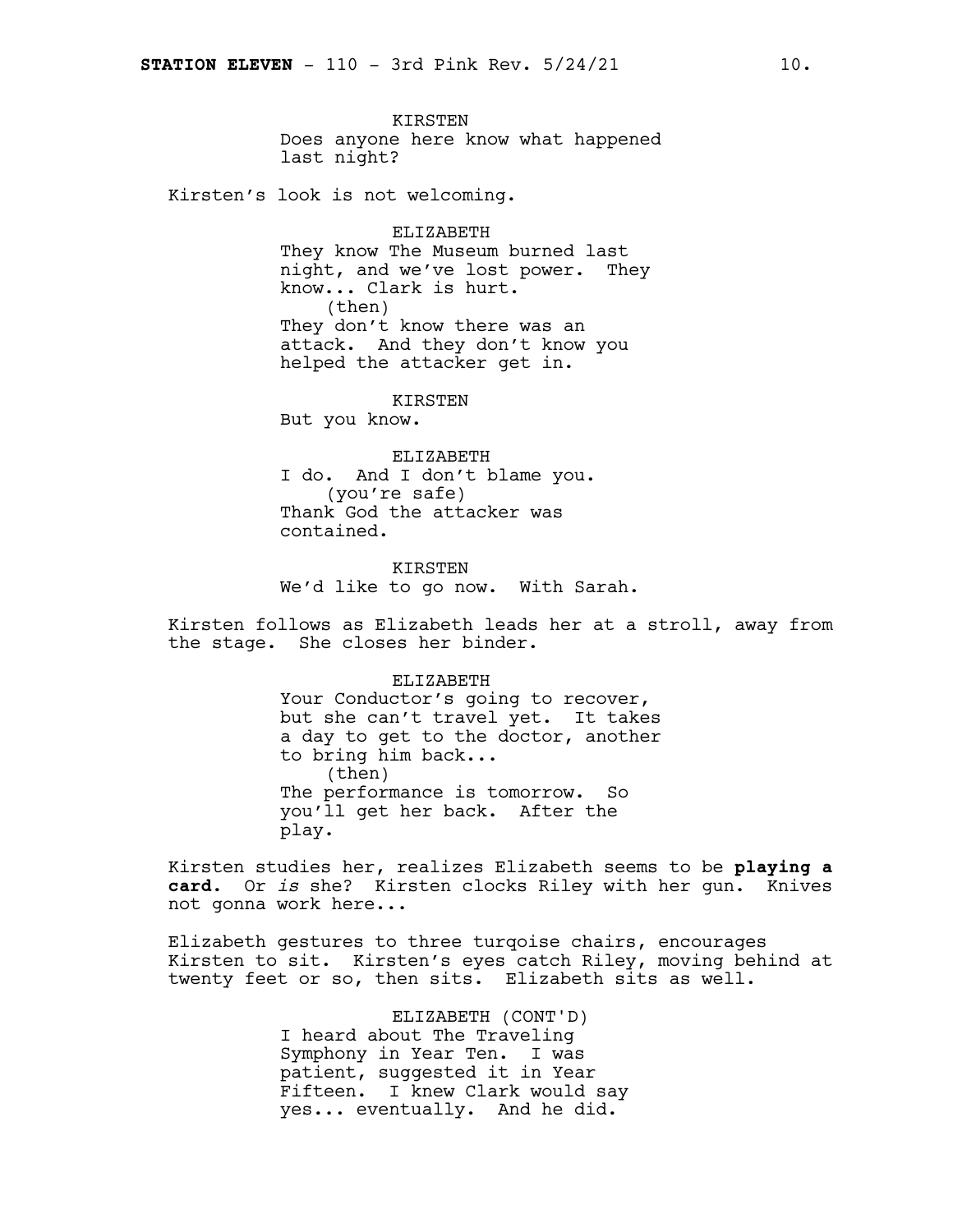ELIZABETH (CONT'D) It's been something to look forward to for everyone. It was the *right* choice for us. To grow. (nods to herself) I won't let this derail us. The people need this. We need to open the doors.

V<sub>L</sub>AD Let there be *music!*

Vlad's voice echoes through the atrium. Both women look over as the musicians open up the instrument wagon, begin to pull out their beloved instruments. We hear some honks and tweets, tests and tentative reconnections.

### KIRSTEN

Every town we go to has fought for twenty years to survive. No one's ever locked us up. Held our members hostage. (then) I'm sorry about the fire you had. But fuck you. You're not special. (to wit) What have you lost?

ELIZABETH The Museum of Civilization.

KIRSTEN The world's still full of garbage from Before.

### ELIZABETH

I lost... more.

At this, Kirsten turns to look--

KIRSTEN But he came back.

Elizabeth takes a long beat. Kirsten seems to know more details of her life than expected.

Elizabeth pulls out a crumpled copy of the *BEWARE!* Poster, with a sketch of "The Prophet".

> KIRSTEN (CONT'D) "The Prophet" is Tyler Leander. (then) Your son.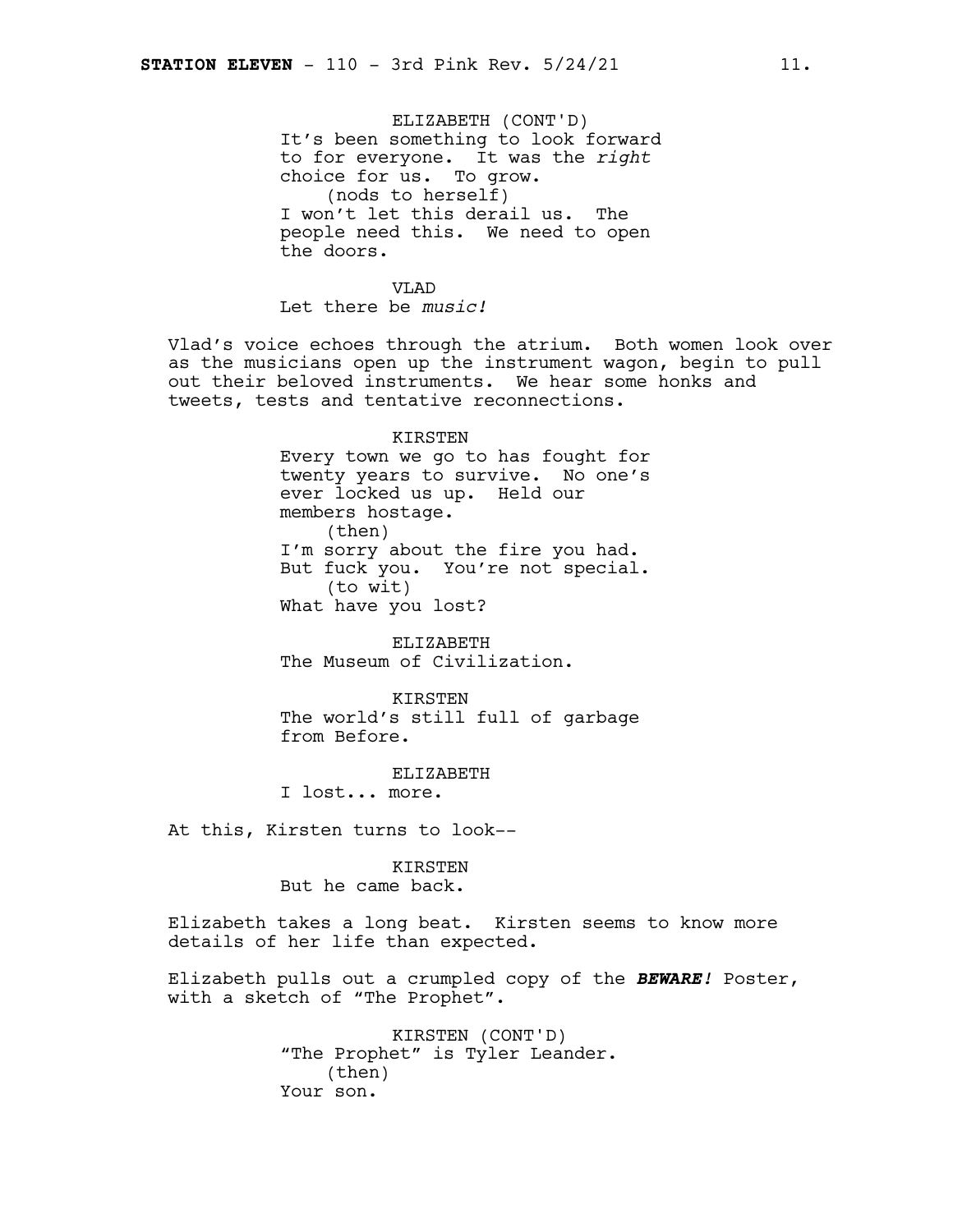ELIZABETH My son died in a fire. Ask anyone.

KIRSTEN But he didn't. He just ran away. And now he came back. (then) No one finds people. From before. The flu took everything. From everyone. So... it matters. Getting anybody back.

ELIZABETH I thought my son *burned himself alive*. In front of me. He did that to me so I would have *no hope.* I never even got to have the dream. (then) *Who's* back? I have no idea who my son is. He won't *speak*. He just stares back at me like *I'm the fucking ghost.*

Kirsten looks back intently, thinking. An idea. She sits up tall, decisive, a quiet power settling into her, as though she's just clarified something to herself.

### KIRSTEN

You're Gertrude.

Elizabeth is caught off-guard by the apparent non-sequitur...

ELIZABETH

I'm sorry?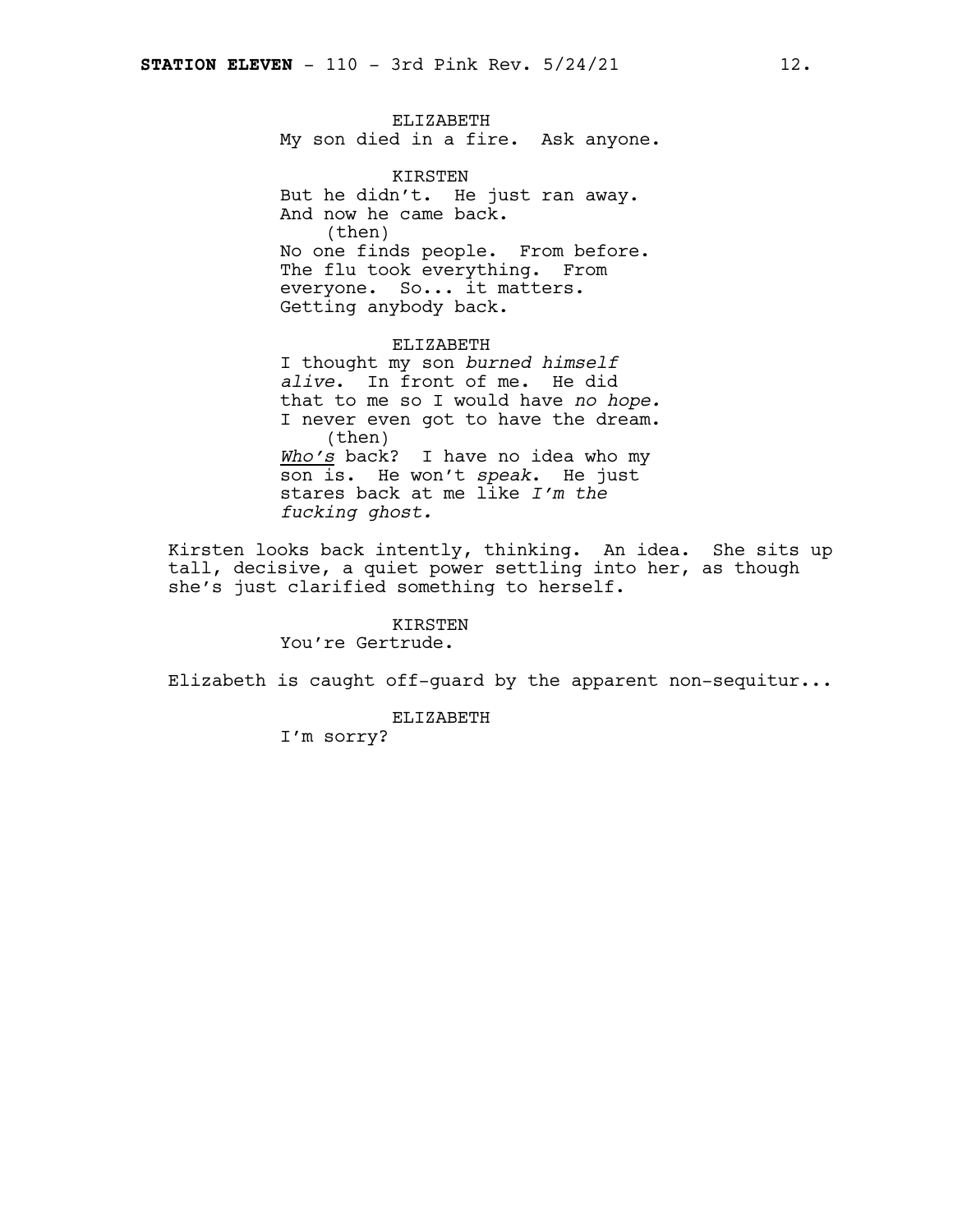KIRSTEN You should play Gertrude. I've seen your movies. You're incredible. *Alpha/Beta,* the sequels, and the awful one about the astronauts--

ELIZABETH *--Zero... Gs.*

KIRSTEN You were just... in bad things. You played Gertrude off-Broadway. I read about it in *Us.* (then) *Us Magazine.*

ELIZABETH I'm... I can't. I'm directing.

KIRSTEN No. I'm The Director.

Kirsten looks down at her. Certain and true.

KIRSTEN (CONT'D) This is how you talk to him.

Kirsten glances up at the stage.

KIRSTEN (CONT'D) One show. Then we leave. The entire Symphony.

TUBA (phoning it in) *Ask around and find out what Danish people are in Paris.*

Kirsten leaves her there, moving down toward the wagons. Tuba stands in the middle of the stage, holding a script, speaking with no enthusiasm at all.

> KIRSTEN Tuba! You're giving a *command* to someone. You're *delighted* by your fucking schemes. *Again!*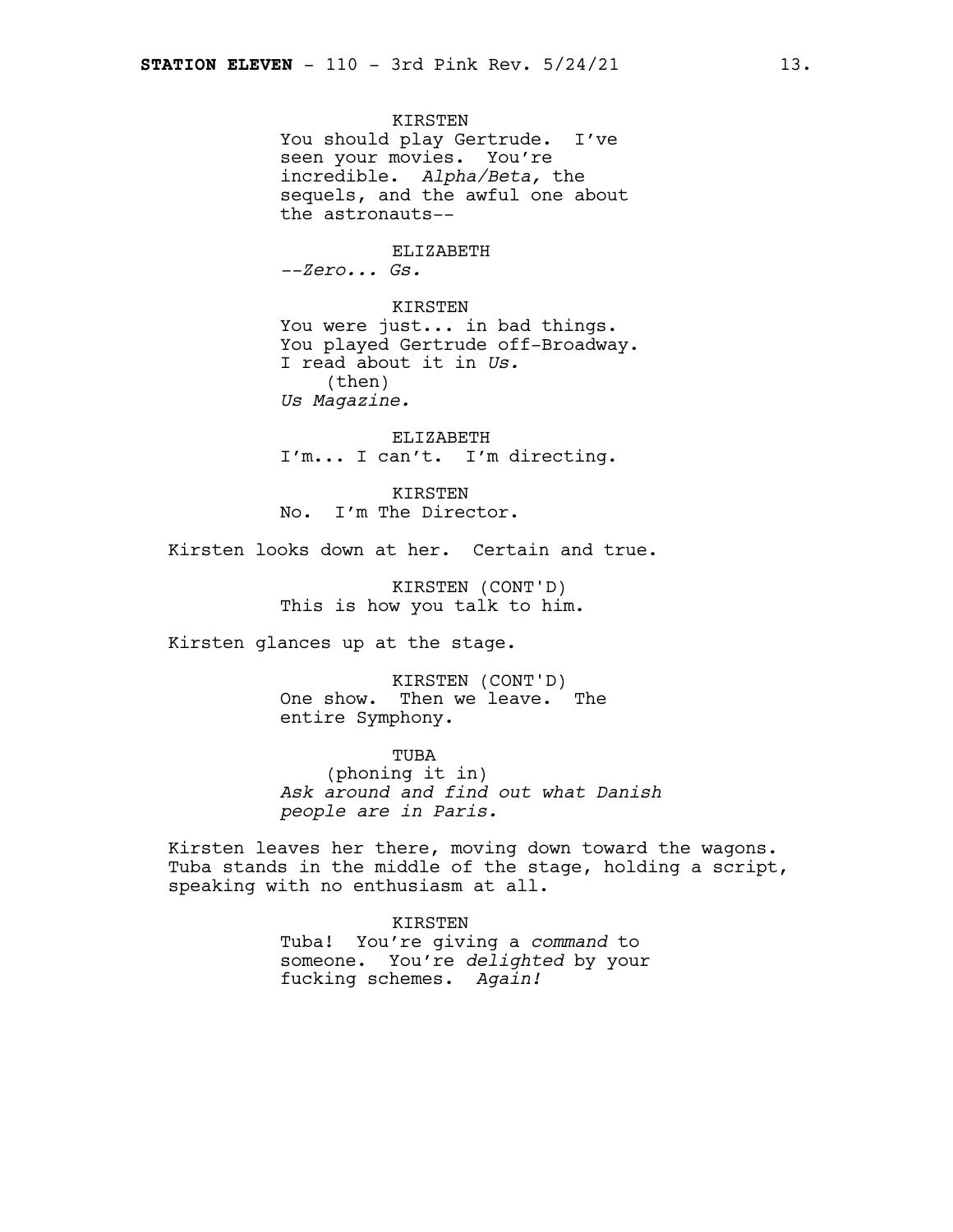Kirsten gets to the stage, hops up.

ALEXANDRA Are you *directing* now?

KIRSTEN Yes. You're back to Laertes.

Elizabeth sits alone in her chair as Kirsten gets up on stage and gets into it with the group.

**ALEXANDRA** 

Elizabeth's...

KIRSTEN

Gertrude.

ELIZABETH Just... listen to Kirsten.

A beat as she watches Kirsten work, then turns to see Constance approaching, walkie in hand, eyes glazed, unsure what just happened.

> **CONSTANCE** Message on the Ham. The doctor should be here by midnight.

A *CRACK* of thunder then and we CUT TO:

### G16 **INT. JETWAY - SEVERN CITY AIRPORT - Y20/D13 - NIGHT** G16

Elizabeth, hours later, holding a candle with a HALO BURGER cup at the top to protect it from the wind. She and Constance stand side by side at the open doors of the jetway, looking out into the night, wind whipping.

Outside the open doors that lead to nothing, it's a BREWING STORM, no rain yet. Another flash of LIGHTNING illuminates the tarmac, shows a SMALL VEHICLE (Miles's ATV) making its way across the empty void, two tiny headlights only.

> ELIZABETH Thank *fucking* Christ.

Constance winces at the language just before a massive *BOOOOOOM* rolls across the tarmac, followup to the lightning.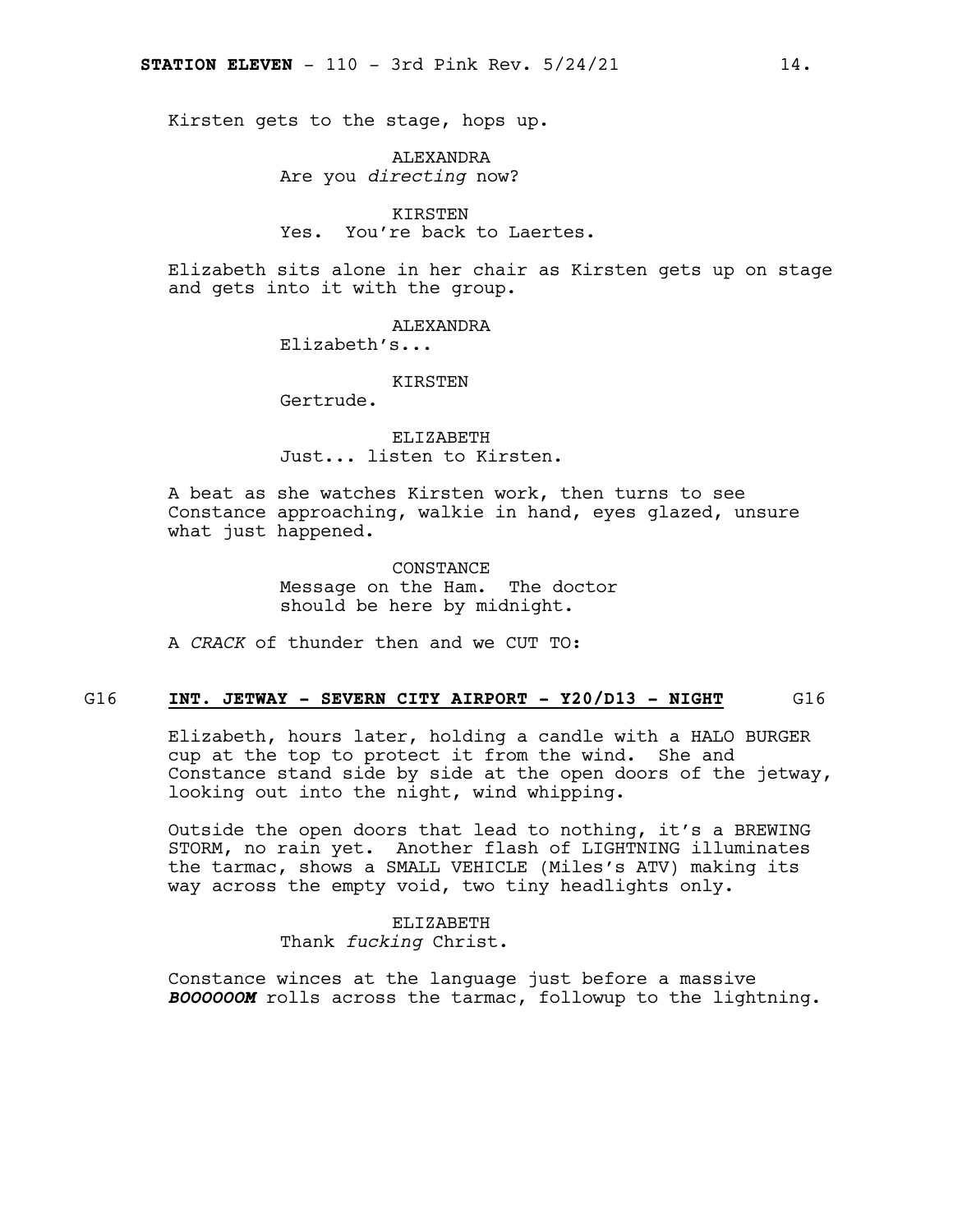Constance gives her a look. Elizabeth shrugs. They look back out and see--

### 16 **EXT. TARMAC - SEVERN CITY AIRPORT - Y0/D1 - NIGHT** 16

A SOLITARY PLANE. SILENCE, no wind. Gitchegumee Air Flight 452. We've TIMEDRIFTED to 2020. The end of the Before.

> HUGO (V.O.) *Control? Anyone up there?*

### 17 **INT. GITCHEGUMEE AIR FLIGHT 452 - COCKPIT - SEVERN CITY** 17 **AIRPORT - Y0/D1 - NIGHT**

**CAPTAIN HUGO BENNETT** (30s) and his co-pilot **NICKY** (40s) sit in the cockpit.

> HUGO (INTO THE COMMS) We've got sick people onboard.

Silence. Looks at his co-pilot, who's chewing Nicorette.

**NTCKY** (are we dying here?) Not good.

Nicky COUGHS HARD then, for a good amount of time. Hugo watches her. When she's finished, she shakes her head.

> HUGO Wanna call Kev?

> > NICKY

Not really.

He pulls his COMMS RECEIVER down. For a moment with the channel open, *we hear lots of hacking, a few cries for help.* Hugo takes a beat, hearing it, then speaks-

> HUGO (INTO THE COMMS) (confident pilot voice) Attention, passengers. Sure we'll get the go-ahead soon.

### 18 **INT. HOTEL SERI GUMUM - ROOM - MALAYSIA - Y0/D1 - NIGHT** 18

CUT TO OTHER SIDE OF THE WORLD. We find Miranda and **JIM FELPS** in Miranda's room together, both drinking hotel-room scotch and cashews. Jim, looking worse for the wear, stares at the wall. His laptop is open. Miranda, arms crossed, looks at the window. Night still.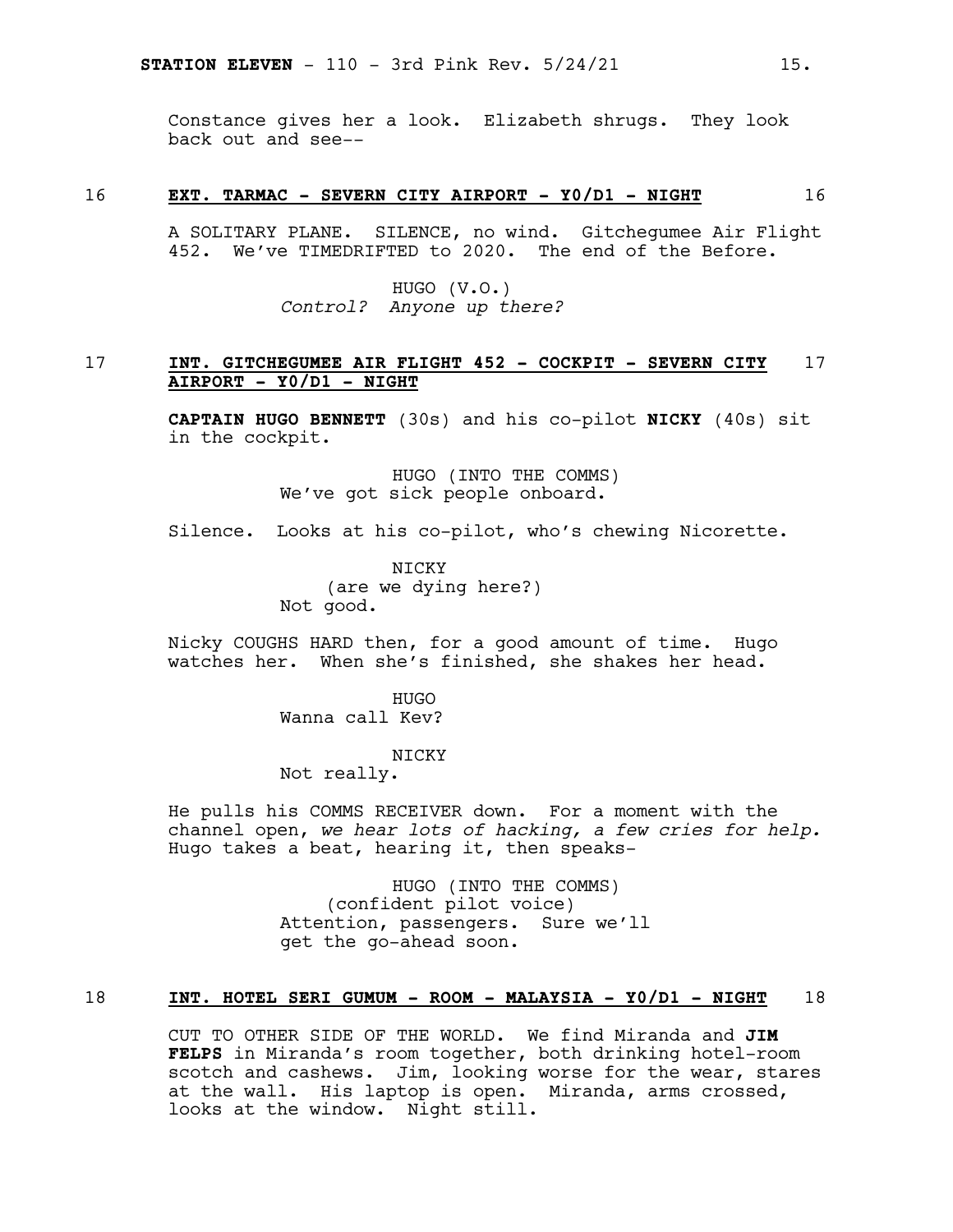Jim takes a drink, looks at the graphic novel.

JIM FELPS Is M.C. Miranda Carroll?

He picks it up, pages through.

JIM FELPS (CONT'D) Did you... *make* this?

Miranda turns, sees Jim is looking down at her copy of *Station Eleven.* Flipping pages. She nods.

MIRANDA

I did.

JIM FELPS Did not realize you were also a graphic novelist.

MIRANDA I started the day my family died. The day before, actually.

JIM FELPS Your whole family died... on the same day?

MIRANDA

They did.

JIM FELPS

I'm sorry.

She looks at him for a beat, then just receives it.

MIRANDA I'm glad they're not here. Don't have to worry about anyone.

A *BING!* on his iMessages, he glances, he discards the book.

JIM FELPS Okay. FAA just updated. Looks like... two planes on the ground at The Severn City Airport. Your friends landed fourteen hours ago--

MIRANDA (getting interested) No infections--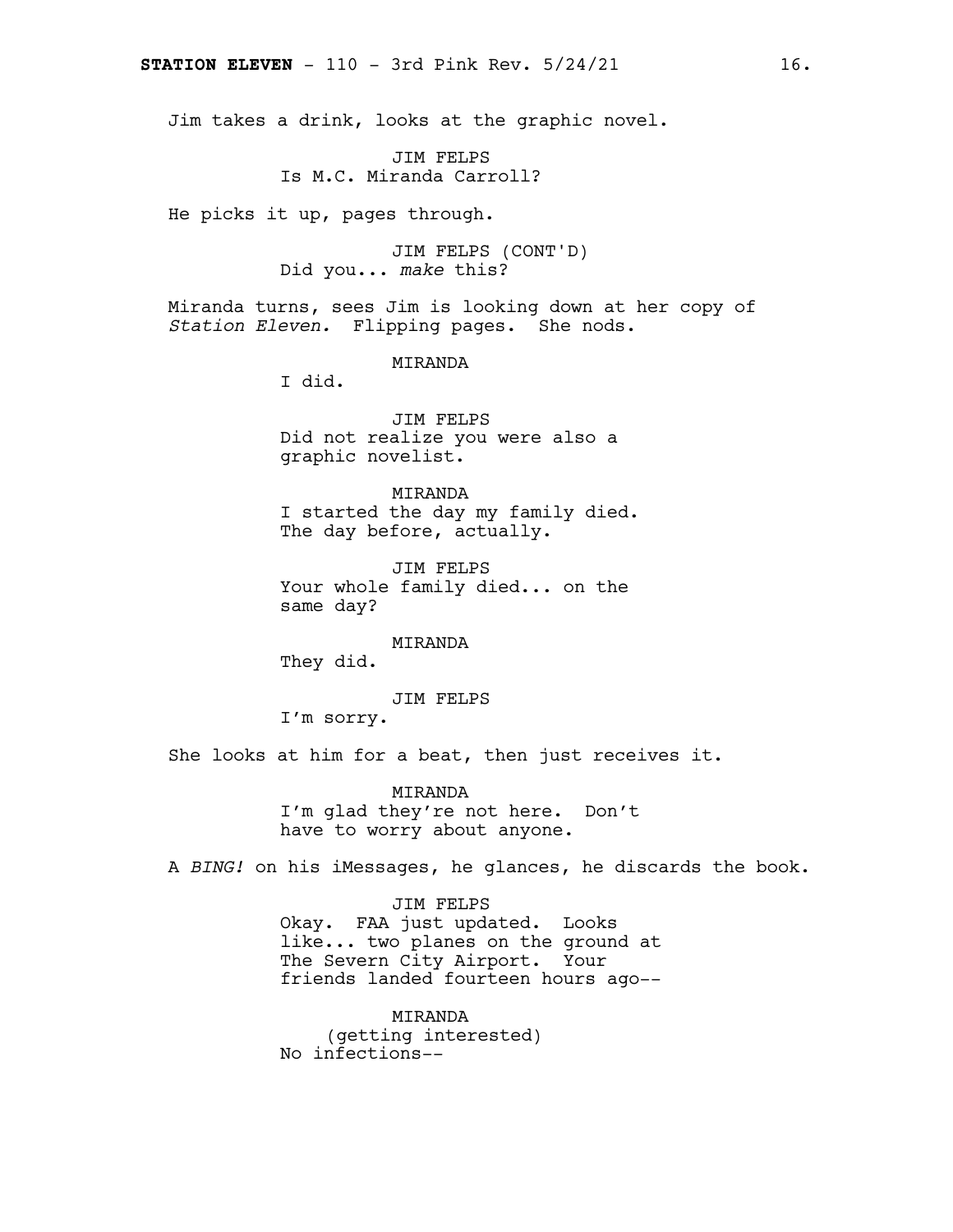JIM FELPS But another plane landed... a halfhour ago. Gitchigumee Air. That means "Big-Sea-Water" in Ojibwe... (reading) In from... Chicago.

Silence. Fuck.

JIM FELPS (CONT'D) However... (minor note of optimism) The people onboard haven't deplaned...

MIRANDA I gotta talk to the pilot.

JIM FELPS

Why?

Miranda doesn't answer.

MIRANDA How do I get him? (urgency) How do I talk to the pilot, Jim?

JIM FELPS Okay. We can't get inside FAA comms. His name is... Captain Hugo Bennett. (simple idea) Maybe... try his phone?

Miranda opens her own laptop, starts typing with new energy. She clicks on a FIND ANY PHONE NUMBER ad, the junk ads of the old world...

> MIRANDA *Credit card!*

Jim awkwardly pulls his wallet, tosses to her. She pulls a card, clicks BUY NUMBER NOW... And the screen comes up with Captain Bennett's private cell. 710-572-8172.

For two seconds before her laptop DIES.

MIRANDA (CONT'D) *NO!* Seven One Oh, Five Seven Two, Eight One Seven Two. (searching) *Say it Jim say it with me.*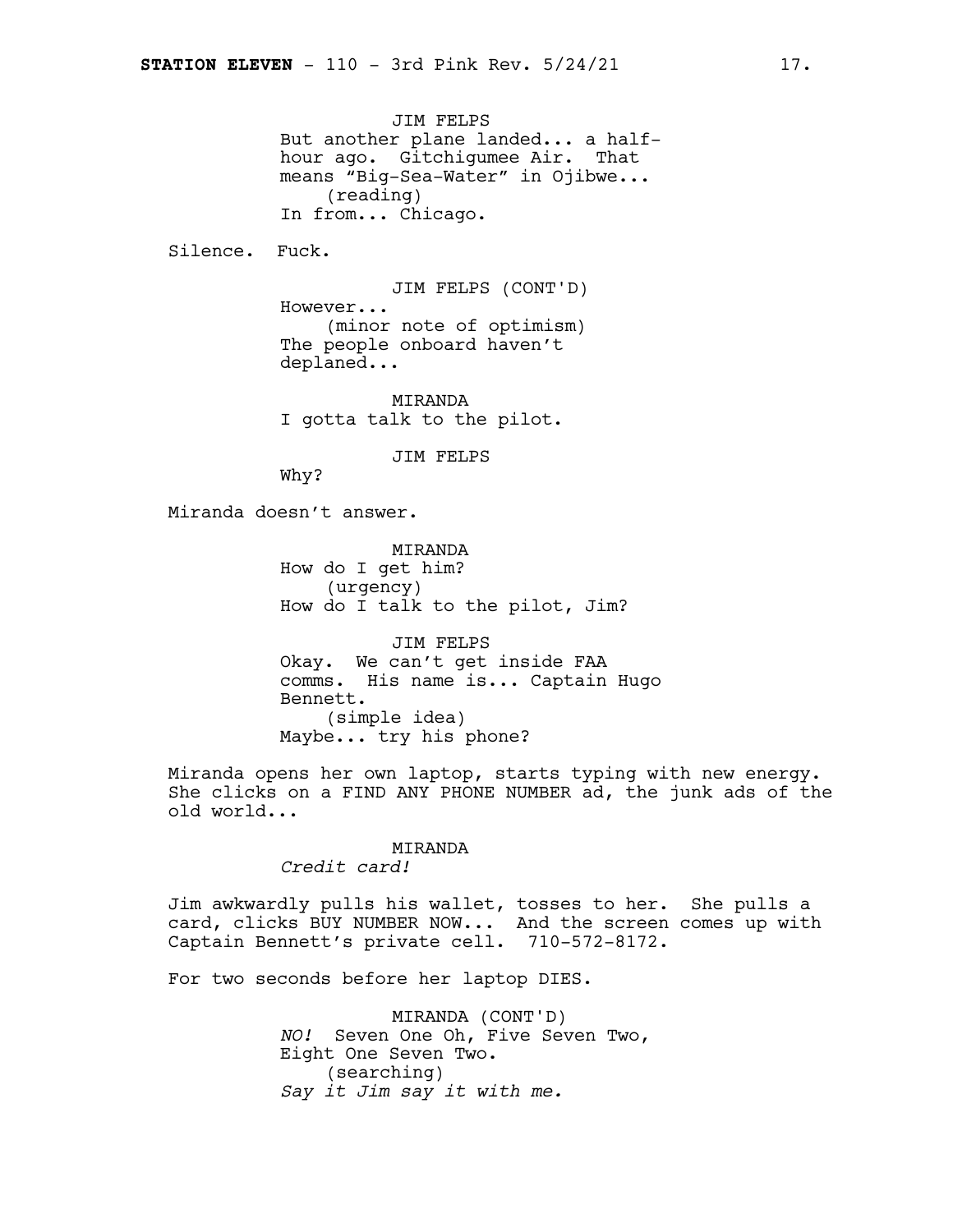Jim is settling down onto the floor, feeling worse... Miranda lunges across the couch, digs around in her bag, hunting for her SAT PHONE.

> MIRANDA AND JIM Seven One Oh, Five Seven Two, Eight One Seven Two. Seven One Oh, Five Seven Two, Eight One Seven Two.

Miranda's FACE LIGHTS UP WITH A SOFT GREEN, then, as she finds her SAT PHONE, types numbers. Sighs a sigh of relief.

The lights in the whole room DIE just then. Miranda lit only by her phone, Jim lit only by the soft glow of his laptop. The *CRAACKKK* of thunder again take us to--

### A19 **INT. NEAR THE SELECT! LOUNGE - SEVERN CITY AIRPORT - Y20/D**A19 **13 - NIGHT**

FLASHES OF LIGHTNING, wind whipping against the windows of the Main Terminal. Constance and Elizabeth leads a man through the dark airport, toward the Select! Lounge.

> ELIZABETH I'll leave you here. I've just got another matter to attend to.

REVEAL **JEEVAN**, aged twenty years, as we saw him at the end of 109, exhausted from the road, ready to help.

### JEEVAN

I'm here to help.

Jeevan nods, no problem. Looks out at all the candles moving around the place, like fireflies.

> ELIZABETH The people here are scared of the dark. We're adjusting.

LIGHTNING FLASHES--

### B19 **INT. ATRIUM - SEVERN CITY AIRPORT - Y20/D13 - NIGHT** B19

Lighting up the Atrium. Dieter snores. Thunder rolls. Rain pounds on the roof of the Atrium, but inside, it's dry. The Traveling Symphony have the tents set up in a cluster of color and light. A glow in the darkness.

Up on the stage, we find Kirsten, lantern beside her, highlighting a copy of *Hamlet*.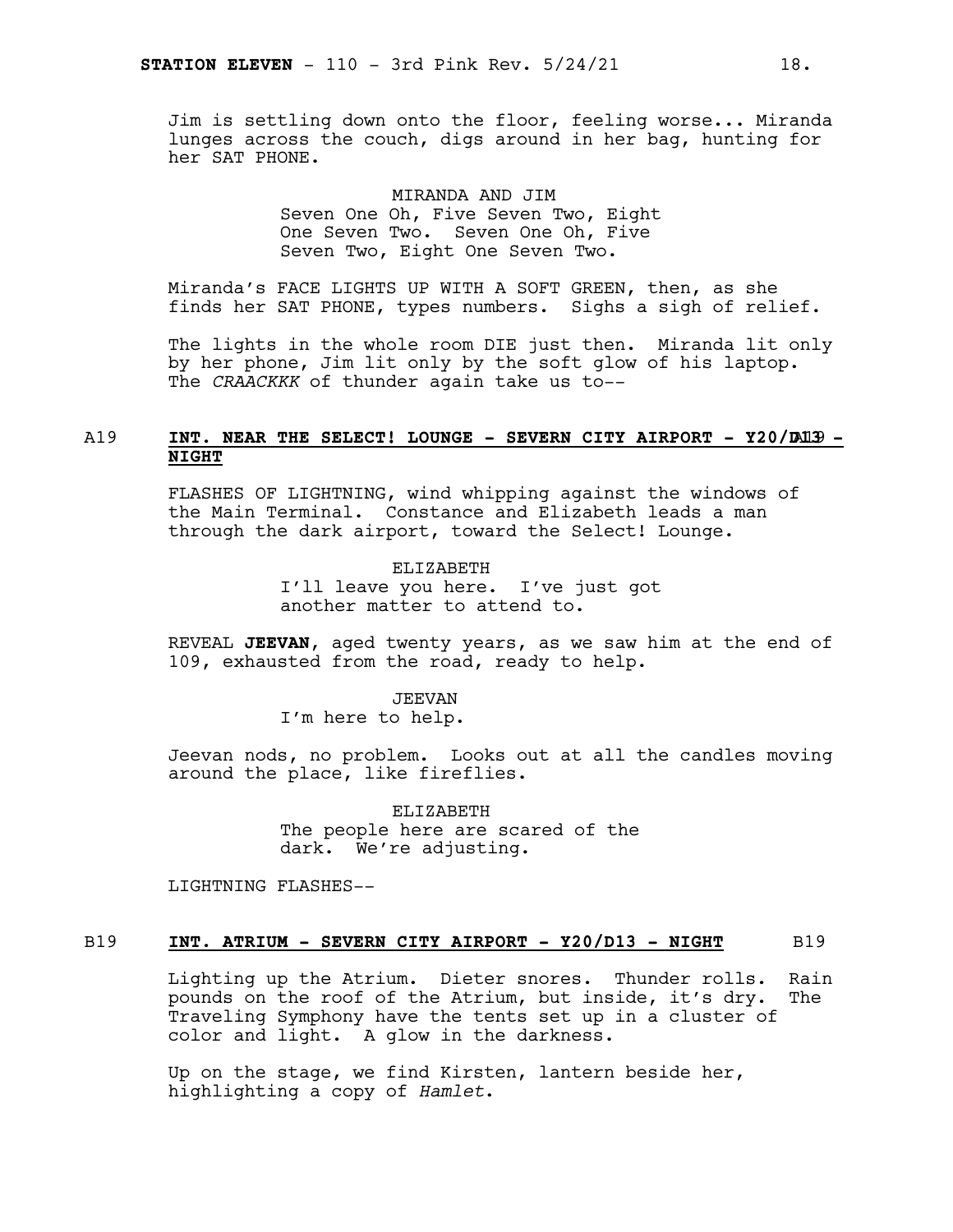ALEXANDRA (O.C.)

Hey.

KIRSTEN Hey. You're still up.

ALEXANDRA Dieter's snoring. And the wind.

She hops up backwards, lands sitting on the edge of the stage, then spins to face Kirsten, sits there crosslegged.

> ALEXANDRA (CONT'D) What's that?

> > KIRSTEN

Nothing.

ALEXANDRA Who's playing Hamlet? You?

Kirsten glances, distracted.

KIRSTEN The Prophet's from here.

Alex absorbs this for a moment.

ALEXANDRA But how did we all end up here, then?

KIRSTEN

In St. Deb's, he was just looking for a way to get inside the airport.

ALEXANDRA He was just using us. For the invitation?

This feels like another piece of information that's hard for Alex to take in. But she tries. Nods to herself.

> ALEXANDRA (CONT'D) But it sounds like... you two really connected. Along the way.

Kirsten looks back at her, sets the play aside. Watches Alex as she stands up, stretches, rolls into a cartwheel on the stage. She does another cartwheel. Kirsten watches.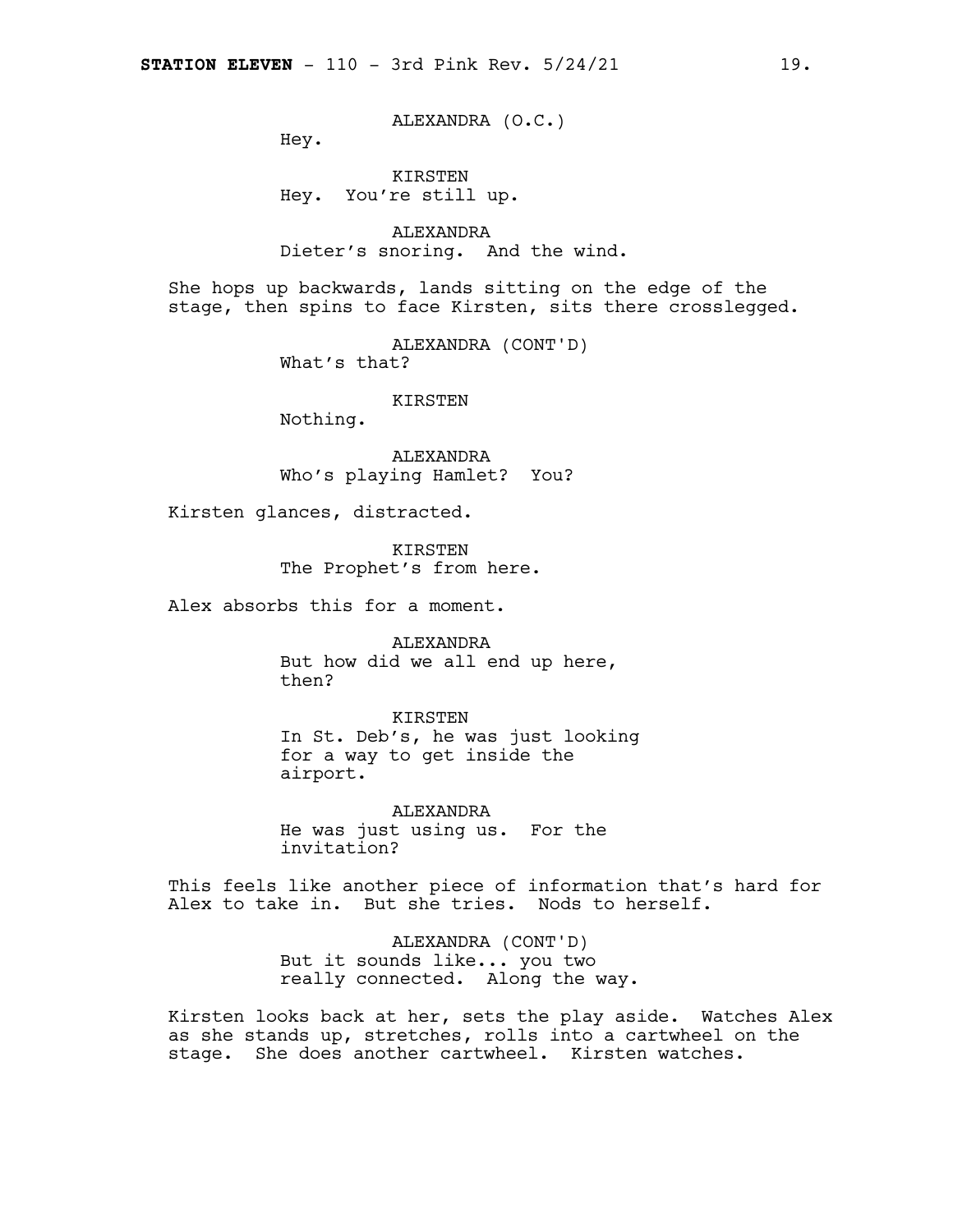### KIRSTEN

He's who led me back to you, after we were separated. But Alex... I was protecting you. All of us.

ALEXANDRA

But you found him.

### KIRSTEN

He found me. I'm here now.

### ALEXANDRA

I don't really care. I want to stay here. For a year. Elizabeth offered us that, if we wanted.

KIRSTEN

No.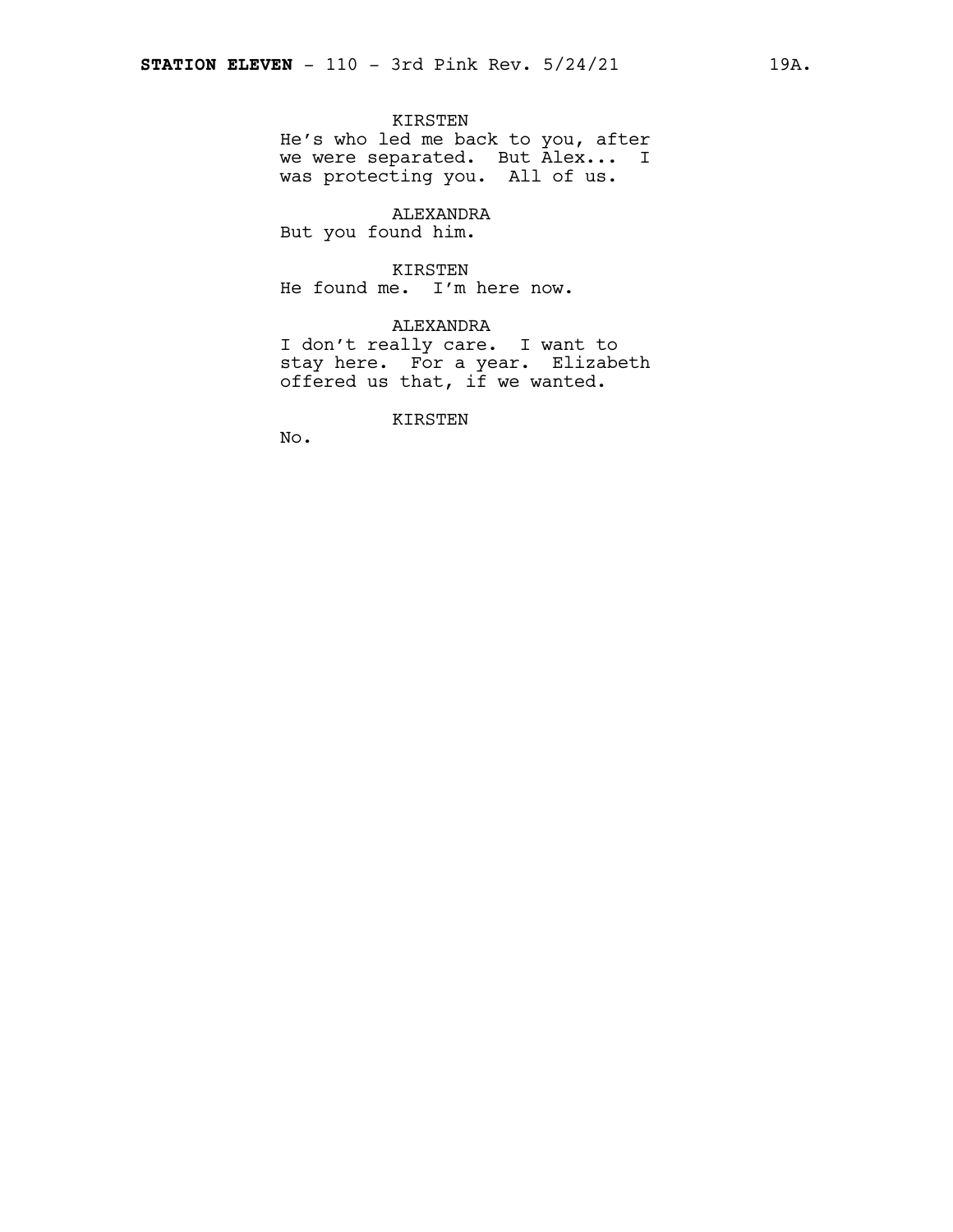ALEXANDRA

Why not?

KIRSTEN We travel for a reason.

ALEXANDRA

What is it?

**KIRSTEN** So we can come back. (then) As something new. The wheel makes us start new stories every year. (then) It's more for us than them.

Alex absorbs this in the darkness, seems saddened by it.

Kirsten takes a knife from her boot and *THUNKS* it on the ground. Does the same with her GNARLY KNIFE.

> KIRSTEN (CONT'D) You were right. Back at Pingtree. I don't need these. I've had them too long.

Kirsten takes a deep breath, then pushes all of her knives toward Alex, finally letting them go. Alex watches, stunned.

> KIRSTEN (CONT'D) Put them somewhere safe.

Both turn to see movement on the stairs, and Elizabeth's barely-visible face glows there in the light of a candle. Alex sees her, squints. Her face brightens. She's eager.

> ALEXANDRA Hi Elizabeth!

ELIZABETH Alex? What are you doing up? You should go to sleep. (then) Kirsten and I have to talk.

Kirsten picks up a copy of *Hamlet,* stacks it with the casting grid, picks up her lantern.

> KIRSTEN Trust me, okay?

> > ALEXANDRA

Okay.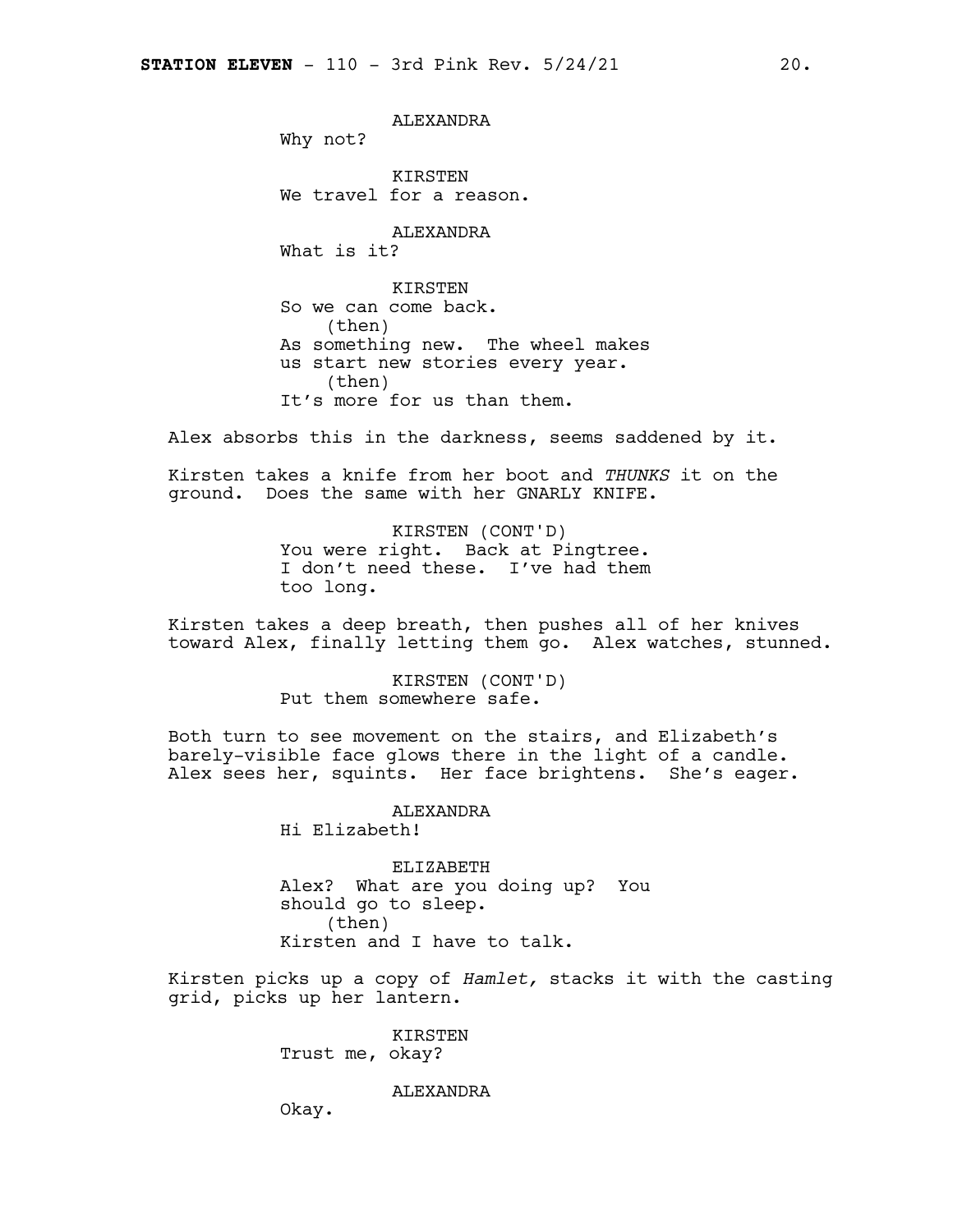She goes. Alex looks at the knives. Picks up the GNARLY KNIFE.

```
ALEXANDRA (CONT'D)
    (quietly, to herself)
Bye.
```
AND WE CUT TO--

### C19 **INT. SELECT! LOUNGE - SEVERN CITY AIRPORT - Y20/D13 - NIGH**C19 **T**

A PAIR OF FORCEPS peeling back a layer of bandage beneath the wet towels. Jeevan looks at the brutal burn wound up and down Clark's left arm, on his hand. Smatterings of wounds on his right, too. Clark is PASSED OUT, IV in his arm. Jeevan works quietly for a time, deliberate and peaceful.

THE LIGHTS FLICKER; three long fluorescent lights come to life and WASH OUT THE ROOM, making him squint for a beat.

Some faint *BEEPS* coming from the corner begin as the power returns. Jeevan looks across the room, sees a HEAVY PLASTIC CURTAIN hanging from the ceiling. He gets up, crosses, opens up the curtain....

...And finds **THE CONDUCTOR** lying in the bed, hooked up to monitors, EKG readings meek, O2 mask over her mouth.

He gently pulls off the oxygen mask, looks at her. Reaches to her neck, feeling for a pulse. Barely there.

> THE CONDUCTOR (barely audible) Don't let them... close that curtain... again.

JEEVAN Okay. What's your name?

THE CONDUCTOR

Sarah.

### D19 **INT. HALLWAY - ATRIUM - SEVERN CITY AIRPORT - Y20/D13 - NI**D19 **GHT**

Kirsten and Elizabeth move down the long hallway together, going backwards down the timeline.

> JEEVAN (V.O.) *What are you feeling, Sarah?*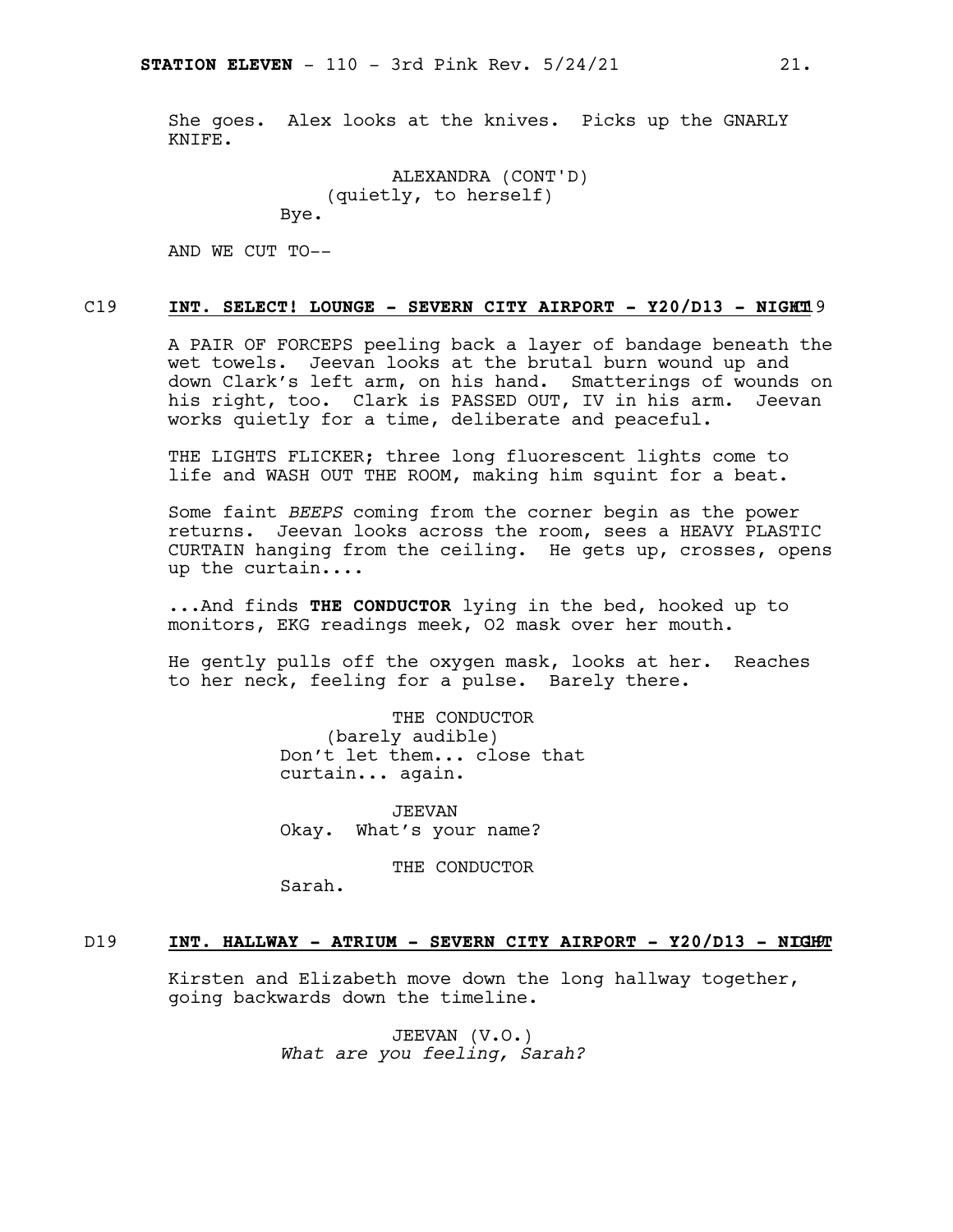THE CONDUCTOR (V.O.) *I'm ready.*

JEEVAN (V.O.) *Okay. Then let go.*

We are ON KIRSTEN as she moves down the hallway...

### E19 **INT. SELECT! LOUNGE - SEVERN CITY AIRPORT - Y20/D13 - NIGH**E19 **T**

The Conductor looks up.

JEEVAN

You're not alone.

She reaches up slowly, feeling for his hand, takes it. The lights FLICKER OFF again, as well as all the machinery attached to the conductor, plunging the room back into darkness and silence.

> THE CONDUCTOR Do you hear that?

The room is completely silent. Jeevan reaches forward, checks her pulse again. Nothing. The Conductor's gone.

> JEEVAN Rest in peace.

### F19 **INT. MAIN TERMINAL - SEVERN CITY AIRPORT - Y20/D13 - NIGHT**F19

Elizabeth leads Kirsten out into the Main Terminal, and she has a moment Jeevan had not long ago, seeing the field of fireflies-- candles held by residents-- as well.

### G19 **INT. FORMER DUTY FREE - SEVERN CITY AIRPORT - Y20/D13 - NI**G19 **GHT**

Elizabeth leads Kirsten into the old Duty Free, toward a rear door.

There is a FLICKERING of light, followed by a few seconds of FLUORESCENT BRIGHTNESS, lighting up the entire square, unfurnished room. Through the porthole in the rear door, Kirsten sees Tyler sitting on the floor, chained to a rail.

> KIRSTEN You guys have a prison thing.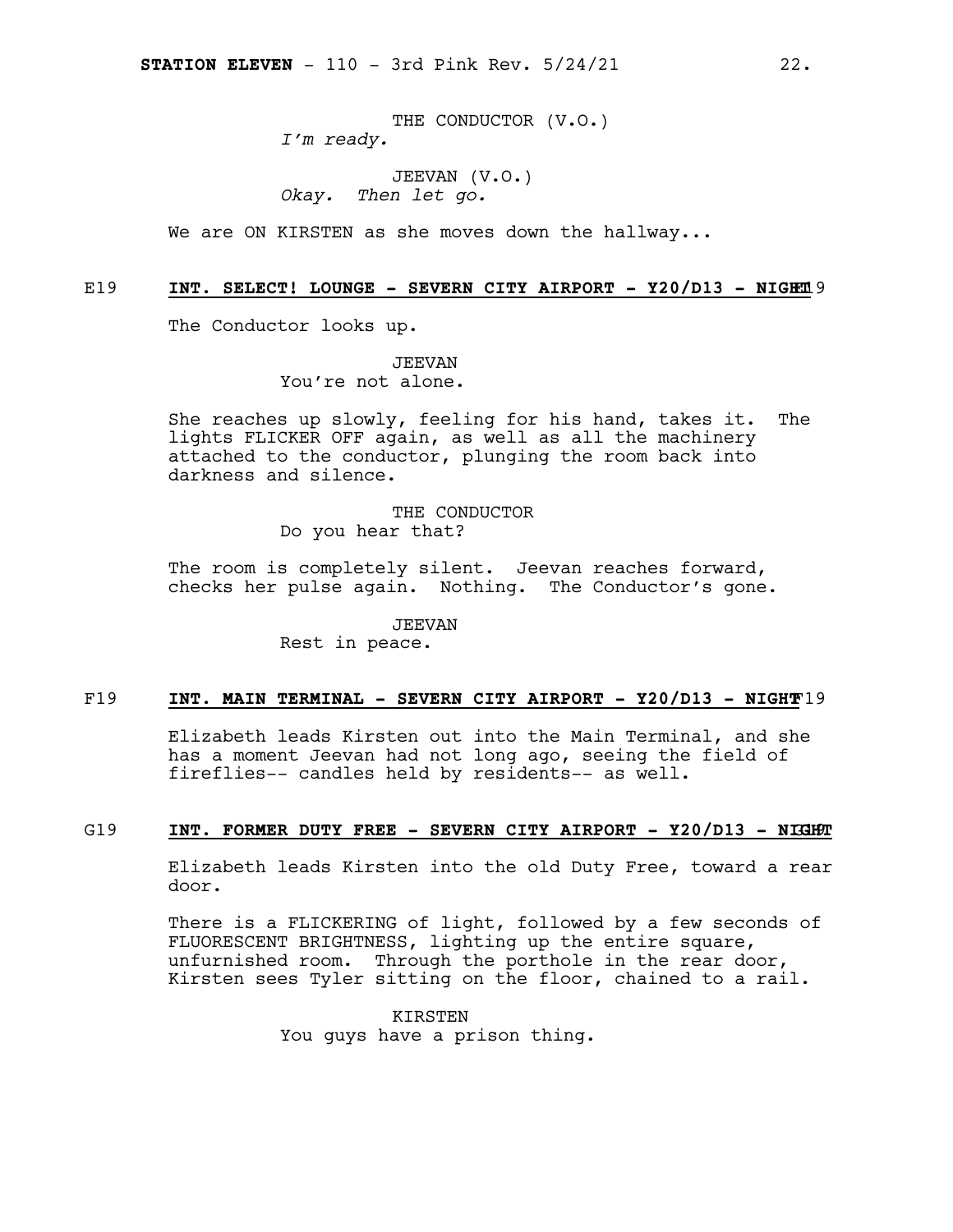ELIZABETH He gets out of everything. He's like Houdini.

The lights FLICKER again, then CUT OUT COMPLETELY.

KIRSTEN Give us a minute alone? You can unlock it.

Elizabeth considers, then nods, unlocks the door.

ELIZABETH

Sure.

Elizabeth goes. Kirsten waits a beat, then opens the door.

### H19 **INT. STORAGE ROOM - SEVERN CITY AIRPORT - Y20/D13 - NIGHT** H19

Kirsten squats down with her lantern. Looks at Tyler.

TYLER You made friends with my mom?

KIRSTEN I brought you this.

She hands him *Hamlet*, which he takes, looks at, and keeps looking at. He pages through it. Looking for a secret compartment. Cutout. Trick. Anything.

> KIRSTEN (CONT'D) It's just the play.

> > TYLER

Why?

KIRSTEN Because you're Hamlet. Learn the lines. By tomorrow.

He smirks. She stands, readying to go.

TYLER

Cody was the one who wanted to be an actor.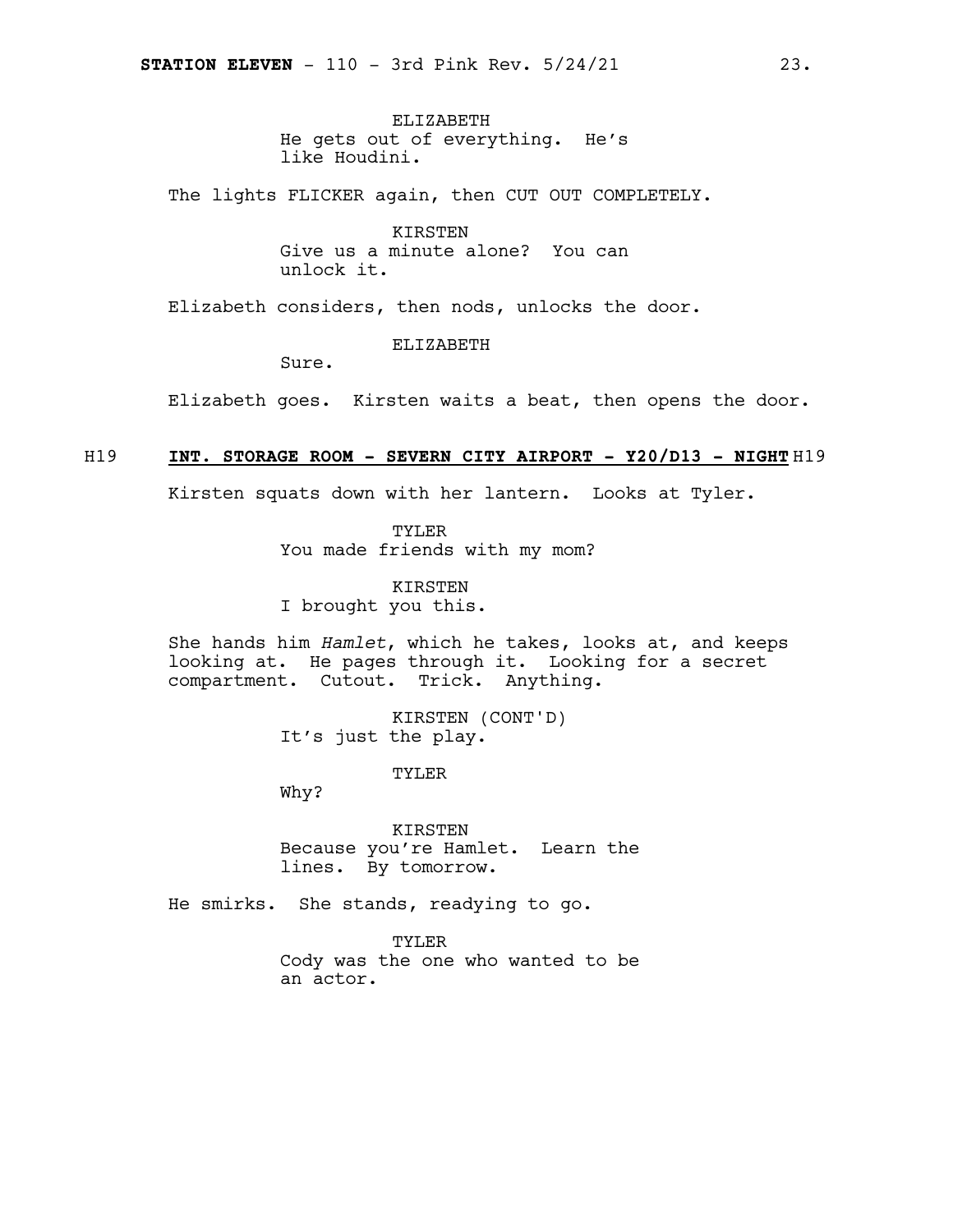**KIRSTEN** You came back for a reason. You wanted something, too.

He drops the book, looks back at her.

KIRSTEN (CONT'D) What did you want, Tyler?

TYLER To right a wrong.

KIRSTEN A wrong from when?

He sighs, looks off to the left.

TYLER

From before.

Kirsten lets that sink in, just as it did in the museum. There is a before.

> KIRSTEN Before doesn't matter. What matters is what came after. (then) You can't get revenge on a virus.

Tyler glances at her, then back at the book.

KIRSTEN (CONT'D) You want to talk to your mom, and you don't know how. (indicates book) This is how.

Tyler looks at the book.

TYLER You should get out of here. With all your friends.

KIRSTEN After the play.

The door opens again, and Kirsten sees Elizabeth tentatively step back in, come over.

> ELIZABETH I thought maybe... we could do a scene. If you want.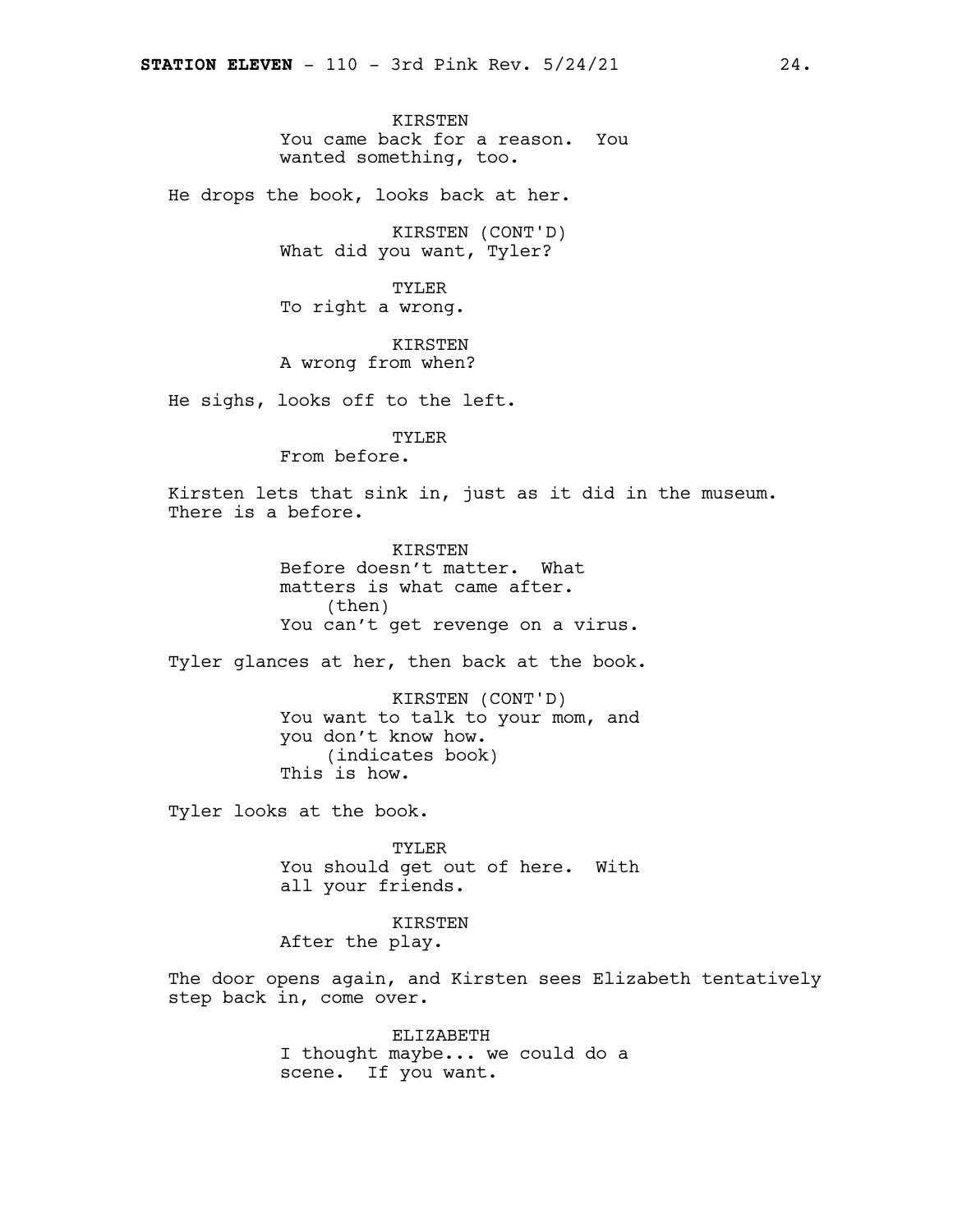Kirsten grabs her light, heads to the door.

KIRSTEN I suggest Act 3, Scene 4.

She closes the door behind her, leaving Elizabeth and Tyler alone in the room. She waits silently. He looks at her. Looks down at the book, pages through. Reads. Looks.

> TYLER *Go, go, you question with a wicked tongue.*

ELIZABETH *Why how now, Hamlet?*

TYLER *What's the matter now?*

ELIZABETH *Have you... forgot me?*

TYLER

*No, by the rood, not so. You are the queen, your husband's brother's wife, and--would it were not so- you are my mother.*

ELIZABETH *Nay, then I'll set those to you that can speak.*

### TYLER

*Come, come, and sit you down. You shall not budge. You go not till I set you up a glass where you may see the inmost part of you.*

ELIZABETH *What wilt thou do?* Tyler?

He looks at her for a long time, then drops the book. Looks away.

### TYLER

I don't know.

Elizabeth closes the door. Leaves.

I19 OMITTED I19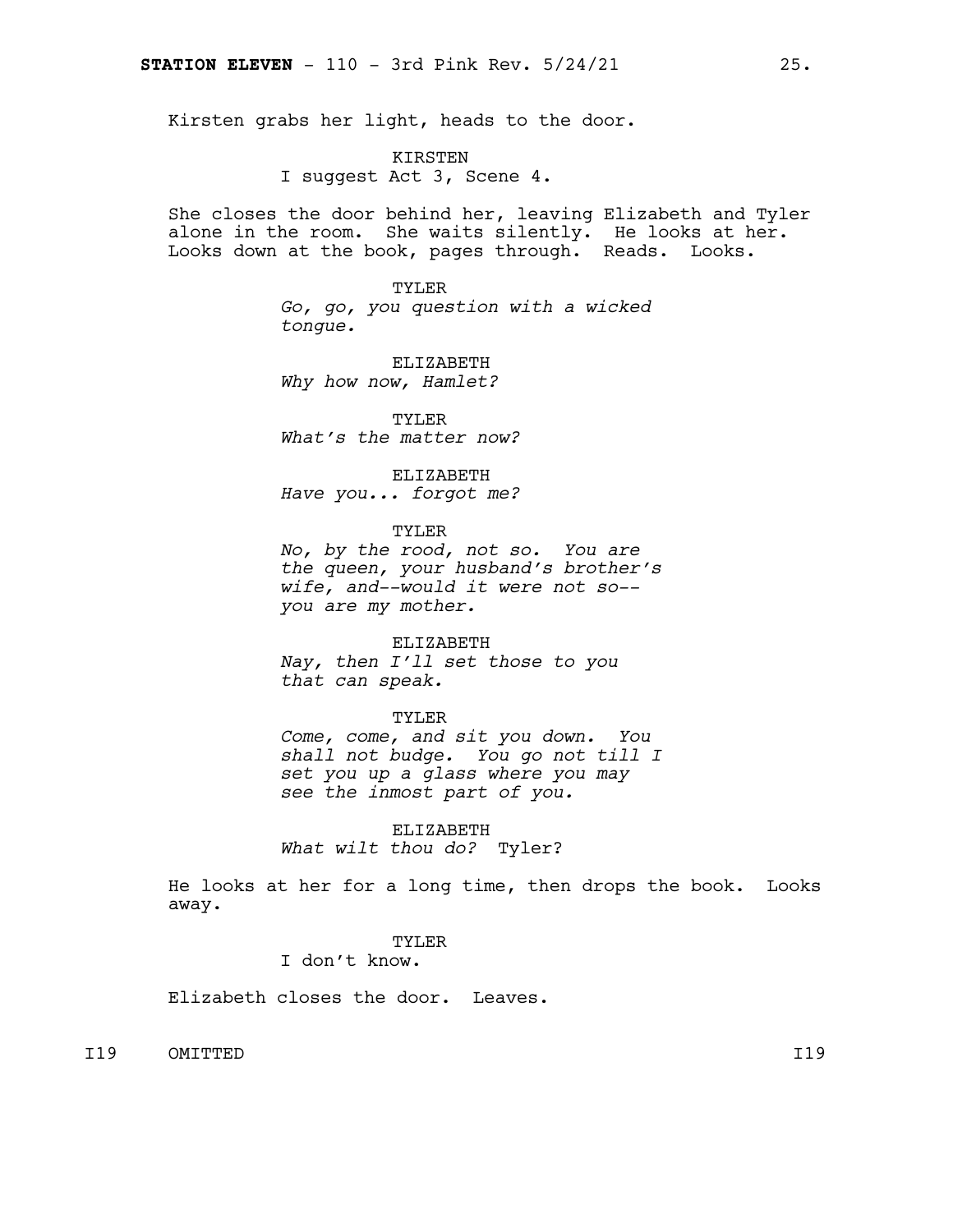### J19 **INT. MAIN TERMINAL - SEVERN CITY AIRPORT - Y20/D14 - DAWN** J19

Next morning. Jeevan's fast asleep in a Michigander chair as dawn comes. A hand gently shakes him.

MILES

Doc.

Jeevan blinks awake.

MILES (CONT'D) I forgot how nice a sunrise is. (nods at the sun) When there's no electricity.

Jeevan looks over and sees at Miles is there beside him.

MILES (CONT'D) Gotta get the grid back. Here.

Miles hands him LOAF OF BREAD.

JEEVAN How's the back pain?

MILES

Fine, fine.

Miles wrings his hands.

MILES (CONT'D) So. What's the damage?

JEEVAN

Second degree burns. Limited to mostly his left arm, there. Fingers and hands got it pretty good. Right arm less so.

Jeevan turns to his pack, pulls out a small COPPER POT, unseals its twisted wires, revealing a paste inside.

> JEEVAN (CONT'D) I broke up the blisters, debrided, but... Onions.

> > **MTT.ES**

What?

Miles is crying.

(MORE) JEEVAN That's why you're crying. (points to the pot)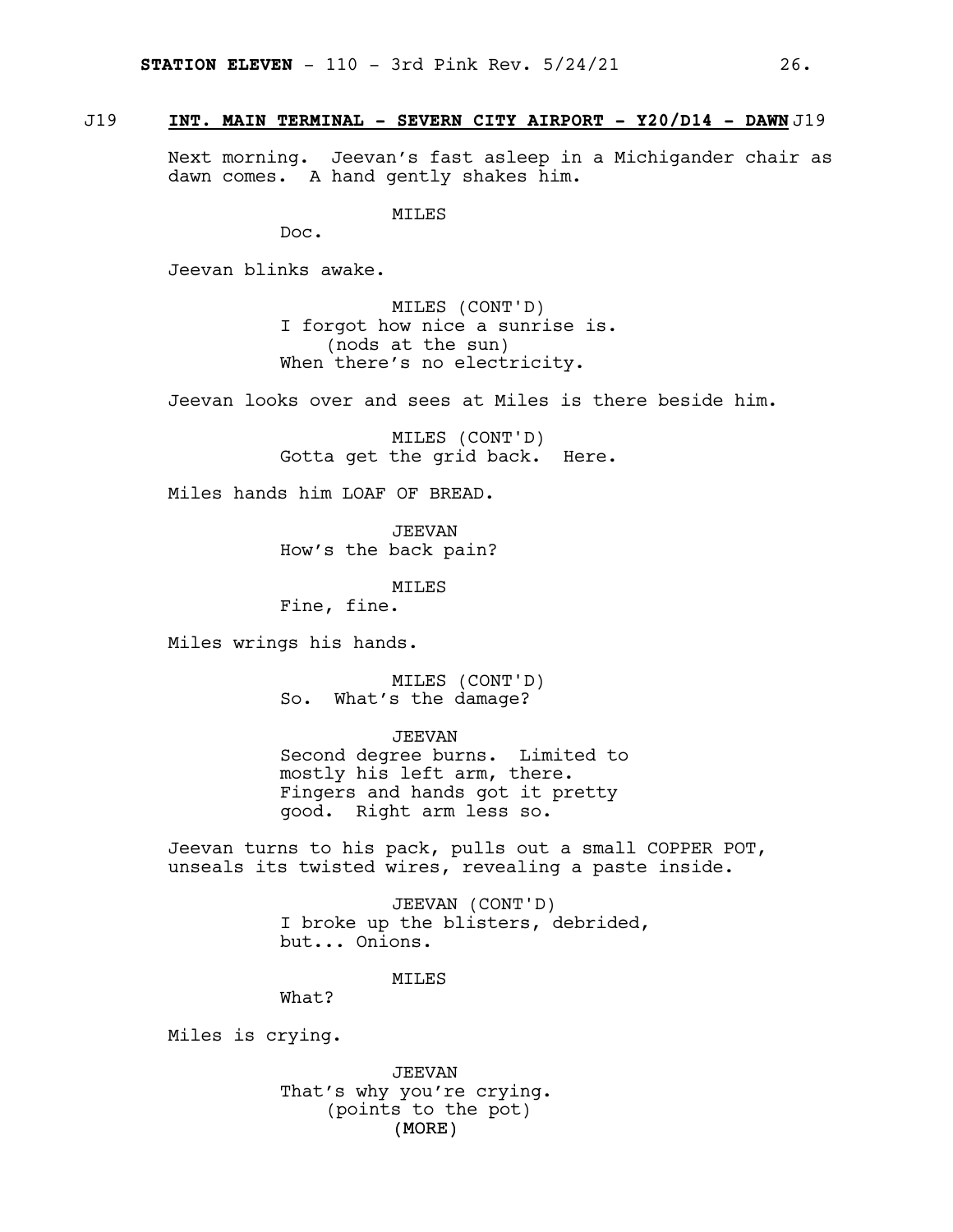JEEVAN (CONT'D) Onions, garlic, scallions and... cow bile, too. That's antibacterial.

Miles, lip quivering, looks down. Jeevan gathers up his things.

MILES

Is he gonna be okay?

 $(MORE)$ JEEVAN He survived. But there's gonna be pain. Probably for the rest of his life. But, you know...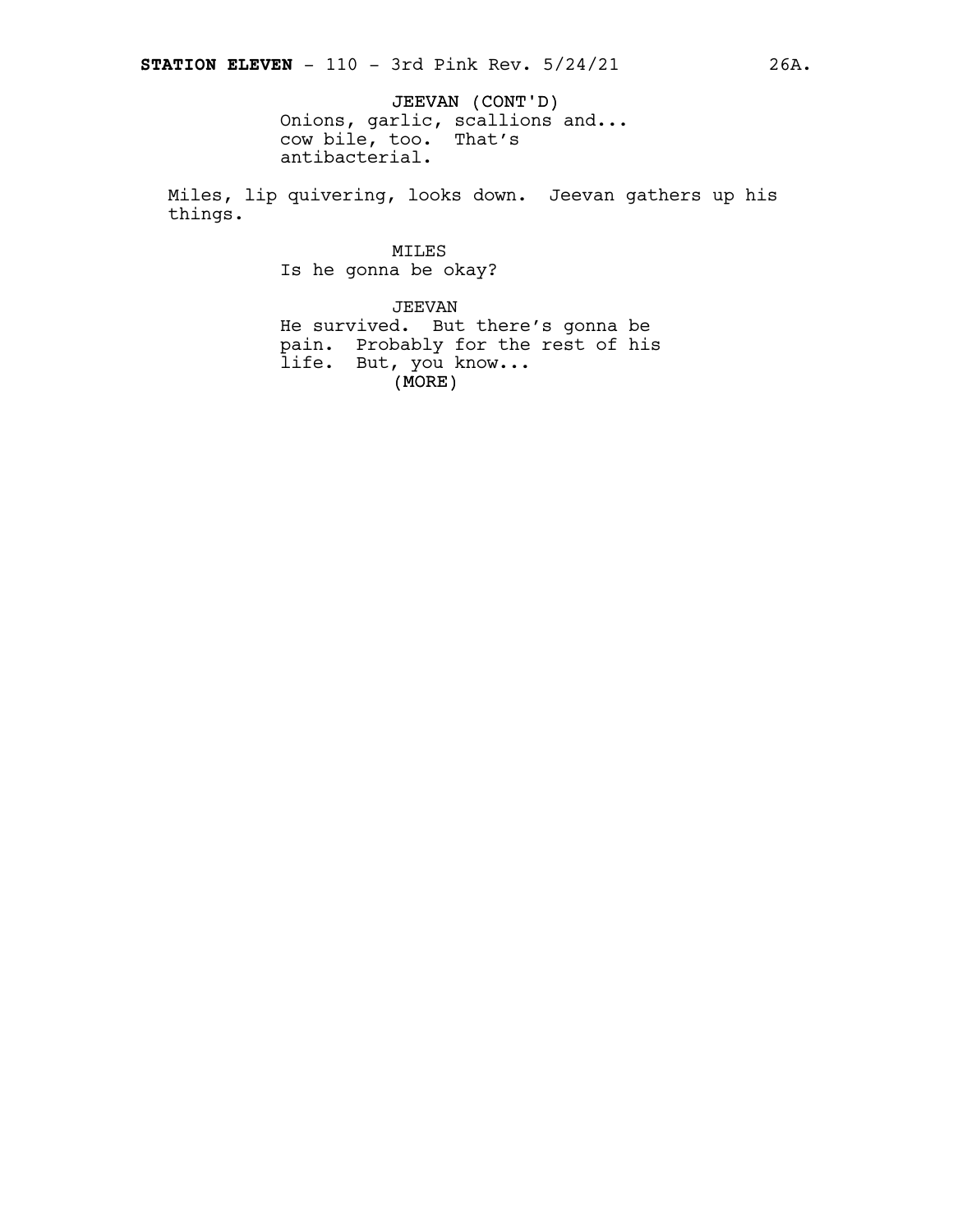JEEVAN (CONT'D) ... just like your back, that's true for everyone.

Jeevan gets to his feet, sets down the pot on a chair.

JEEVAN (CONT'D) There's a lot that can be done in the next few weeks that will help. Having someone at all is... a big deal. One other person.

MILES

We've always been together. Everyone at this airport.

JEEVAN This place is a miracle.

MILES It was him, mostly.

JEEVAN The other patient didn't make it. But I was with her. She was at peace. (then) I didn't know her.

MILES She's not a local. (points to something) Yellow poster down there. Thanks, Doc. Coulda been worse.

Jeevan nods to him, Miles goes. Weary, he makes his way past the school and sees a poster for The Traveling Symphony. Jeevan leans, squints at the poster as--

*Kirsten comes around the corner,* Elizabeth beside her, heading directly toward him until--

They turn LEFT, away from the jetway doors and toward camera, heading toward Clark's house.

The two approach the entrance to Clark's house.

### 19 **INT. CLARK & MILES' HOME - SEVERN CITY AIRPORT - Y20/D14 -** 19 **DAY**

A few minutes later, and we pick up Elizabeth and Kirsten sitting with Clark, who is bandaged and in a t-shirt, loose pajama pants, the three of them sitting down to tea.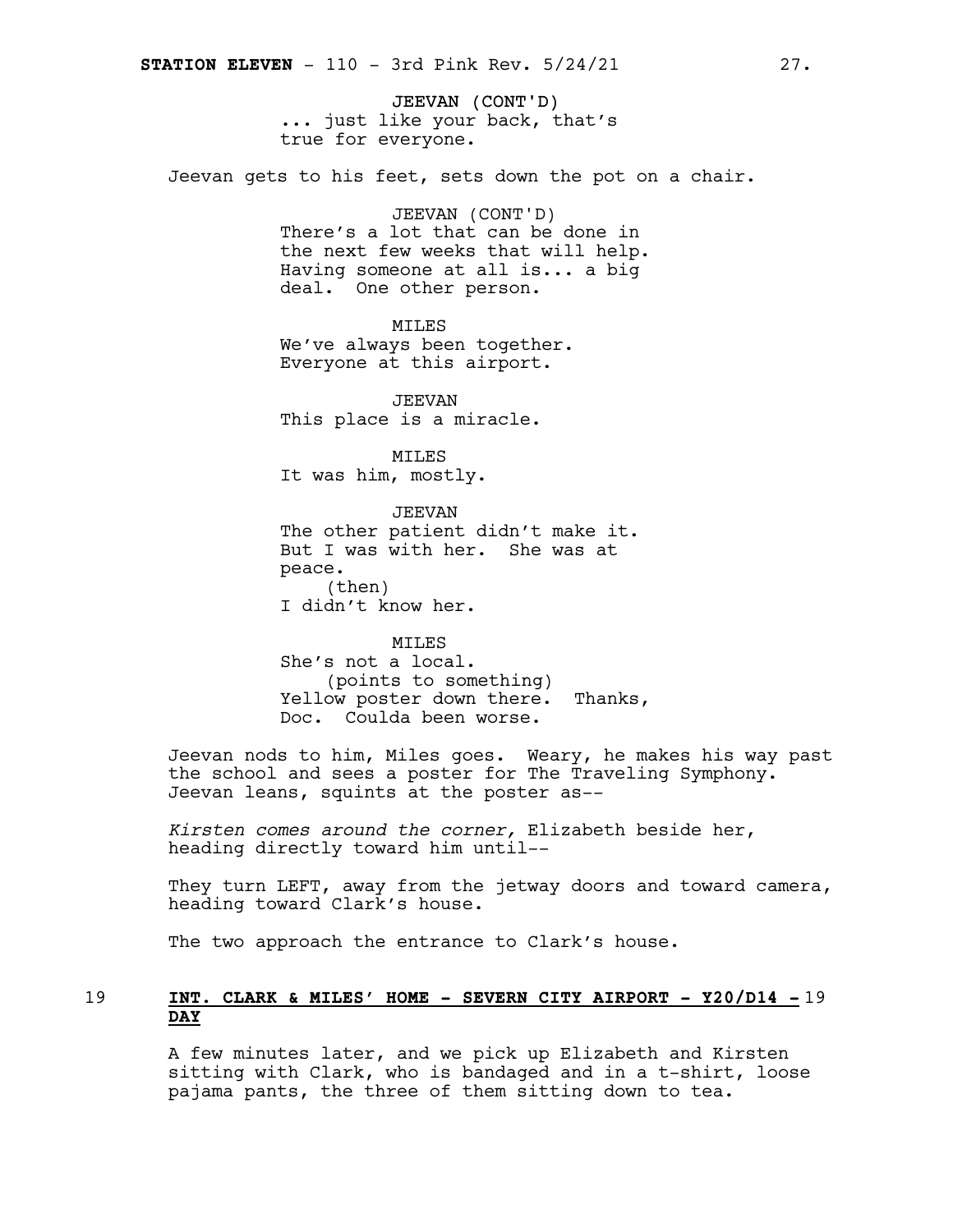Both women watch as Clark awkwardly tries to stir sugar into his teacup. When finished, finally, he sips.

> KIRSTEN We've enjoyed our stay so far. The fruit here is... so stunning.

Clark grumpily watches her smile a charming smile. No dice.

CLARK I'm glad, Ms. Raymonde. But that doesn't change the fact that the answer's still... no. (to Elizabeth) You can't play Gertrude, and Tyler can't play fucking Hamlet. This isn't fucking "art therapy", it's a *civilization*.

ELIZABETH The whole point is this... starts us talking. That's all I want.

CLARK *AND I WANT A FUCKING TIME MACHINE!*

He pounds the table and hurts himself terribly. The tea *CLANKS,* and he folds forward, shaking his head.

> CLARK (CONT'D) I want my life's work back. (off look) I told the boy I loved him and he just...

ELIZABETH ...burned it down.

Clark and Elizabeth share a look. Kirsten watches them, decides she's seen enough.

> KIRSTEN Do you know how many towns I've seen just... disappear, Mr. Thompson? They're there for years, a stop on the wheel, and then they're just... completely gone. (then) It's always for the same reason.

She has Clark's attention, suddenly.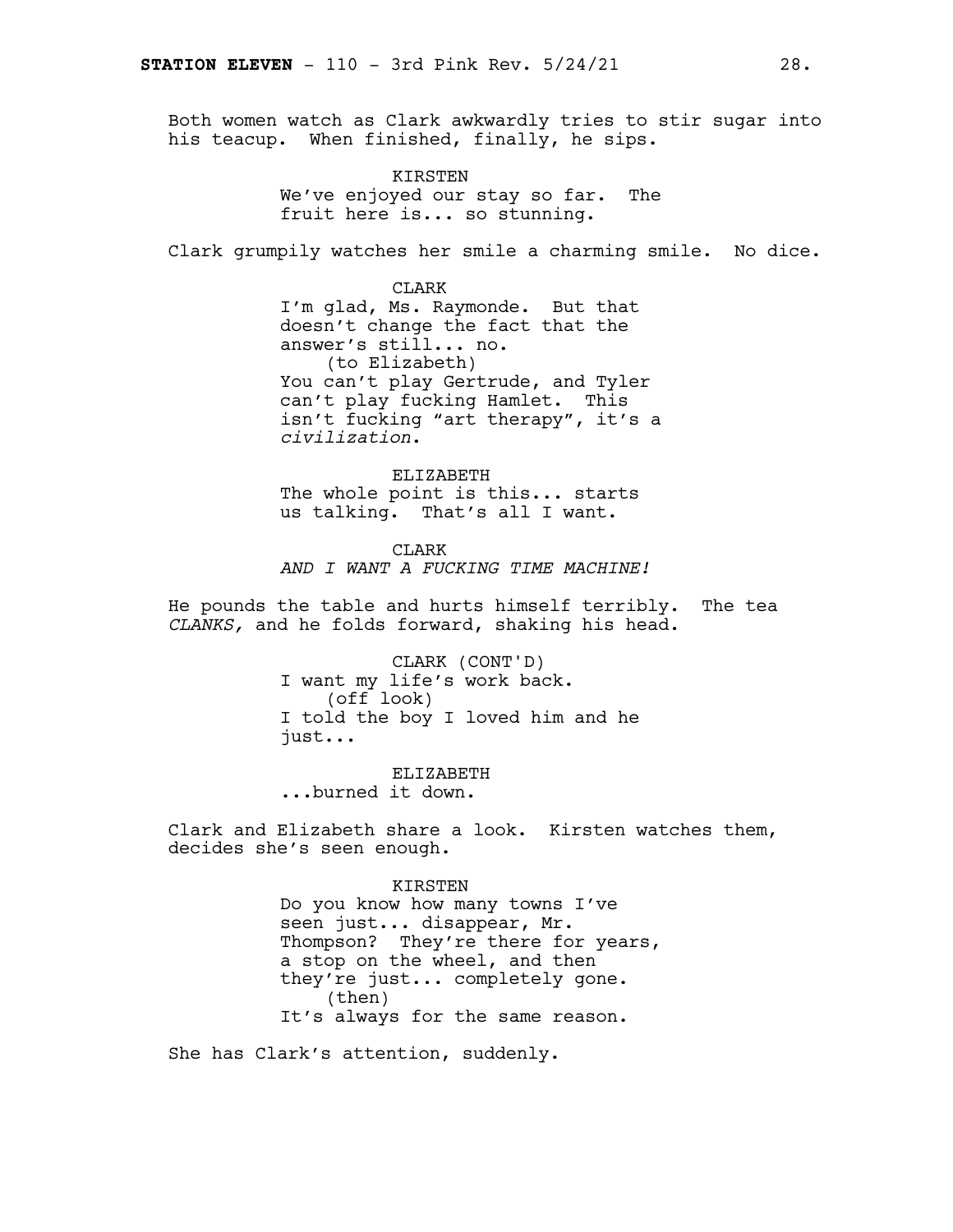KIRSTEN (CONT'D) They survived... but they didn't heal.

Clark still seems unconvinced. Kirsten sees it.

KIRSTEN (CONT'D) You're right, Mr. Thompson. Tyler's dangerous. I tried to kill him. Twice. (sees Elizath's look) But I didn't want to.

CLARK

Why not?

KIRSTEN Because he's just like me.

She reaches into her pack, pulls out her copy of *Station Eleven.* Shows it to Clark. Elizabeth clocks the graphic novel, stunned.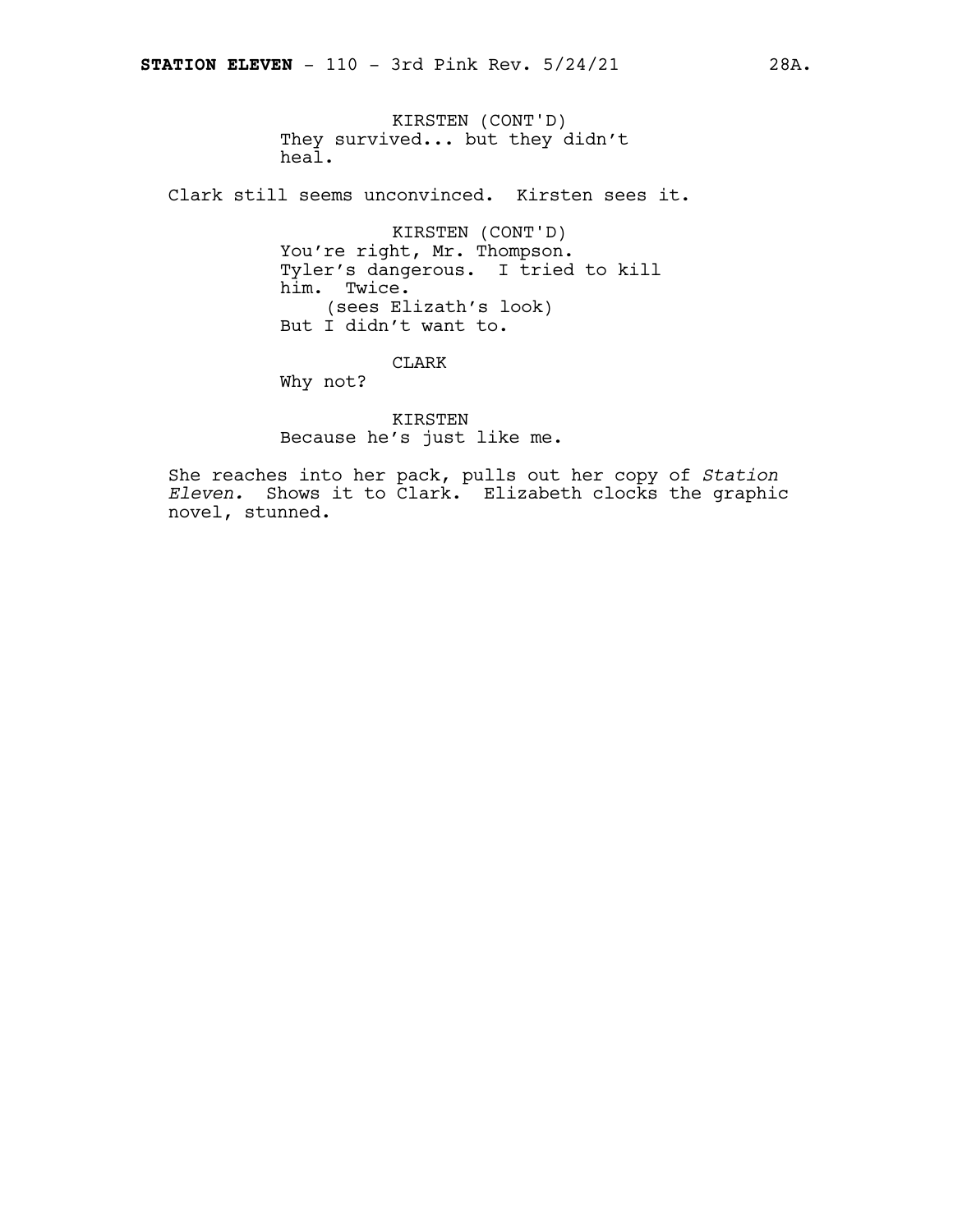**CLARK** Miranda's book.

Elizabeth and Clark look down at the final pages. Page 83 shows: two feet in the water of the ocean. TEXT READS: **We open doors.** Elizabeth clocks this. Touches the page.

> ELIZABETH Did... Tyler give it to you?

KIRSTEN No. Arthur did. (off look) I knew him. I played Young Goneril in *King Lear.*

Clark looks at her, takes a beat. The memoory finally comes.

CLARK My God. You're Kiki.

She smiles as he recognizes her.

CLARK (CONT'D) Arrhur... loved you.

KIRSTEN He loved Tyler, too.

ELIZABETH Were you with him when he died?

On the last page, a woman who looks just like Miranda stands alone on a beach, looking out at a colorful vista of sea and islands. Clouds and fractured sky. Still paradise. TEXT: **We remember what we loved.** Clark clocks this.

**KIRSTEN** 

I was close.

A long silence as the trio feels the intertangling of connections that we know better than any of them.

> CLARK (to Elizabeth) If you're going to be that close to him, I'm going to be beside you. (to Kirsten) Can I be in the play?

KIRSTEN You're Claudius.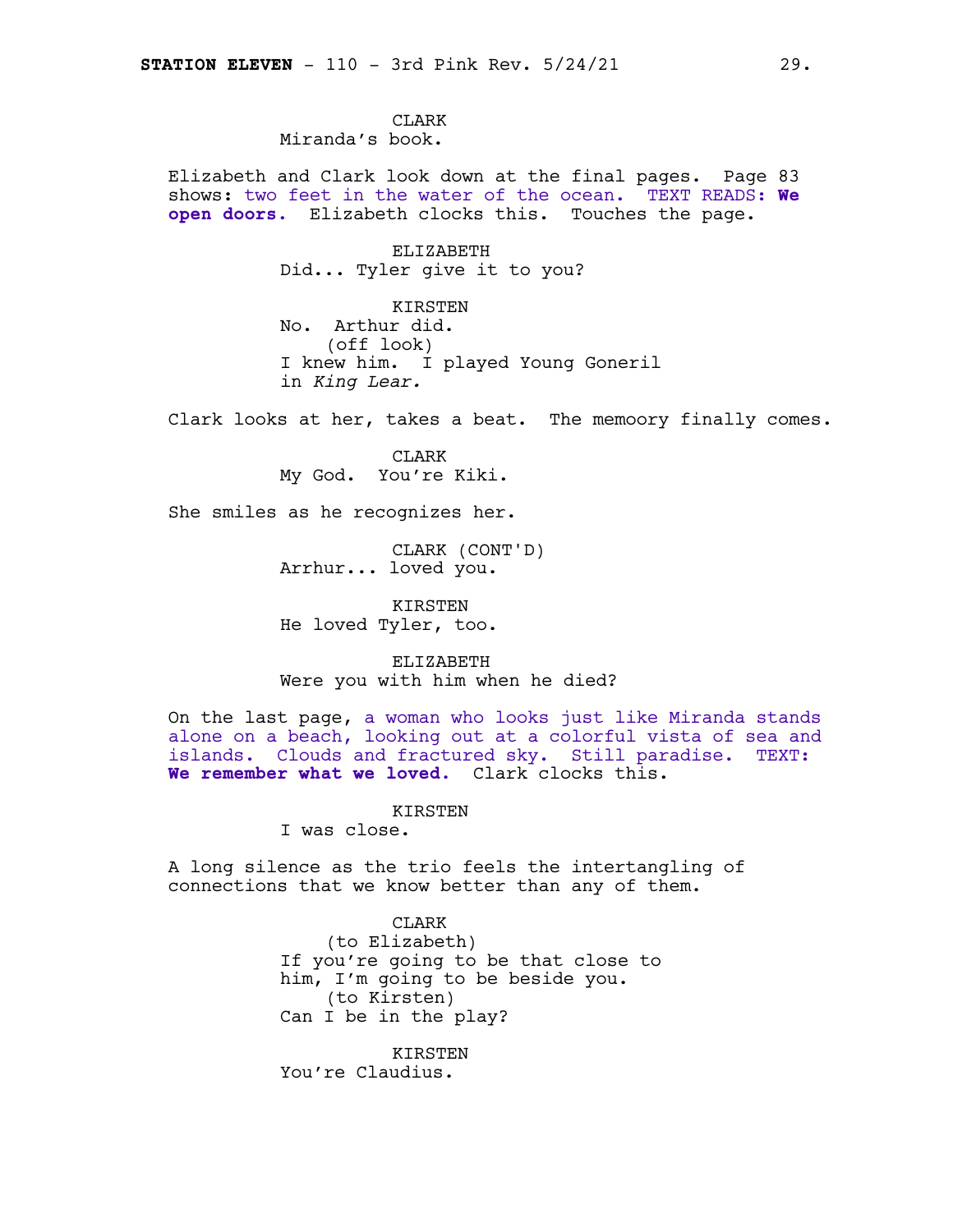Kirsten picks up the book, makes to go before the *SQWACK* of Elizabeth's walkie interrupts--

> MILES (ON THE WALKIE) *Oh. Forgot to tell you. Their conductor died. Doc just said before he left.*

They both look at Kirsten, who hardens. It hurts, she didn't get them all arranged quite in time, but... she said goodbye.

> KIRSTEN I'll tell the troupe after. They won't perform well if they know.

### A20 OMITTED A20

### 20 **INT. ATRIUM - SEVERN CITY AIRPORT - Y20/D14 - NIGHT** 20

HARD CUT TO EVERY resident of The Severn City Airport, gathered in a ring of audience-members in the Atrium, bound together, out-of-place indoors. Members of the audience have candles, lamps, and small lights.

Looking through the assembled group-- everyone chattering and excited about the show-- we see Xeroxed, B&W copies of a Playbill on every single seat, in hands, being passed around and studied by the residents.

Kelsey and Constance are front row, excited. The teenagers from school who vaguely made fun of Clark are here for it.

The SYMPHONY is in the pit. Vlad is in position to conduct, and holds a small conducting wand. He gets a reassuring nod from Iowa, smiles a little smile. Vlad slowly raises up his arm, and music rises gently to begin.

The lights out in the audience extinguish as the music announces the beginning of the show.

> BERNARDO (AUGUST) *Who's there?*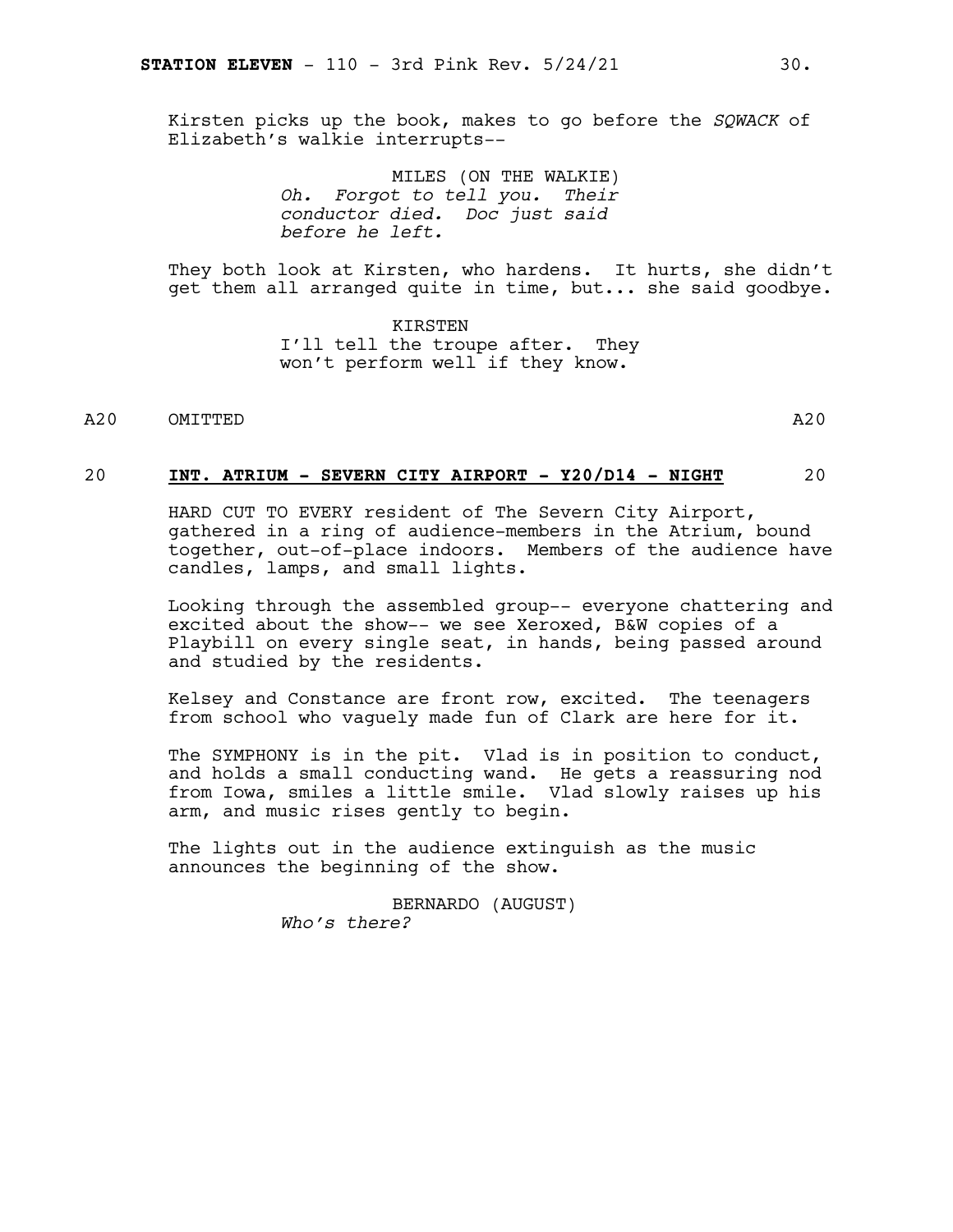### 21 **BACKSTAGE** 21

Dieter stands backstage, in costume as Hamlet's Ghost, huge ghost crown on his head as Kirsten checks his costume.

### DIETER

This is insane. Even for us.

He is staring toward the thrones. Clark and Elizabeth both sit in full costume as Claudius and Gertrude. The Claudius costume has been mercifully altered, its sleeves removed, allowing Clark's bandaged arms some freedom.

Kirsten glances as Clark drops a crown onto his head, sees Clark is looking warily to a certain spot, then follows his gaze and finds... Hamlet. Played by Tyler Leander. He sits alone in the shadows, a very Hamlet thing to do.

> DIETER (CONT'D) Your first choice as The Director is to cast, for the lead, the man who killed our last director.

KIRSTEN He took me to see Sarah.

They share a glance, Dieter wide-eyed, Kirsten just letting him take that in. And then--

Dieter has to rush off to stage, and we HEAR the crowd react with fear and horror, though we stay here. Alexandra, as Laertes, sidles over to Tyler. He looks up. They start to chat. We watch a beat through Kirsten's eyes... then CAMERA SLIDES OVER TO THEM, and we joing their conversation...

> ALEXANDRA How do you feel? Exactly now.

TYLER Like I don't know who I am. Or why I'm here. Or what I'll do.

Alex nods at this, then pulls out Kirsten's GNARLY KNIFE from within her costume, holds it out to him, hilt-first. She steps to the side a bit, so Kirsten can't quite see the move.

> ALEXANDRA That feeling's perfect for the scene.

Tyler puts down the skull, reaches out, takes the knife.

She bows to him, keeps staring into his eyes, then turns and walks away. Salutes Kirsten, hustles by.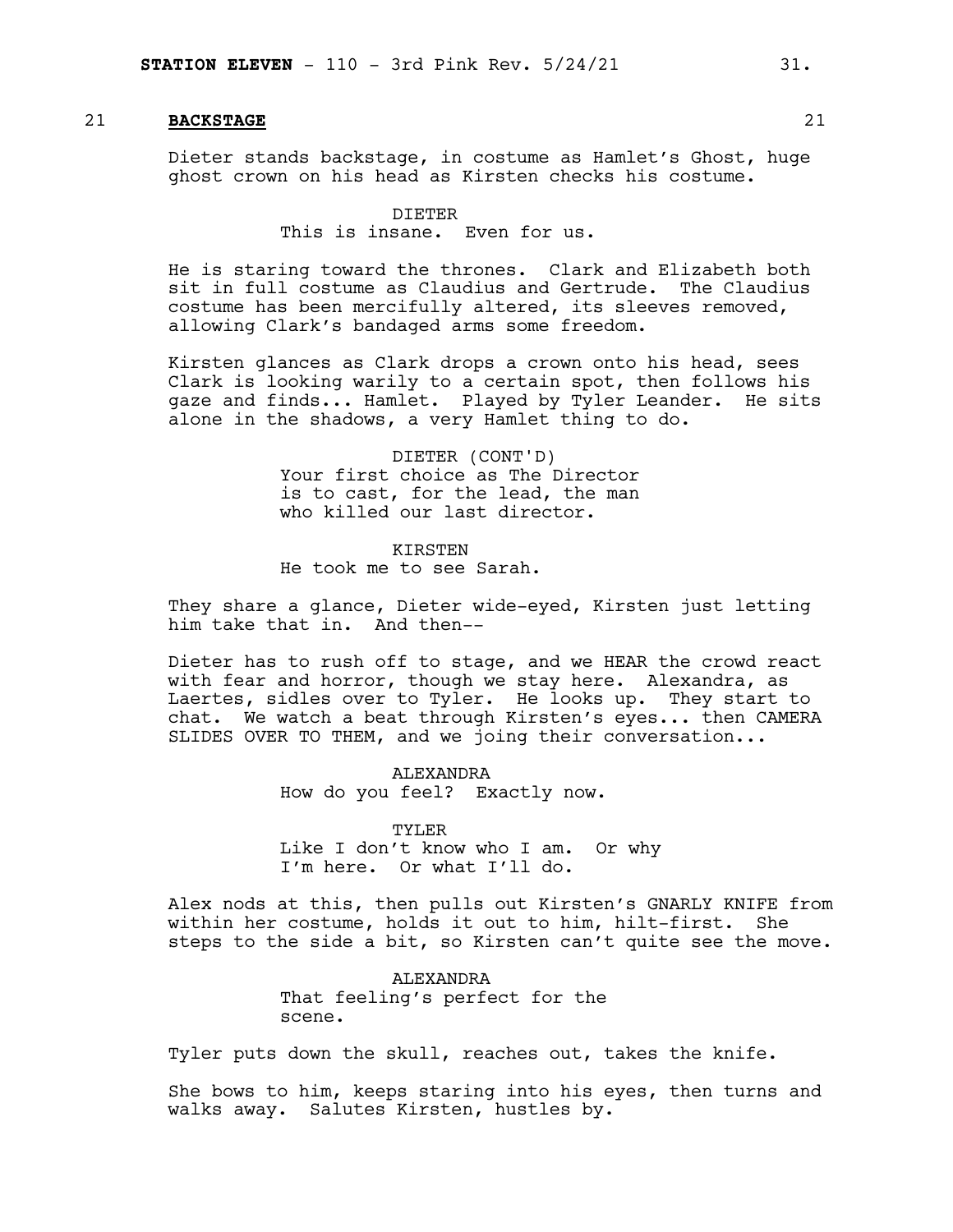Dieter (who has come offstage again during this exchange) hustles back through as well.

### 22 **ONSTAGE** 22

*CUT INTO the LONG first scene*, *with Bernardo (August) and Horatio (Sayid) discussing the Ghost they just saw with Marcellus (Chrysanthemum), peering out--*

> HORATIO (SAYID) *...even the like precurse of fierce events, as harbingers preceding still the fates and prologue to the omen coming on, have heaven and earth together demonstrated unto our climatures and countrymen.*

WE FLASH AROUND in the crowd. The people are rapt, eyes locked to the stage. Kids and adults alike. The YELLOW-SHIRTED KID and TEENAGER IN CROWD are front and center. The Symphony's score quiets down...

> HORATIO (SAYID) (CONT'D) *But soft, behold! lo, where it comes again!*

### A23 **IN THE AUDIENCE** A23

Dieter, King Hamlet's Ghost, begins to slowly walk up the aisle, to the turns and *GASPS* of audience members.

> HORATIO (SAYID) *I'll cross it, though it blast me. Stay, illusion!*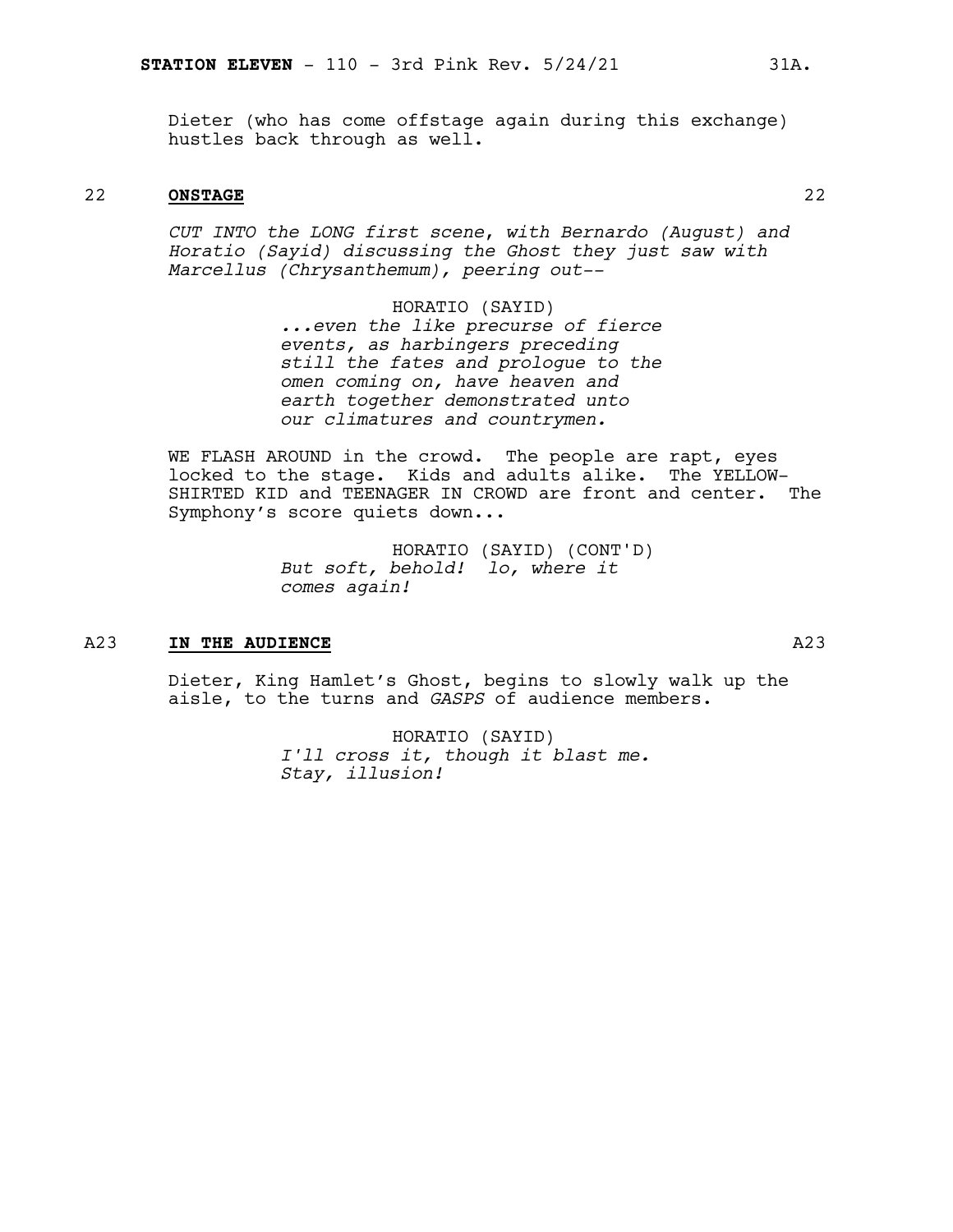### 23 **BACKSTAGE - REAR STAGE/THRONE ROOM SET** 23

As the sounds of the end of that scene reach them, Kirsten comes up behind Tyler, into a NOOK in the shadows. Clark and Elizabeth are on their thrones on the far side of the stage.

He looks over at her. **For the third time, asks her:**

### TYLER

Why are you helping me?

Kirsten finally knows the answer. Took a while.

### **KIRSTEN** Because if you're okay, we're safe.

A long beat as Kirsten lets that long-awaited answer sit with him. She looks back out at the stage, back to him.

> KIRSTEN (CONT'D) Stabbing you in St. Deborah's didn't work. You didn't die. And I don't want you to come back. (then) Break a leg.

Kirsten backs away. Sees Clark looking at her and Tyler. Her turns back to the pages in his hand.

### DAN

*HEAVE!*

The stage turns. We stay with Tyler, Clark, and Elizabeth (Alex as Laertes, Wendy as Ophelia, and S hops on from the pit as Voltimand, Iowa as Cornelius, Tuba as Polonius) and we're SUDDENLY NOW:

### 24 **ONSTAGE - AT THEIR THRONES** 24

ONSTAGE. Eyes staring back. Clark looks out at the audience. FLASHES IN THE AUDIENCE as they wait in the silence for Clark to speak. Looks at Elizabeth, his Gertrude.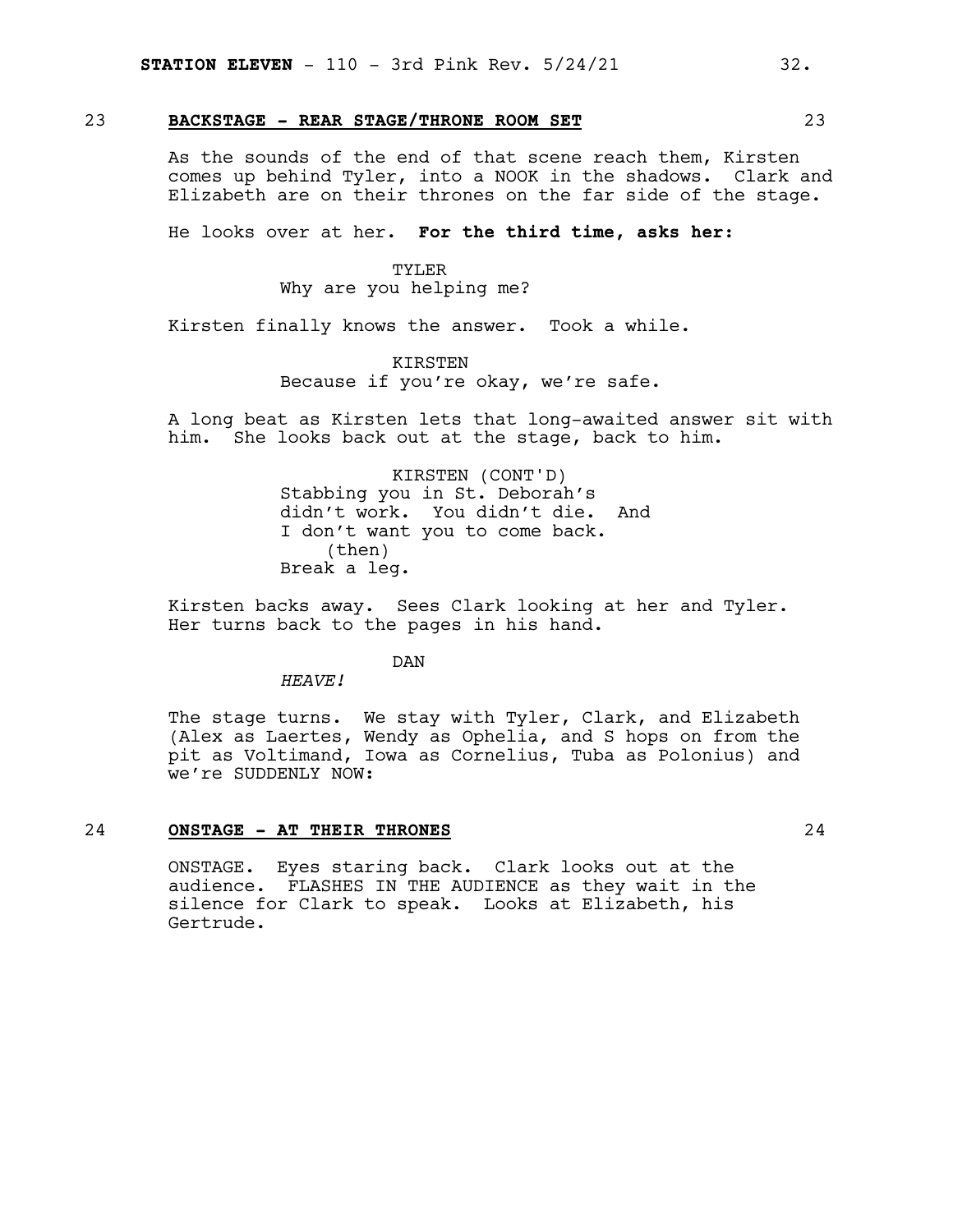### CLAUDIUS (CLARK)

*Though yet of Hamlet, our dear brother's death, the memory be green, and that it us befitted to bear our hearts in grief, and our whole kingdom to be contracted in one brow of woe, yet, so far hath discretion fought with nature that we, with wisest sorrow, think on him together with remembrance of ourselves.*

Clark seems to have *nailed* his opening lines, and he still has the whole crowd. Clark... smiles.

### 25 **AT THE EDGE OF THE CROWD** 25

Kirsten stands beside Miles in the shadows, watching. Miles holds an ELECTRIC SWITCH in his hand.

### 26 **ONSTAGE - AT THEIR THRONES - LATER IN THE SCENE** 26

LAERTES (ALEXANDRA) *My dread lord, your leave and favour to return to France; from whence though willingly I came to Denmark, to show my duty in your coronation, yet now, I must confess, that duty done, my thoughts and wishes bend again toward France and bow them to your gracious leave and pardon.*

CLAUDIUS (CLARK) *Have you your father's leave? What says Polonius?*

### POLONIUS (TUBA)

*He hath, my lord, wrung from me my slow leave by laboursome petition, and at last upon his will I seal'd my hard consent: I do beseech you, give him leave to go.*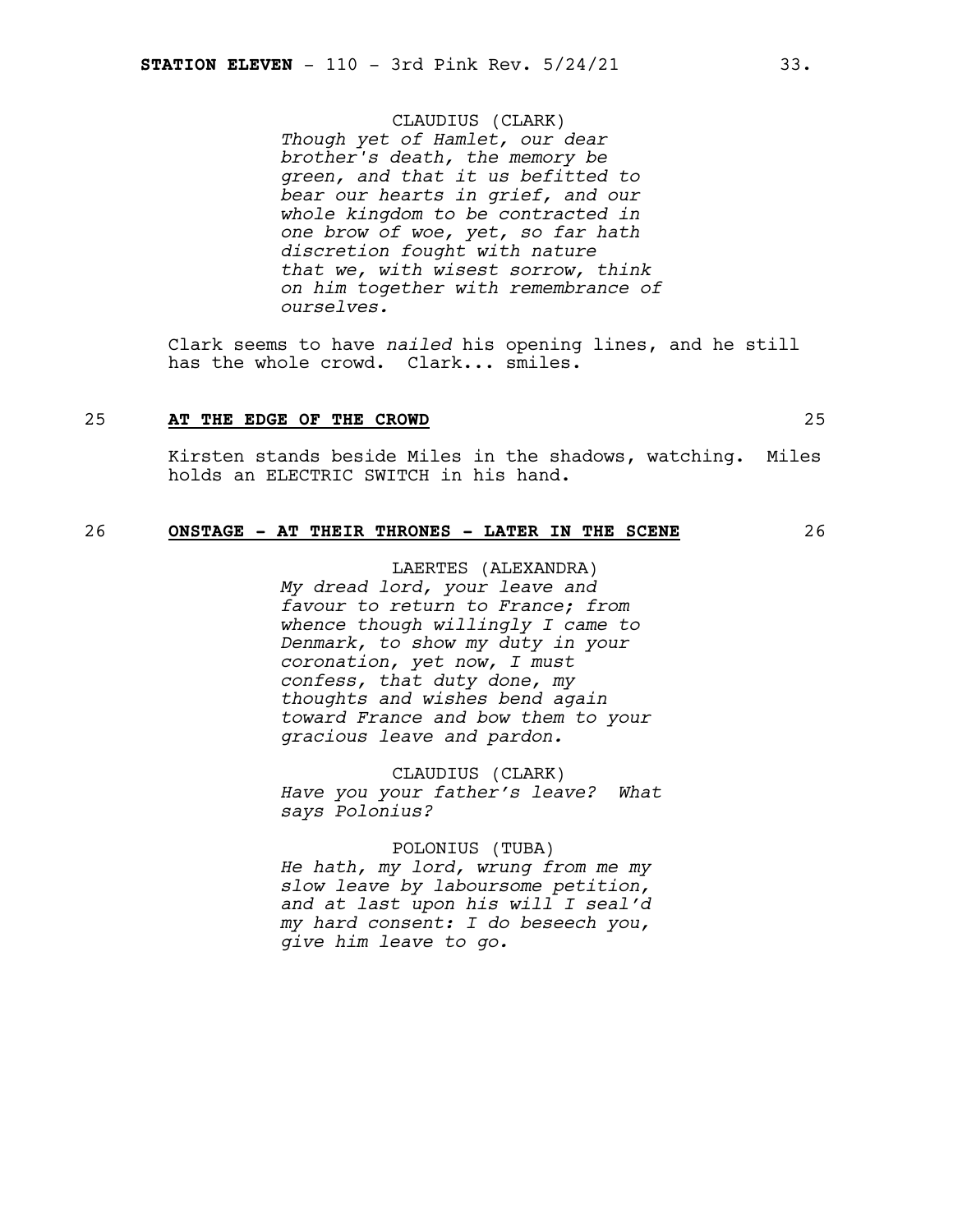CLAUDIUS (CLARK) *Take thy fair hour, Laertes; time be thine, and thy best graces spend it at thy will! But now, my cousin Hamlet, and my son,--*

HAMLET (TYLER) (aside) *A little more than kin, and less than kind.*

Concern and worry from the crowd as Tyler steps out from the shadows. We see Constance look on sadly. Miles too.

> CLAUDIUS (CLARK) *How is it that the clouds still hang on you?*

HAMLET (TYLER) *Not so, my lord; I am too much i' the sun.*

GERTRUDE (ELIZABETH) *Good Hamlet...*

All eyes, including Tyler's, turn to Elizabeth.

GERTRUDE (ELIZABETH) (CONT'D) *Cast thy nighted colour off, and let thine eye look like a friend on Denmark. Do not for ever with thy vailed lids seek for thy noble father in the dust: thou know'st 'tis common; all that lives must die, passing through nature to eternity.*

Tyler has to take a beat, emotion in his eyes. Ghost of Arthur suddenly here. Out in the crowd, Kirsten watches nervously. Mouths the words.

> HAMLET (TYLER) *Ay, madam, it is common.*

GERTRUDE (ELIZABETH) *If it be, why seems it so particular with thee?*

### A27 **AT THE EDGE OF THE CROWD** A27

Kirsten gives a CUE to Miles, who flips the SWITCH.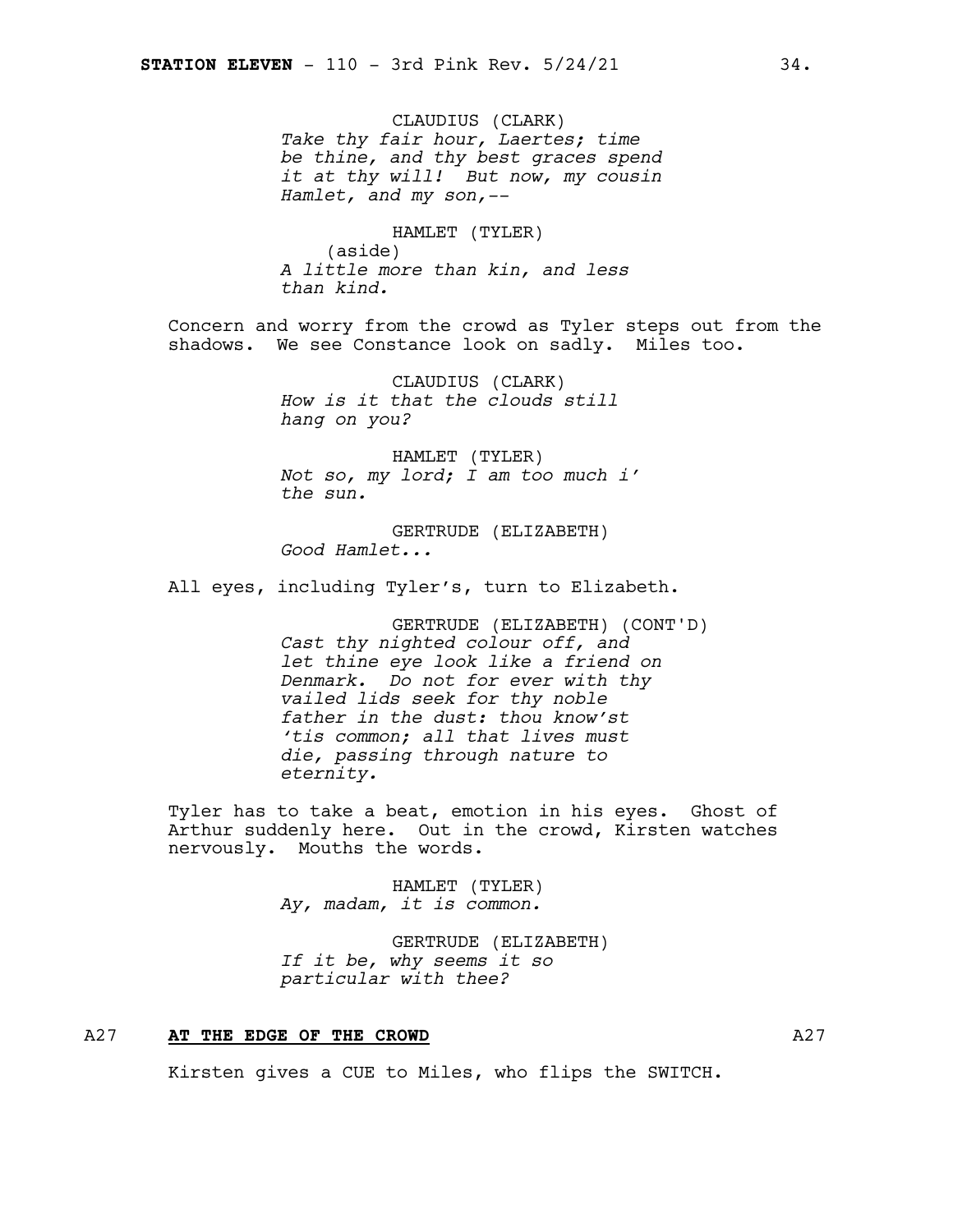### B27 **ONSTAGE - CENTER STAGE** B27

A SPOTLIGHT engages, shining a light directly on Tyler, center stage. It's enough to really SHOW HIM to the people in the crowd. We see glimpses of recognition on the faces in the crowd-- Constance seems to slowly... Leaning in. Squinting. *Is that him?*

Tyler stares at his mom for a few beats. And the crowd sees that he is holding Kirsten's GNARLY KNIFE.

Kirsten reaches for her knife on instinct. Only to find, then remember, that she let them all go. She watches that GNARLY KNIFE, watches Tyler, watches the crowd. She takes a deep breath, deciding.

Miles takes a step, concerned. Kirsten puts a gentle hand on her shoulder. Gives a look. *It's okay.*

### HAMLET (TYLER)

*Seems, madam! nay it is; I know not 'seems.' 'Tis not alone my inky cloak, good mother, nor customary suits of solemn black, nor windy suspiration of forced breath, no, nor the fruitful river in the eye, nor the dejected 'havior of the visage, together with all forms, moods, shapes of grief, that can denote me truly: these indeed seem, for they are actions that a man might play: but I have that within which passeth show; these but the trappings and the suits of woe.*

Tyler, who has prowled past Clark for some of this speech, lands at Elizabeth for the ending of it. *THUNK.* He drops the knife. Kirsten watches it land in the stage.

A *BUZZING* cuts against the awed silence of the crowd, after Tyler finishes the same speech Kirsten gave back in 102, powerful and clear and affecting enough to have brought Elizabeth to tears. As well as many in the crowd. Clark looks back at him like a proud father before we hear--

HUGO (PRE-LAP)

*Hello?*

27 OMITTED 27

28 OMITTED 28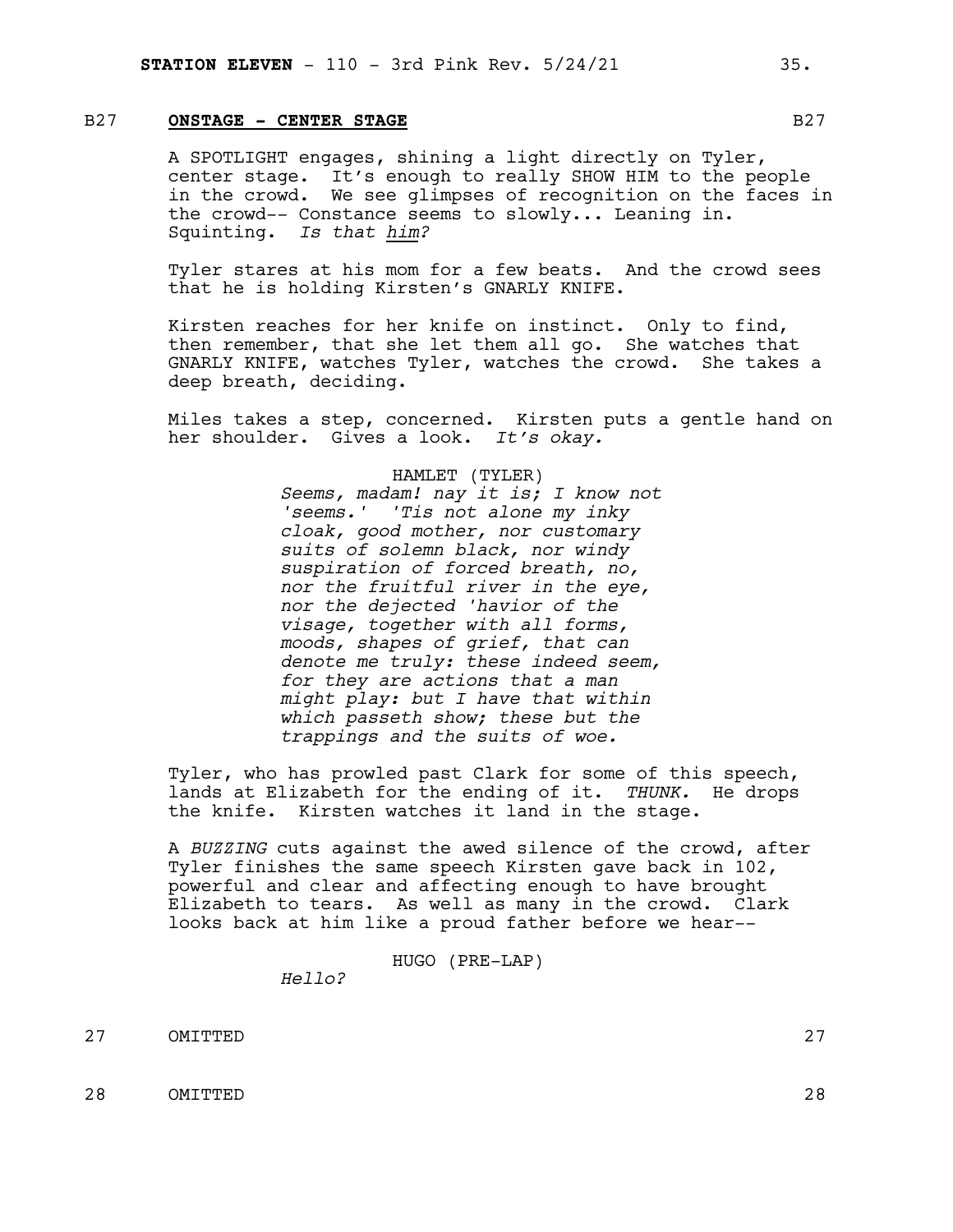### 29 OMITTED 29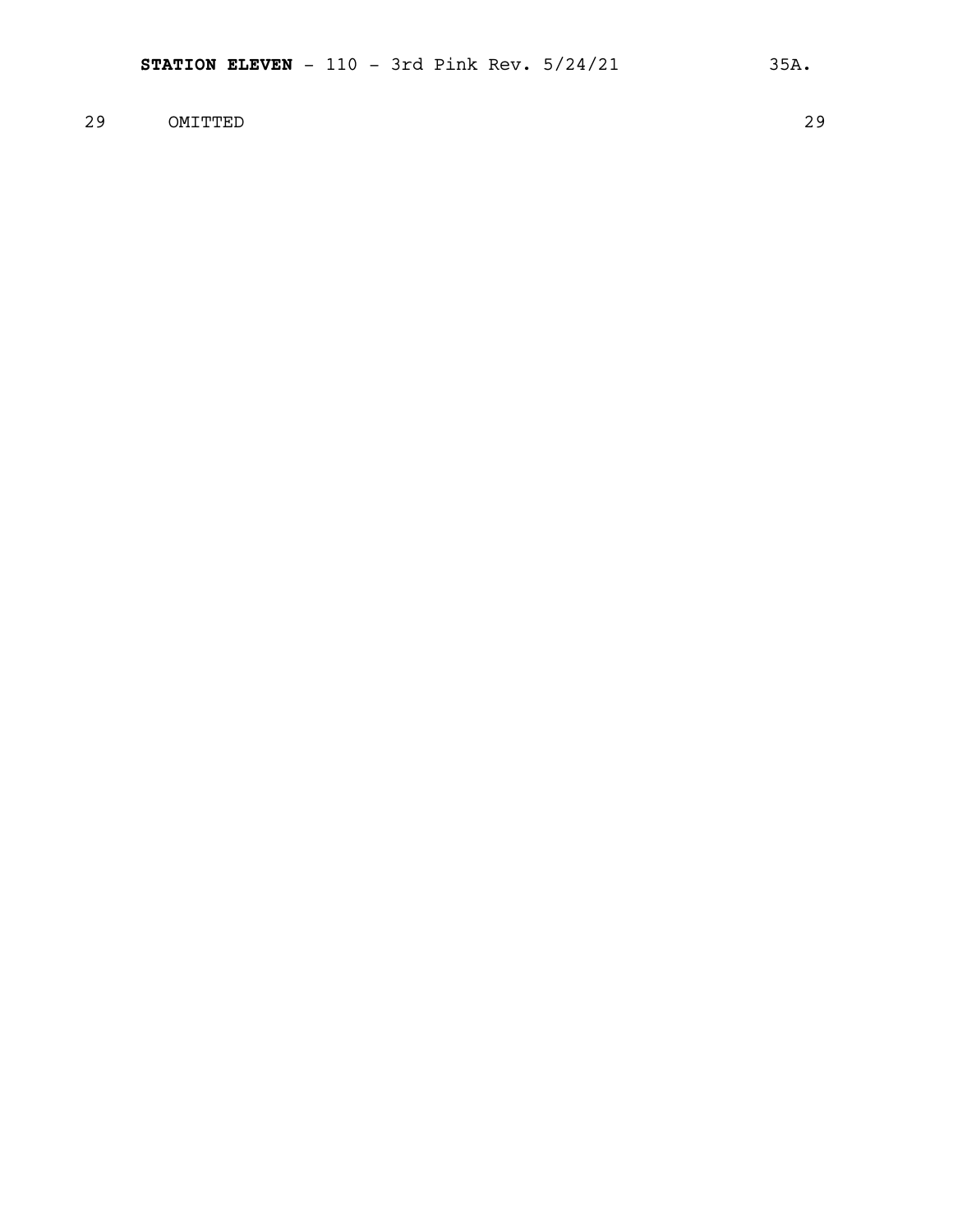| 30 | OMITTED | 30 |
|----|---------|----|
| 31 | OMITTED | 31 |
| 32 | OMITTED | 32 |
| 33 | OMITTED | 33 |
| 34 | OMITTED | 34 |
| 35 | OMITTED | 35 |
| 36 | OMITTED | 36 |
| 37 | OMITTED | 37 |

### 38 **INT. HOTEL SERI GUMUM - ROOM - MALAYSIA - Y0/D1 - NIGHT** 38

Miranda sits on the floor in her room, lit only by the phone beside her face.

> MIRANDA (INTO THE PHONE) Is this Captain Hugo Bennett? Currently aboard Air Gitchegumee Flight Four Five Two? Standing by on the runway in Severn City?

HUGO (ON THE PHONE) Uh... Yup. Who's this?

Miranda holds her phone down to another page of the graphic novel, which we can barely see. In the frame, Dr. Eleven stands behind Captain Lonegan, looking out at the stars. Dr. Eleven is speaking: **"Captain, I need you to do an impossible thing."** Hand shaking, Miranda raises the phone to her mouth.

> MIRANDA (INTO THE PHONE) Captain, I... need you to do an impossible thing. I need you to go against every single instinct you have and... let the dead be gone.

HUGO (ON THE PHONE) I'm listening.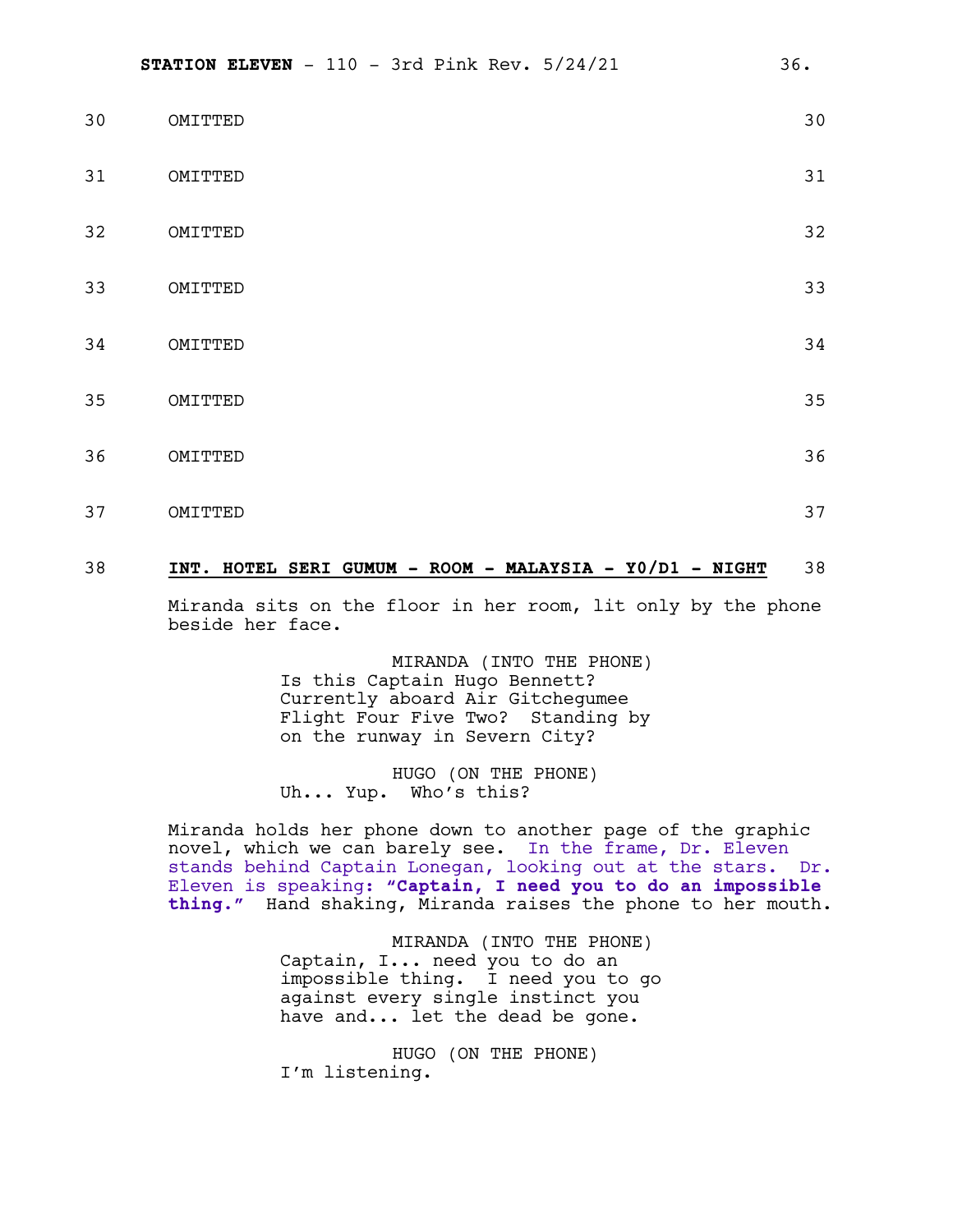MIRANDA (INTO THE PHONE) You don't know me, I'm a stranger, but my name is Miranda Carroll. I'm forty years old. I was born in the Virgin Islands, but I lost my whole family to a hurricane. Hurricane Hugo. Maybe you know it.

HUGO (ON THE PHONE) I was named after it.

Miranda's still lit only by phone. She looks over toward Jim. He's still there, his light's still on, but he's splayed out and gone. He's dead.

> MIRANDA (INTO THE PHONE) Then you get it.

She goes over to a wall, sits. Where she settles is a familiar position-- she's seated in the same way she was seated when she awoke at the end of 103, looking at the second door in the room. One she hasn't noticed before.

> MIRANDA (INTO THE PHONE) (CONT'D) You and I... we're strangers. But we're family. We have a job to do.

HUGO (ON THE PHONE) What's that?

Miranda glances down at her copy of her book, flips to the second-to-last page, which shows Dr. Eleven climbing a ladder, one hand up to open a port-hole. This is one of the two missing pages we have never seen via Kirsten's books. TEXT READS: **We open doors.**

> MIRANDA (INTO THE PHONE) Lock the doors. Don't let them out.

> > HUGO (ON THE PHONE)

Who?

MIRANDA (INTO THE PHONE) Your passengers.

HUGO (ON THE PHONE) Why would I do that?

Miranda flips the page to the very last. Smiles a little. Dr. Eleven stands alone on a beach, looking out at a colorful vista of sea and islands. Clouds and fractured sky. Still paradise. TEXT: **We remember what we loved.**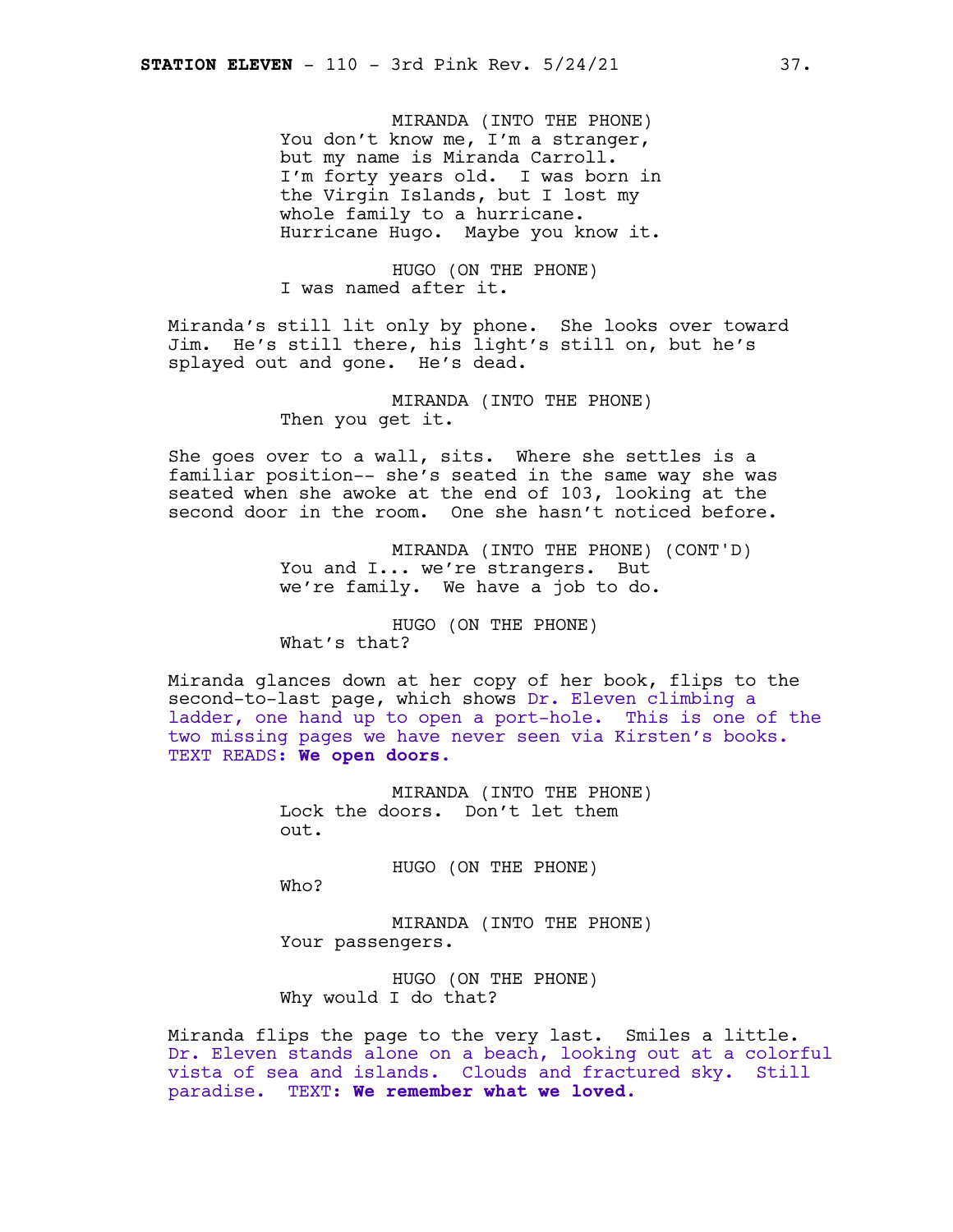MIRANDA Everyone I loved, or who loved me, died in front of me, Captain. There was a live wire that came through our flooded home. I should have died but I was coloring on the countertop. So I survived.

MIRANDA (INTO THE PHONE) (CONT'D) The people onboard your plane are dead already. They're all ghosts. So am I. So are you.

HUGO (ON THE PHONE) They're on the countertop.

MIRANDA (INTO THE PHONE) That's right, they're on the countertop.

| 39 | OMITTED | 39 |
|----|---------|----|
| 40 | OMITTED | 40 |
| 41 | OMITTED | 41 |
| 42 | OMITTED | 42 |
| 43 | OMITTED | 43 |

### 44 **INT. GITCHEGUMEE AIR FLIGHT 452 - COCKPIT - SEVERN CITY** 44 **AIRPORT - Y0/D1 - NIGHT**

HUGO The people in here don't deserve to die like caged animals.

MIRANDA (ON THE SPEAKER) They don't deserve it. No... Have you got family?

HUGO I do. Small one, but, my wife's not answering. Left a message.

MIRANDA (ON THE SPEAKER) What message did you leave?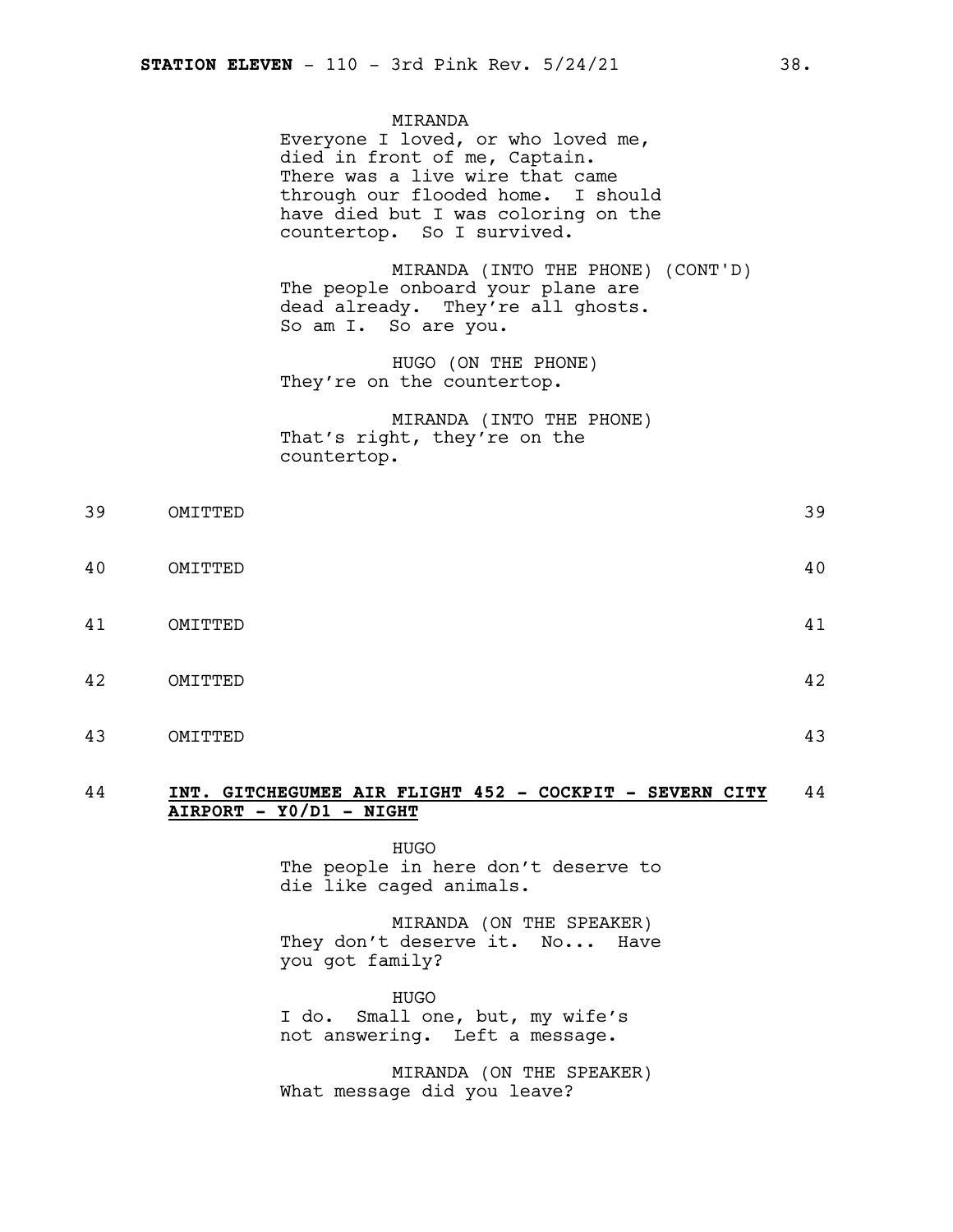### 45 **INT. HOTEL SERI GUMUM - ROOM - MALAYSIA - Y0/D1 - NIGHT** 45

Miranda looks at her phone just in time to see the power die, the spinning circle, the endpoint. She puts down her phone. Closes her eyes. Coughs hard. Sighs. Looks at Jim.

### 46 **INT. GITCHEGUMEE AIR FLIGHT 452 - COCKPIT - SEVERN CITY** 46 **AIRPORT - Y0/D1 - NIGHT**

Hugo looks at his phone. Looks out at the airport. Looks at his control panel. Look over at his co-pilot Nicky, who is dead in her seat. Pick up his CB. Sighs. Clicks it open.

IN THE WINDOWS OF THE MAIN TERMINAL, we can see lights, and people... people mingling...

> HUGO (INTO THE COMMS) Well, folks... Looks like we're gonna be waiting a *little* longer.

Reaches forward, taps a few buttons. Pulls the small LEVER, which leads to a THUNKING sound. LOCKS.

### A47 **EXT. MAIN TERMINAL - SEVERN CITY AIRPORT - Y20/D14 - NIGHT**A47

But the story's not in the cockpit of the Ghost Plane anymore. The Ghost Plane's not even *here* anymore. Those windows... that's Year Twenty. That shell of a CONTROL TOWER- - that's completely burnt out.

But in the windows... life. That's the life Miranda bought for them. KEEP PUSHING TOWARD what looks to be the AFTERPARTY, and we see a figure at the window, looking out.

It's Clark.

### 47 **INT. NORTH GREENHOUSE - MAIN TERMINAL - SEVERN CITY AIRPORT**47**- Y20/D14 - NIGHT**

Clark is hypnotized, remembering. Eventually we see the REVERSE... There's nothing there.

Just an empty tarmac. There aren't even remnants of that story to see. Miles comes up. Hints of mingling and general party music/atmosphere from out in the main area.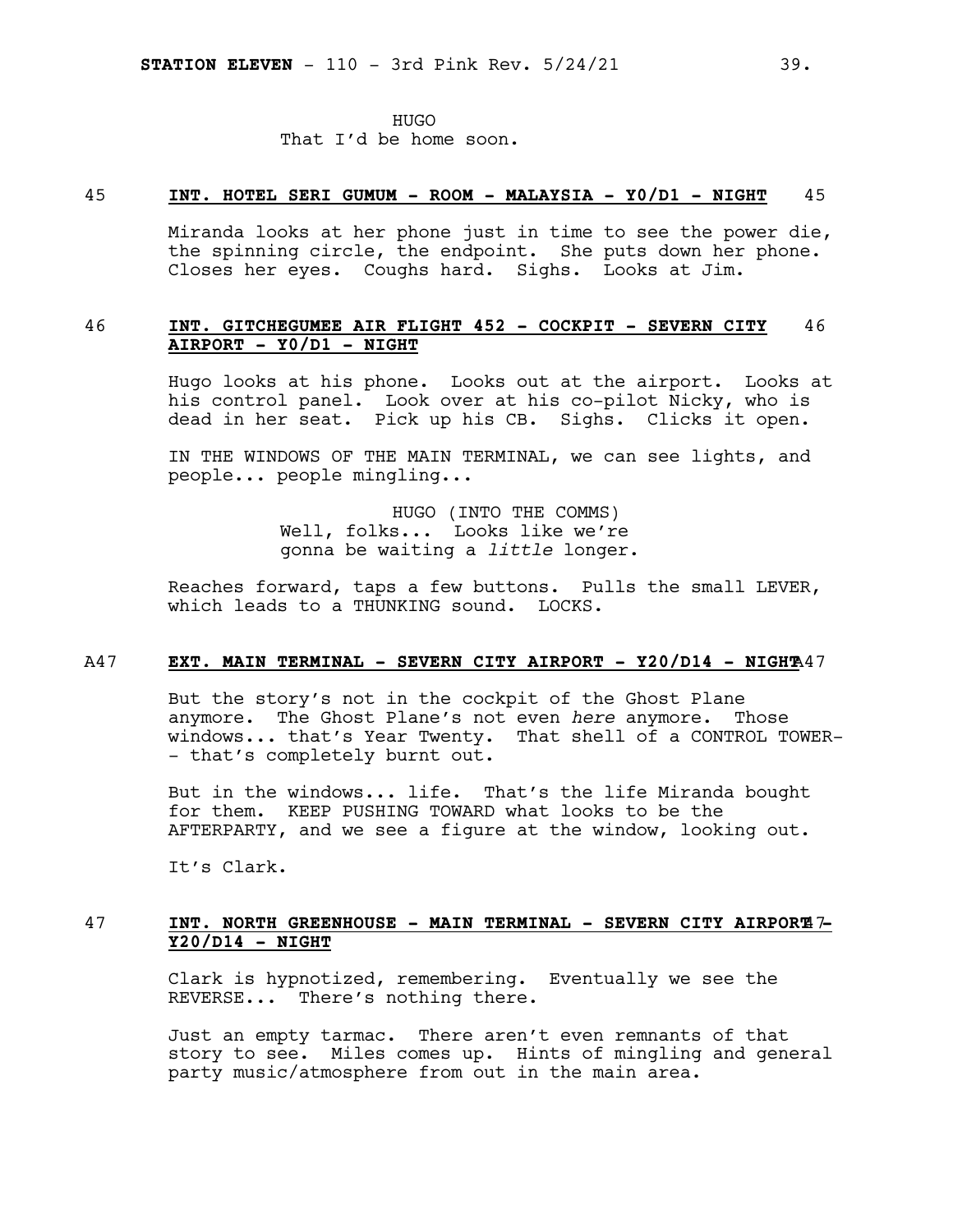CLARK Do you remember that night?

MILES

Which?

CLARK When we first talked. Right here. Looking at the plane.

### MILES

We didn't really talk the first week. We talked the second. Plane had been here by then for awhile.

**CLARK** It's a bit of a blur, to be honest.

MILES Not the best weeks.

CLARK

The whole house burned down. And we were the fish in the fishtank who survived. (thinking) Those people saved us.

MILES So did you. Those big speeches at the perfect time.

CLARK I was fuckin' good at the big speeches, wasn't I?

MILES

They got me.

### A48 **INT. EAST GREENHOUSE - SEVERN CITY AIRPORT - Y20/D14 - NIG**A48 **HT**

Kirsten sits alone amongst the fruit trees, crying quietly on a bench. Tough lesson: The Director doesn't get the Afterparty joy. Her head is down, and she's leaning forward a bit. She doesn't see the form of a child step quietly in front of her.

### HALEY

### What's wrong?

Kirsten looks up. Sees Haley, dirty and muddy, having been out in the rain and elements since the Red Bandana attack. She's a wet kitten. Kirsten smiles gently at her.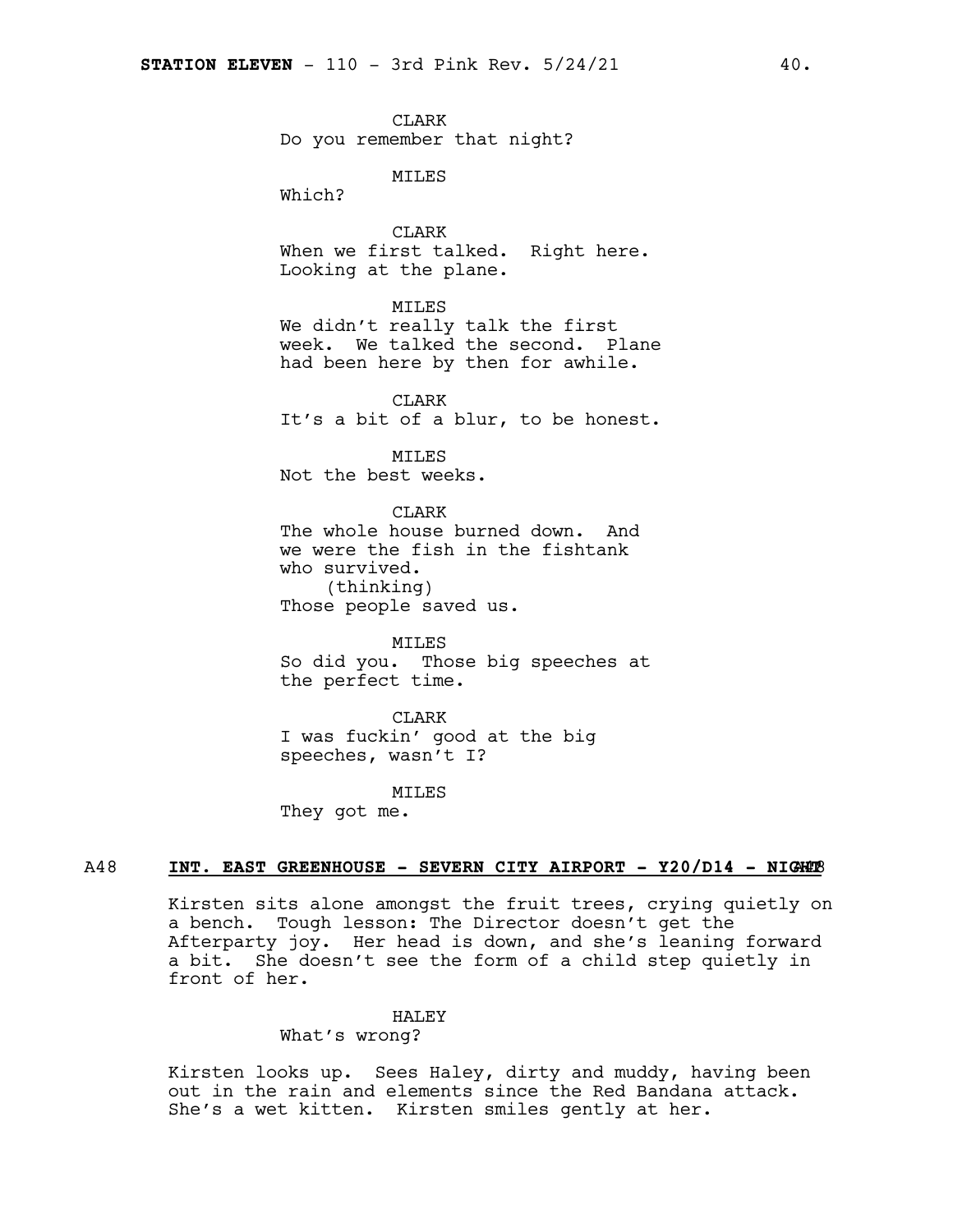**KIRSTEN** Someone I loved died. (then) I just told my friends.

Haley removes her backpack, sets it down. It contains three LANDMINES, Kirsten sees. Tenses. Looks back up.

> KIRSTEN (CONT'D) What are those?

> > HALEY

Beacons. (glances) The Prophet lit the torch. I saw it. Station Eleven is going to land.

KIRSTEN Where are the other kids?

HALEY I lost them. We were going to all meet here.

KIRSTEN Can I show you something?

Kirsten's reaching for her backpack, and Haley sees, looks concerned.

> KIRSTEN (CONT'D) It's okay, it's okay. I was just gonna show you. There's no knives.

Haley looks, sets down her backpack.

KIRSTEN (CONT'D) Can I show you now? It's a book. Called *Station Eleven.* It's where The Prophecy comes from.

HALEY The Prophet hears it.

KIRSTEN Because he remembers it. He had the same book. And the best part... it has pictures. (looks at her) Can you read?

Haley looks up. Nope. Kirsten is kind. Opens the book.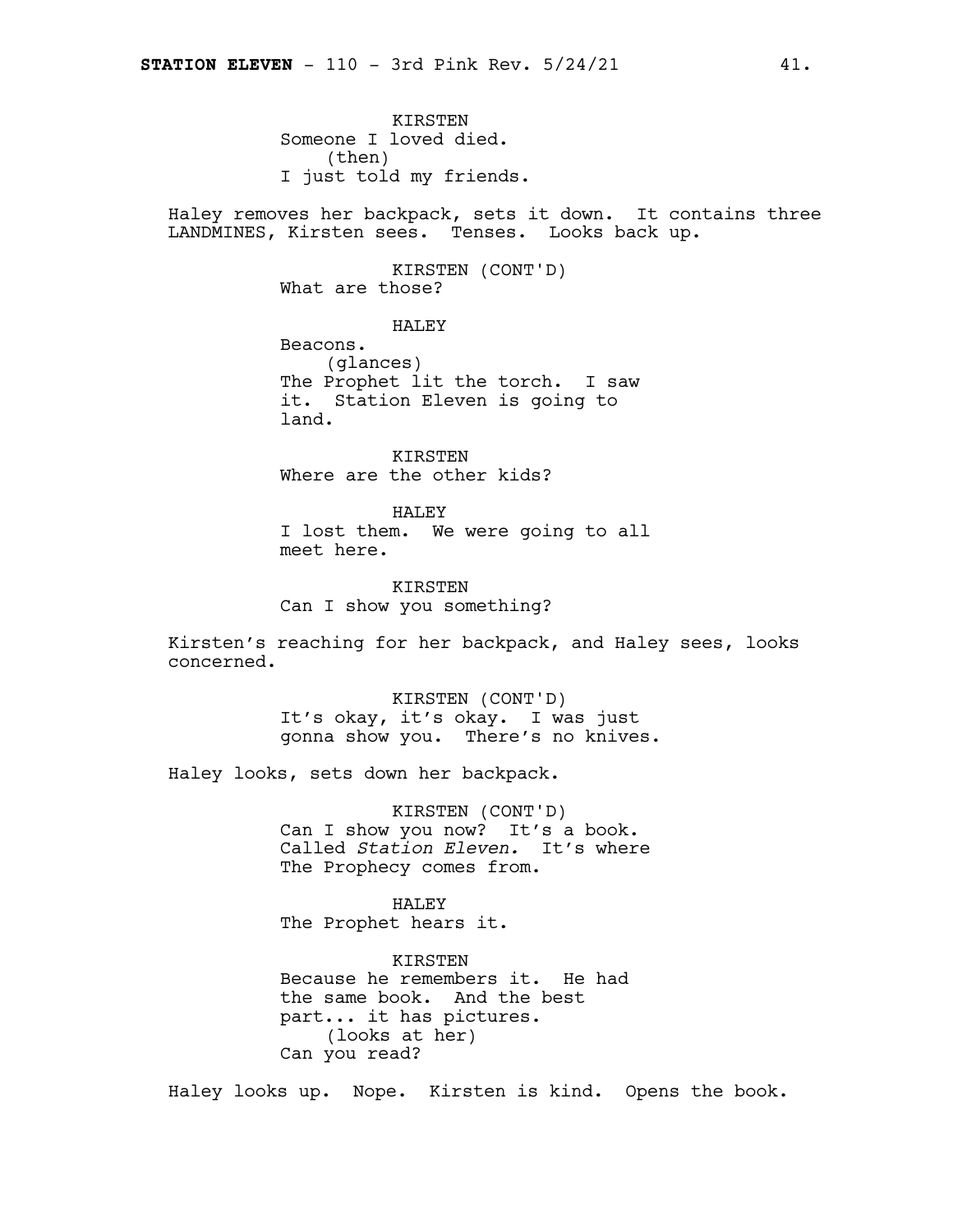### B48 **INT. BY THE SCHOOL - SEVERN CITY AIRPORT - Y20/D14 - NIGHT**B48

Tyler stands by himself, arms behind his back, looking at a spot on the floor he remembers well. Behind him, we can feel the party and mingling in the Main Terminal. But he's off to the side, alone. It's where he stood with Mr. Jefferson, upon leading him in. Elizabeth coming up slowly.

He looks at her warily. Then looks over toward the burnt remains of the Museum's entrance.

> TYLER I'm sorry I blew up your tower.

> ELIZABETH I'm glad you did. I hated that fucking place.

Tyler's surprised, a little. She smiles, but he looks away.

ELIZABETH (CONT'D) I'm sorry too. For... everything. (then) I could have stopped them. Or tried.

TYLER They probably wouldn't have listened to you either.

ELIZABETH Then we should've left.

Elizabeth looks back at him.

ELIZABETH (CONT'D) I would have gone with you. (off look) Why didn't you ask me to come?

TYLER I thought you hated me.

Elizabeth absorbs this, remembers the damage done...

ELIZABETH Were you happier? After?

Tyler looks at her. Considers.

TYLER

Yes.

She nods. Makes sense.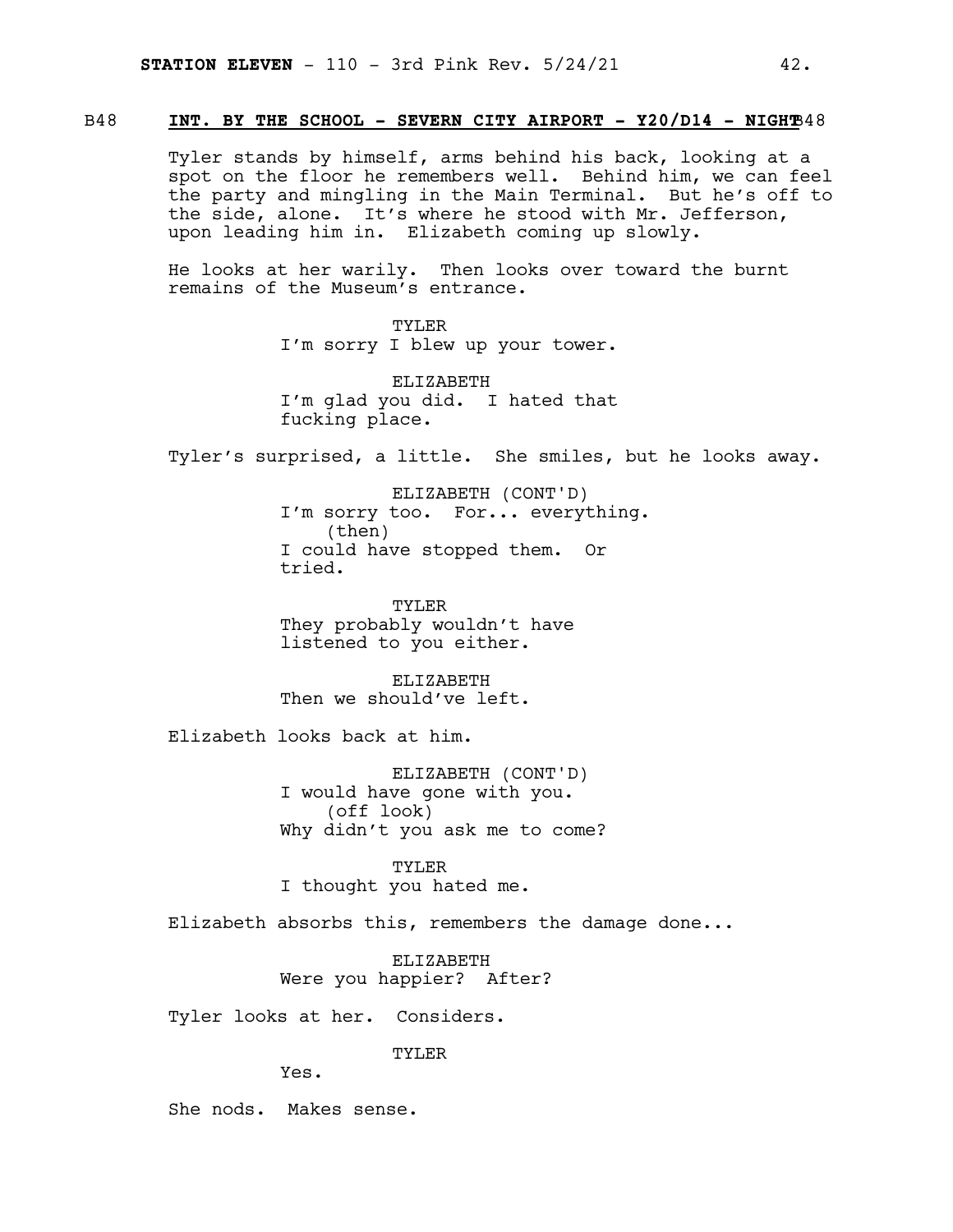ELIZABETH So you're going again. I understand. (I know what it's like to lose you already) I'll be fine, I'll--

TYLER

Mom. (then) Just come.

Elizabeth looks back at him.

ELIZABETH

Okay.

KIRSTEN (V.O.) *I remember damage. Then escape.*

### C48 **INT. EAST GREENHOUSE - SEVERN CITY AIRPORT - Y20/D14 - NIG**C48 **HT**

Kirsten sits crosslegged with Haley sitting beside her, reading from her copy of *Station Eleven.* The mines are away from them, on the floor.

Haley listens. Looks at the pictures in awe. Like a kid.

KIRSTEN Then, adrift in a stranger's galaxy for a long time.

### D48 **INT. BY THE SCHOOL - SEVERN CITY AIRPORT - Y20/D14 - NIGHT**D48

Elizabeth and Tyler are still locked together.

KIRSTEN (V.O.) *But I'm safe now. I found it again.*

Tyler opens his eyes. Sees Alex is looking right at him.

KIRSTEN (V.O.) *My home.*

Tyler closes his eyes again.

### AE48 **INT. EAST GREENHOUSE - SEVERN CITY AIRPORT - Y20/D14 - NI**AE48 **GHT**

Kirsten looks at Haley, smiles. Closes the book for now. Haley looks at it, fascinated.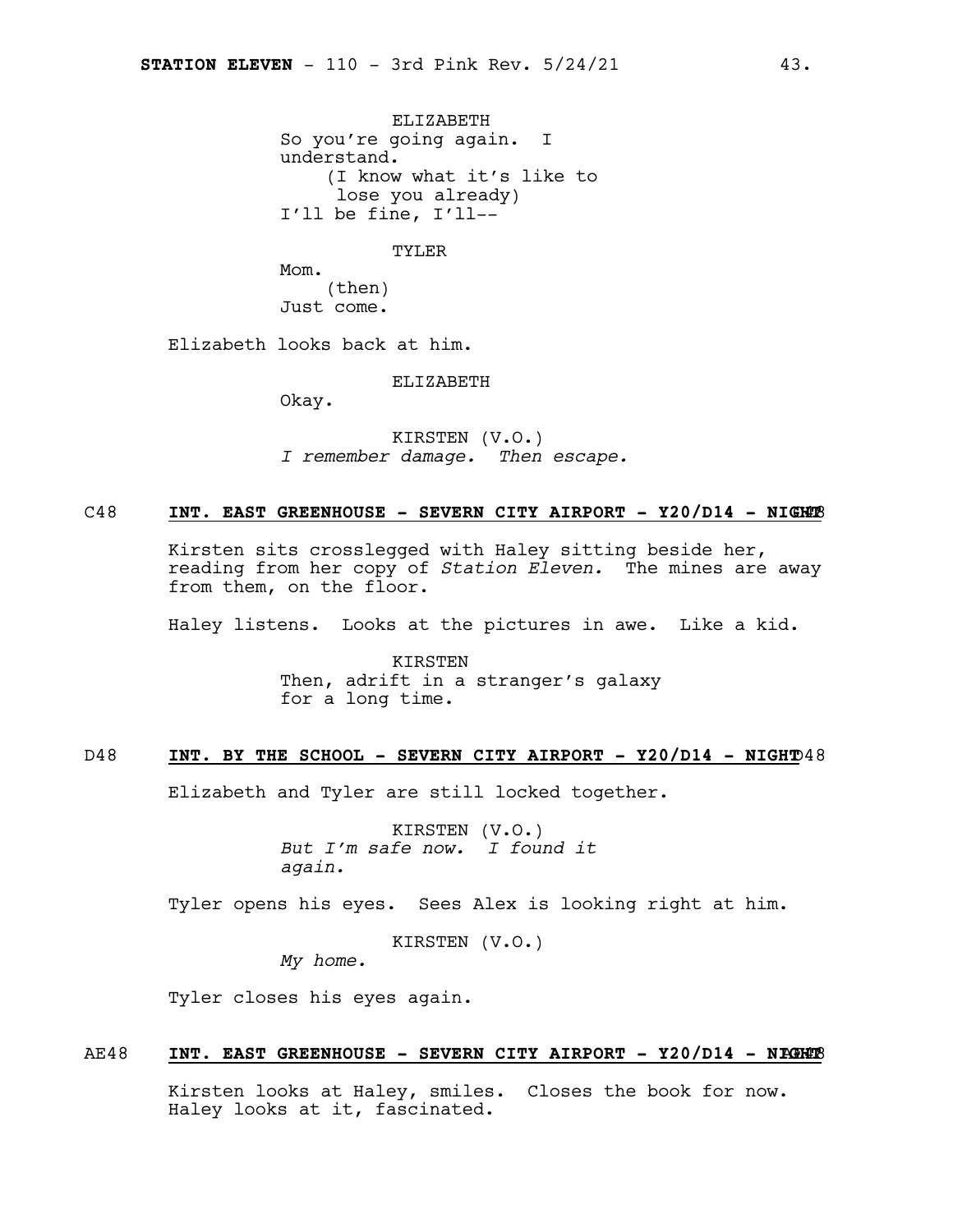### KIRSTEN Come on. Wanna go outside?

### BE48 **INT. MR. PRETZEL - SEVERN CITY AIRPORT - Y20/D14 - NIGHT** BE48

**MOUNTEBANC**, wearing the Polonius costume, is alone in the Mr. Pretzel area, focused, concentrating. Centering himself. He looks up.

### MOUNTEBANC

*But breathe his faults so quaintly that they may seem the taints of liberty... the flash and outbreak of a fiery mind... a savageness in unreclaimed blood, of general assault.*

### E48 **INT. HYDROPONIC AREA - SEVERN CITY AIRPORT - Y20/D14 - NIG**E48 **HT**

Kirsten comes out of the greenhouse, holding Haley's hand, holding the book in the other, and hears Tuba playing a bassline over by the bar. She moves that way with Haley.

### F48 **INT. THE BAR - MAIN TERMINAL - SEVERN CITY AIRPORT - Y20/D**F48 **14 - NIGHT**

The bassline of "Midnight Train to Georgia" *dum-dum*s to life- a bassline that feels slightly different because it's being played by a tuba-- as we see Tuba puffing into the instrument. Vlad, upset, glances at the riff. Dieter and Wendy both listen for a few beats.

People gather as Wendy looks at Tuba, nods her head. Looks out.

> WENDY We lost someone today. She loved this song. (singing) *L.A... proved too much for the man...*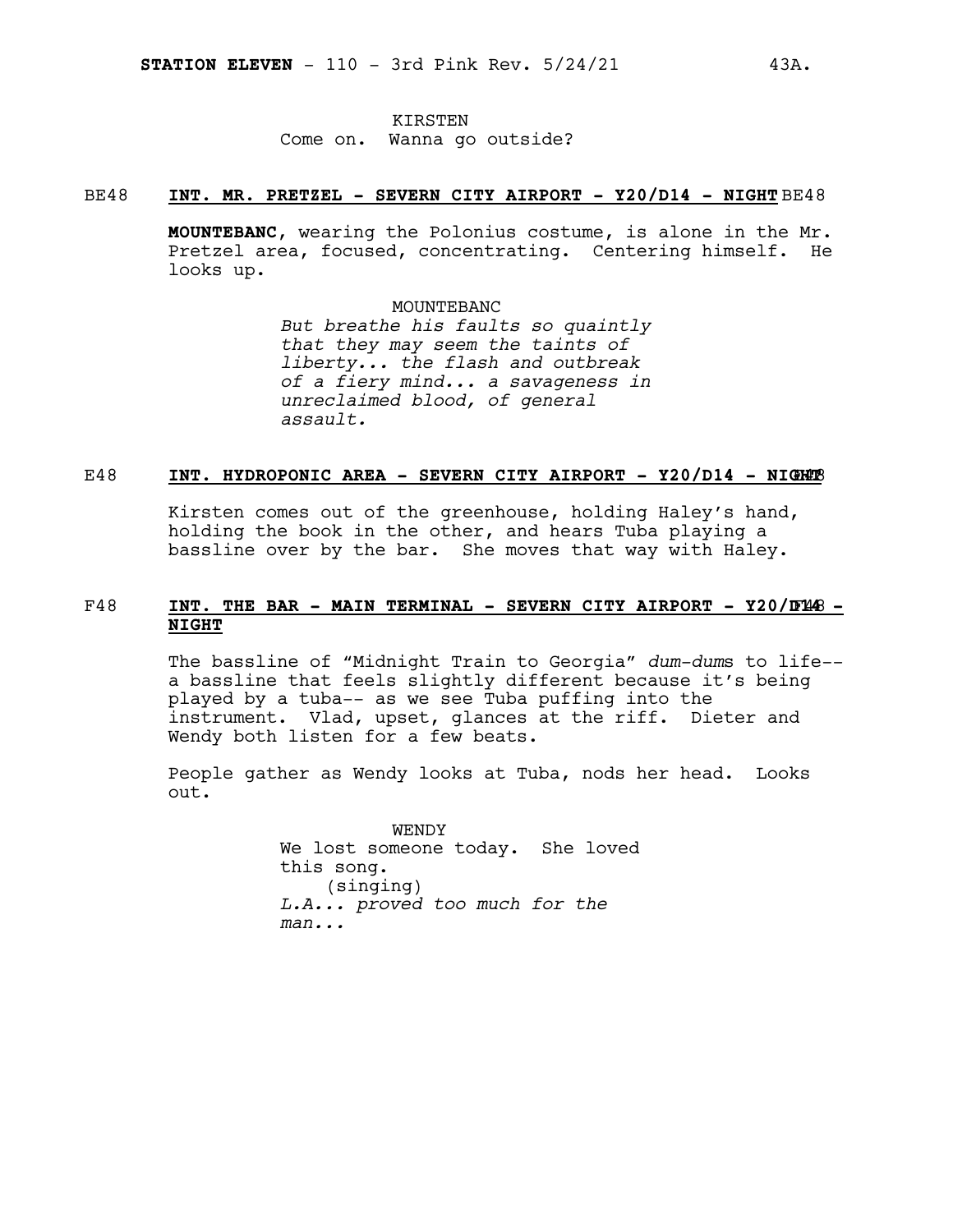It's Wendy and Tuba, and they're all it takes to perform "Midnight Train to Georgia" in a way that gives you shivers. The rest of the Symphony are gathered around, emotional, having heard the news about The Conductor.

Haley stops, looks curiously at what she's hearing.

### KIRSTEN

Hey, what's wrong? Haley?

Haley SNATCHES Kirsten's copy of *Station Eleven* from her hand and runs away in a flash. Kirsten takes a few steps, flashing danger--

KIRSTEN (CONT'D)

Hey!

But stops. *Doesn't* chase. She does not need to be on that particular cycle anymore-- chasing, attacking. Instead watches Haley run away with the book...

...and feels *relief*. A weight, unexpectedly lifted.

She turns.

Jeevan's standing right in front of her.

He is gray, he has changed, but it is him. He stands looking back at her, unable to speak. We HOLD THERE as the music drops out, the sound drops out, and we're silent. Until--

Both smile. Almost laugh, to meet again like this. They step toward each other and they hug.

### G48 **EXT. ZEN GARDEN/GHOST PLANE MEMORIAL - SEVERN CITY AIRPORT**G48**- Y20/D15 - DAY**

In work-mode, Kirsten and the Traveling Symphony finish loading out the wagons on the tarmac, the sky blue again.

Jeevan is here, packed to go, looking at THE WHEEL on the side of one of the wagons. Dan comes by, eager to explain.

> MIRANDA (V.O.) *My memories are the same as yours. They mean nothing.*

The glimmering, UFO-like airport, now towerless, is visible behind them.

> MIRANDA (V.O.) *I feel this again for the first time.*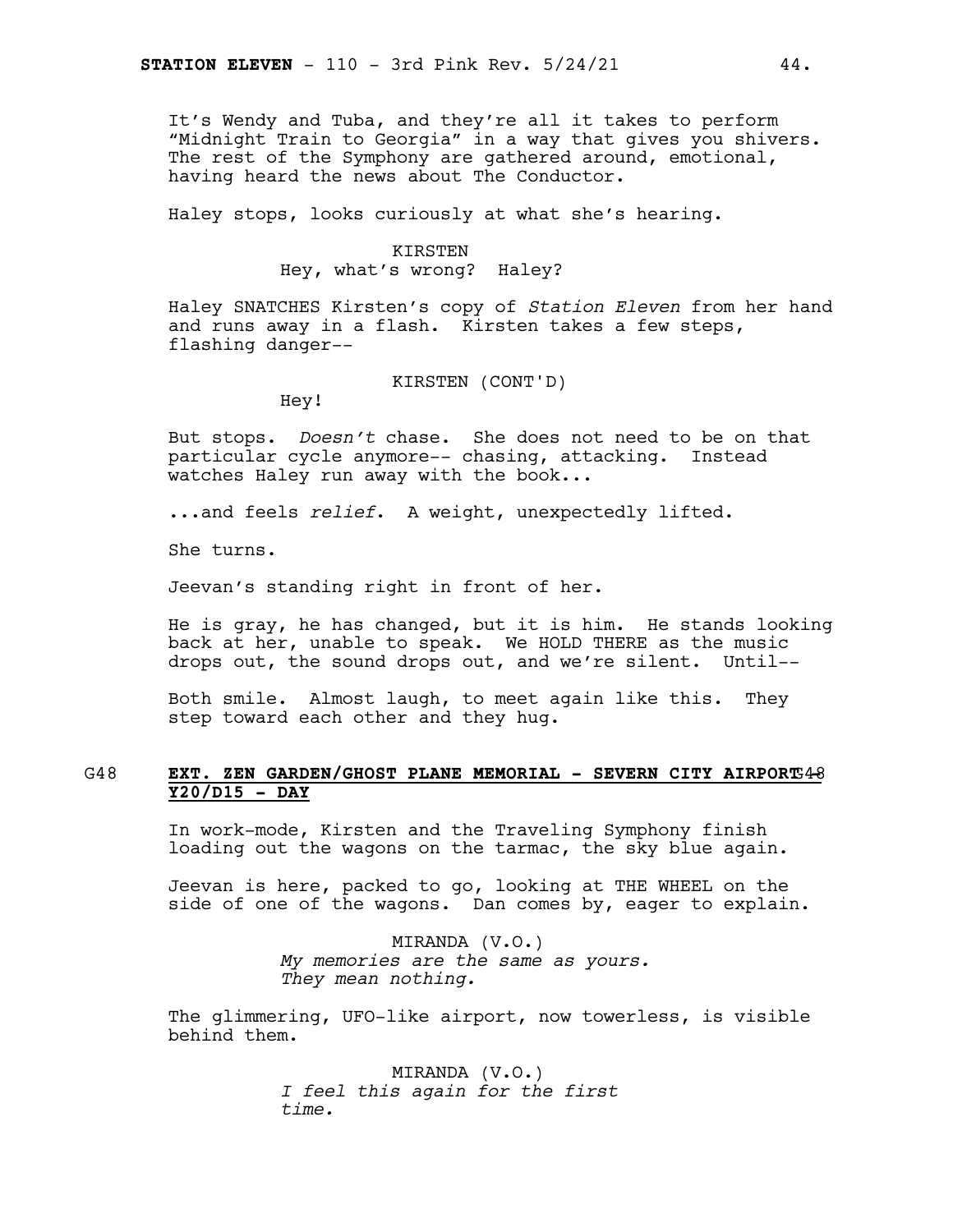Kirsten looks inside The Conductor's wagon, at her simple quarters. Spare. Empty. But up above, strapped to the top of the wagon, a simple WOODEN COFFIN.

> MIRANDA (V.O.) *I have a job to do.*

Alexandra is close, too. Astride Luli. Waiting.

### ALEXANDRA

I love you, Kirsten.

Kirsten looks back, hops down off the wagon.

KIRSTEN I love you, too.

ALEXANDRA

Goodbye.

KIRSTEN

Wait. *What?*

Before Kirsten can respond, Alex rides away, over toward Tyler, Elizabeth, and a few Undersea Kids.

Again, an opportunity to chase. Again, Kirsten stops herself. Lets her go. Lets Luli go, too. (For now.)

### H48 **EXT. ZEN GARDEN/GHOST PLANE MEMORIAL - SEVERN CITY AIRPORT**H48**- Y20/D15 - DAY**

Tyler looks at the burnt memorial, no longer very legible, with Elizabeth beside him. Throughout the zen garden, we see five undersea kids-- Haley, **TARANTULA**, and **SPACEMAN** and two others with them, all but Haley holding CLAYMORE MINES. An orphan-family for Y20, ready to set back out into the forest.

Clark approaches tentatively, holding a load of bread.

CLARK You're all ready, then. (offers bread) From Miles. He hates goodbyes.

A moment between Elizabeth and Clark as she takes the bread. Clark turns to Tyler. Looks at the Undersea holding mines, then watches Alex ride up and settle behind them. Elizabeth shares a look with Alex. Tyler sees his mom look at her. Looks down as Haley approaches, hands Tyler Kirsten's copy of *Station Eleven.* He takes it, hugs Haley close, looks to Clark. Clark looks back and sees a ragtag, reformed family.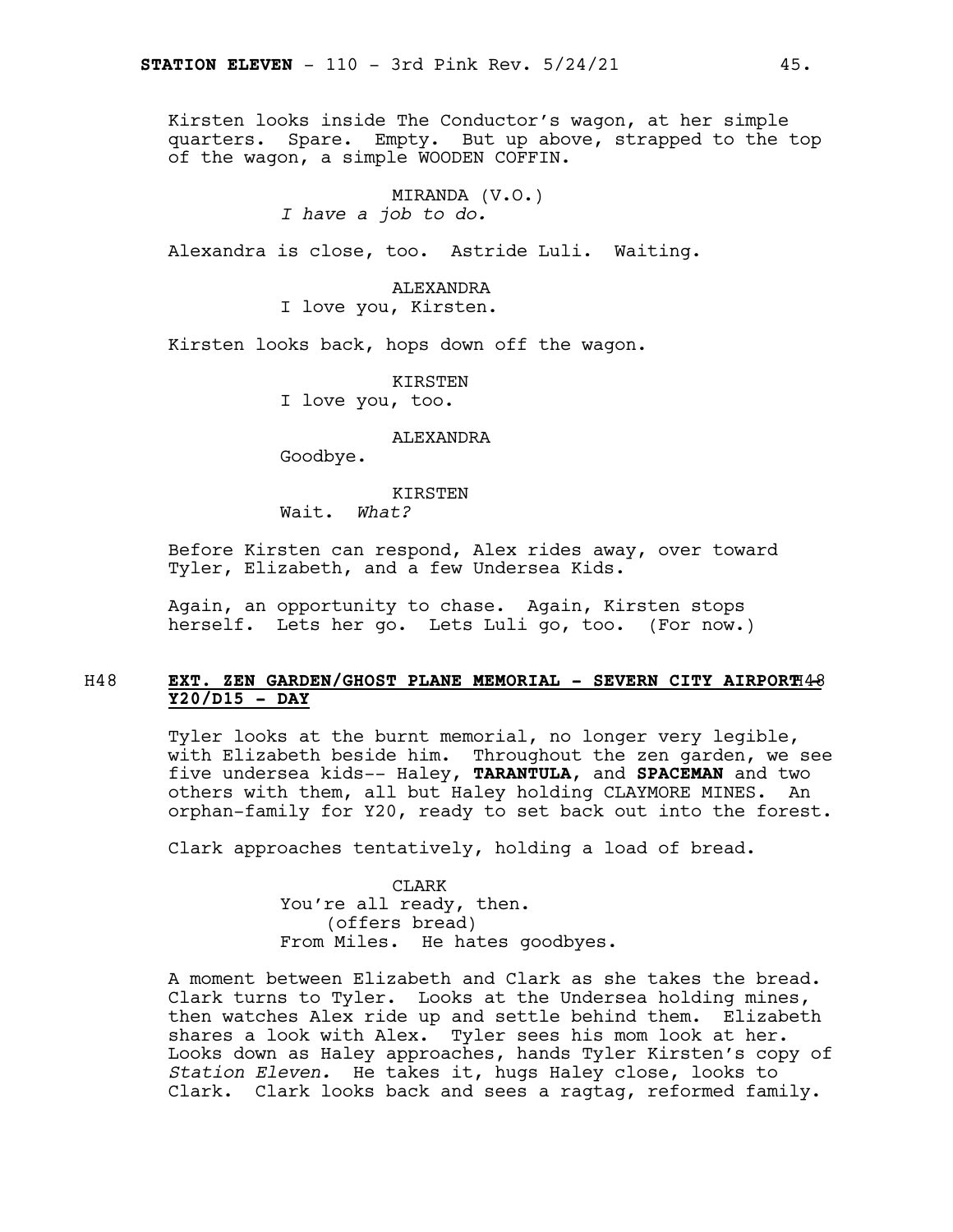TYLER (to the kids) I was wrong. About the Prophecy. Station Eleven already landed.

HALEY

When?

### TYLER

Before.

Tyler points. Clark steps back and looks at the airport, glimmering in the sunlight. From ground-level, Haley's eyes (which go wide with excitement), it does look like a ship.

> MIRANDA (V.O.) *Love will try to see the words before it's finished. Love makes work impossible.*

Tyler nods to Clark. An acknowledgement. But hardens.

TYLER This place is sacred. (turns to go) Protect it.

Tarantula and Spaceman and the other kids all SET DOWN THEIR LANDMINES. We turn with Tyler and see ANOTHER TEN MEMBERS OF THE UNDERSEA-- in the field ahead of them, also setting down landmines. Clark sees, too.

> CLARK (waves) Don't be... strangers... (then) What the... fuck...

Past this small group he sees--

I48 OMITTED 148

### J48 **FROM ABOVE** J48

As Tyler and his mother move to join them, along with Alex on Luli, we see HUNDREDS OF UNDERSEA fill the field, a creek, the surrounding woods, emerging. An army waiting at the gates, who never came in.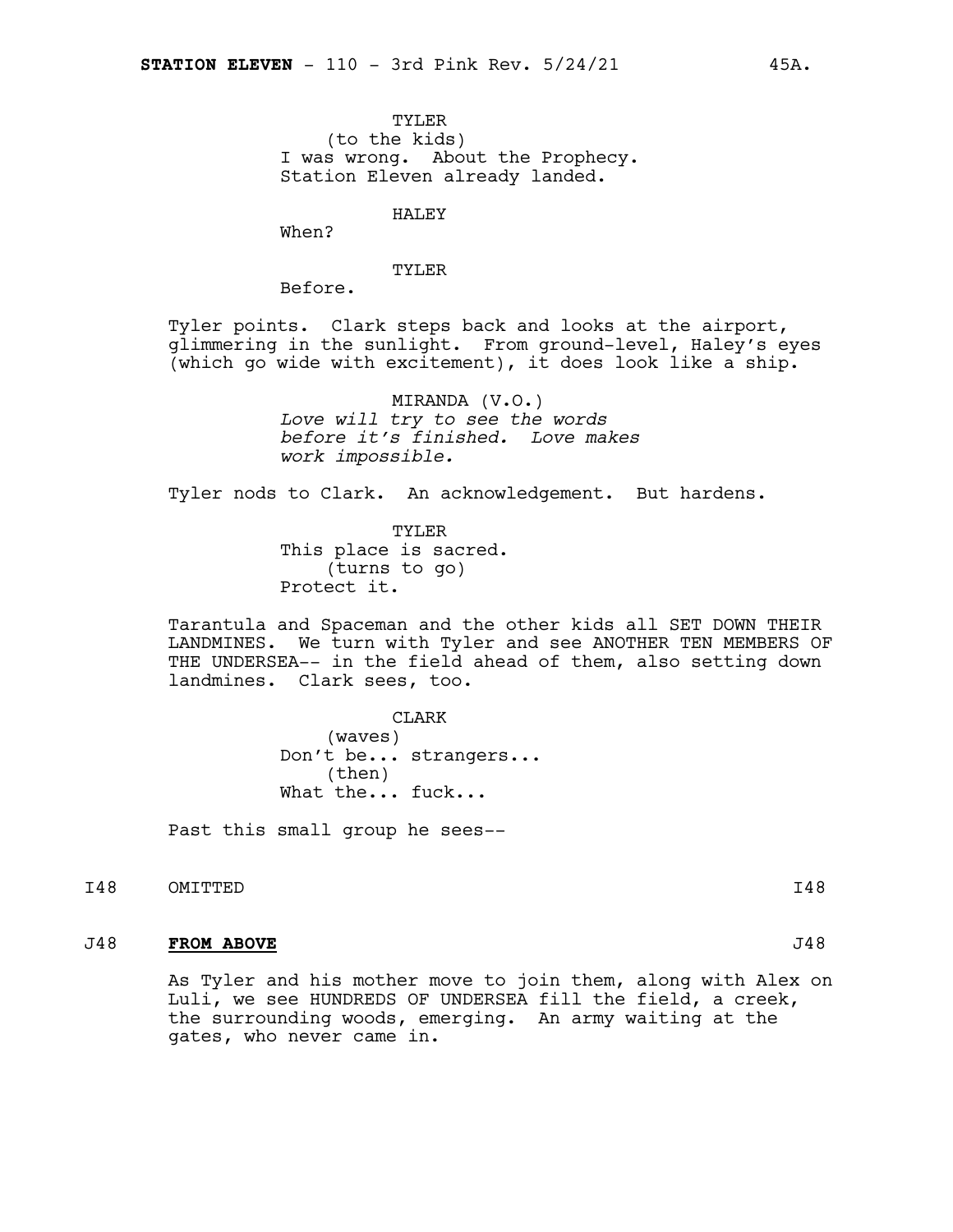### 48 **INT. HOTEL SERI GUMUM - ROOM - MALAYSIA - Y0/D1 - NIGHT** 48

[*Pull from previously shot work from Episode 103-- Miranda approaches the door, opens it, finds DR. ELEVEN standing there. Sees her own reflection in his mask.]*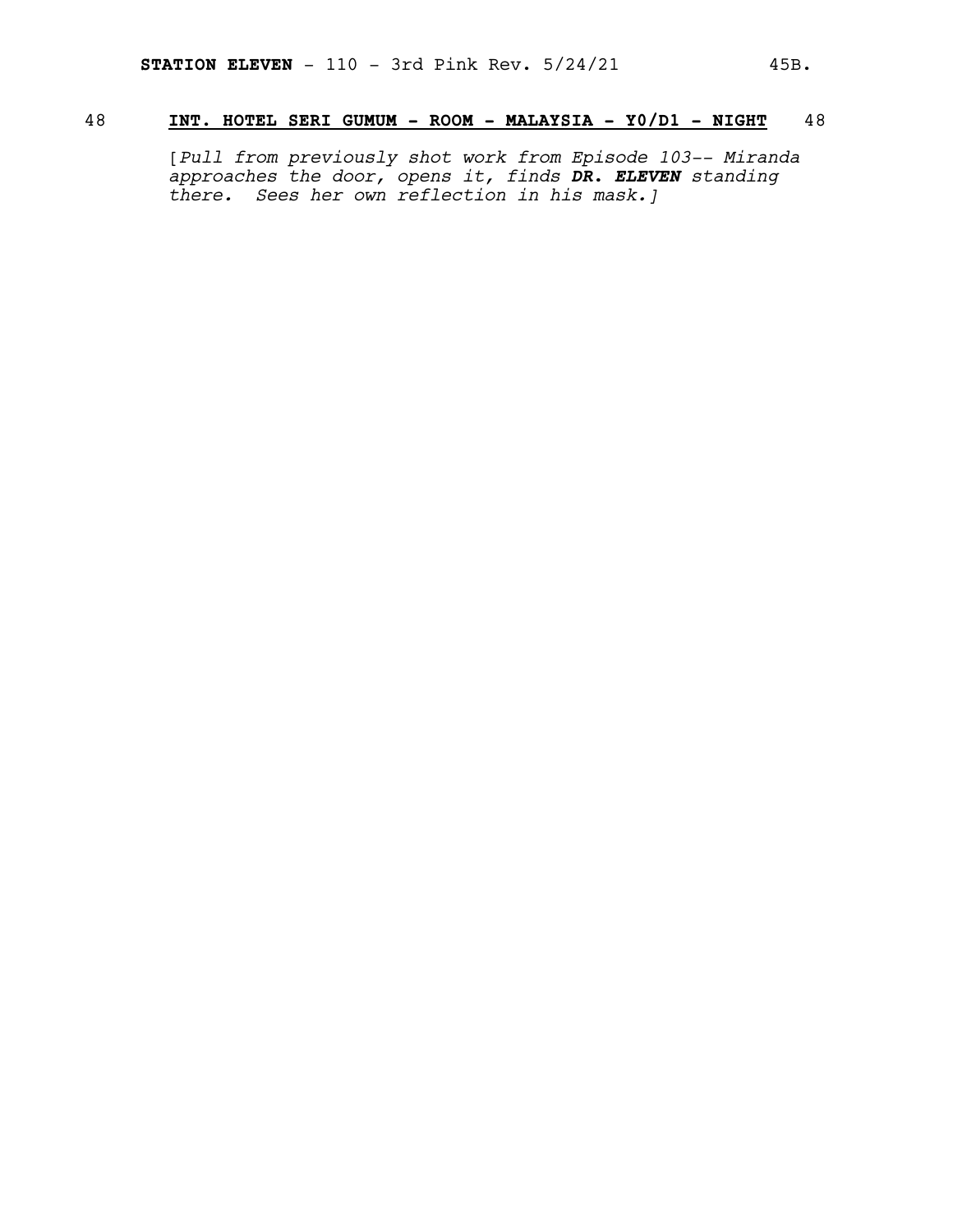MIRANDA (V.O.) *I have a job to do.*

### 49 **INT. STATION ELEVEN - OBSERVATION ROOM** 49

Miranda steps into the Observation Room with Dr. Eleven, standing and looking down at the Earth with her at his side.

> MIRANDA (V.O.) *I still have a job to do. And I'll find you again. I have found you nine times before, maybe ten. And I'll find you again. I always do.*

She looks at him. Looks around at the whole place. She made this with her imagination.

She looks at the clock and other equipment at his station. He nods toward a lockers. Something we haven't seen in this space before. She goes to it and opens it. Inside, a new SPACESUIT. And a helmet. No cracks.

> MIRANDA (V.O.) *There is no rescue mission.*

She sees a ladder. Leading up to a porthole of some kind.

MIRANDA (V.O.) *We are safe.*

She climbs up.

### 50 **EXT. BEACH - CARIBBEAN ISLAND - DAY** 50

Miranda steps up and into the sunlight, warm wind immediately blowing against her face. Drops suit and helmet in the sand. She takes a few steps forward, eyes closed, and breathes in the air, her hair flapping in the wind. She opens her eyes.

> MIRANDA (V.O.) *We open doors.*

We don't see what she sees, but she takes it in for a long time...

> MIRANDA (V.O.) *We remember....*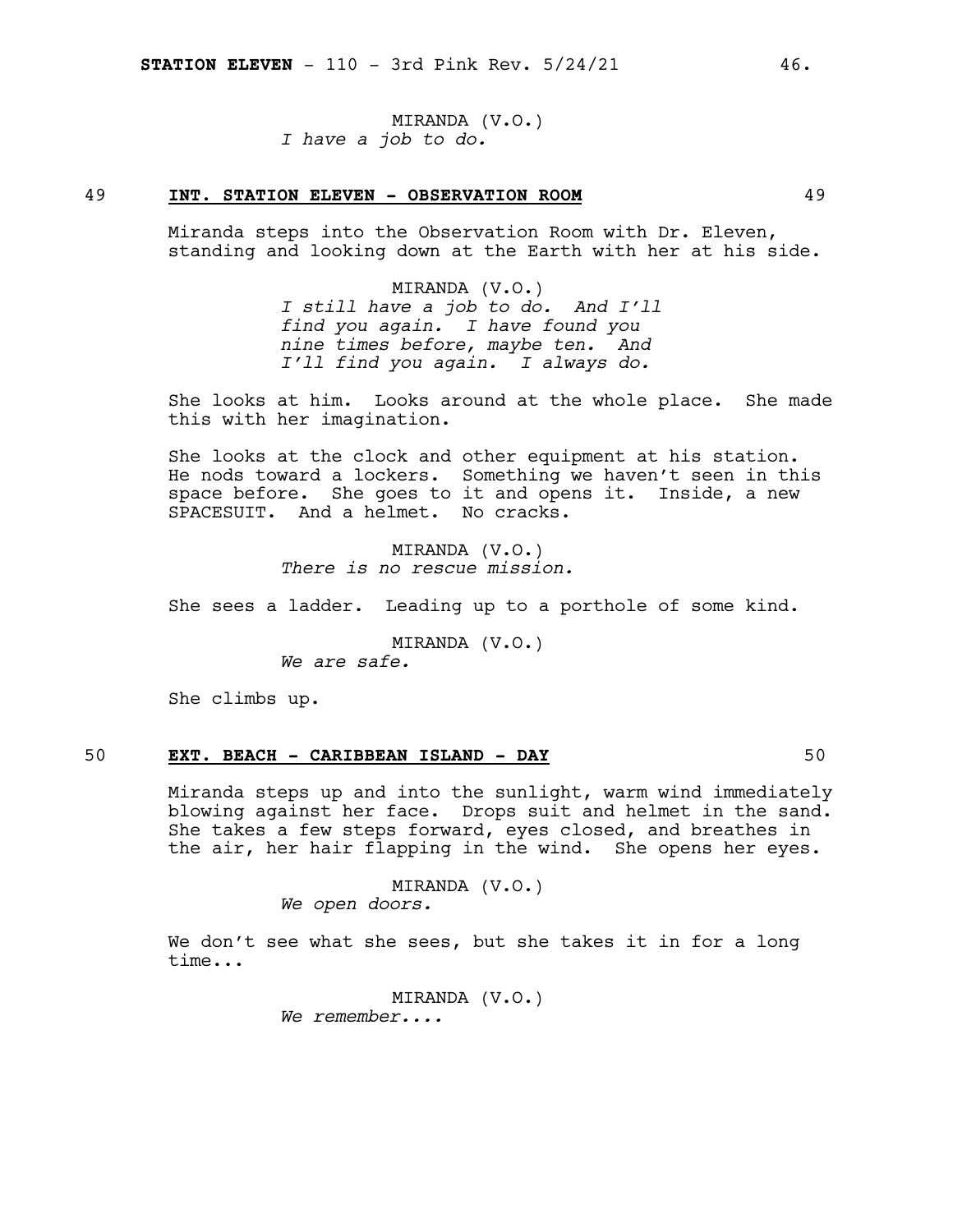### 51 **INT. HOTEL SERI GUMUM - ROOM - MALAYSIA - Y0/D2 - DAWN** 51

Miranda's body slumps sideways against the wall, still in the room, Jim's too, as the sun finally comes up in Malaysia. Day One. PUSH IN ON BLUE SKY through the window UNTIL WE...

### 52 **EXT. THE ROAD - THE WOODS - Y20/D15 - DAY** 52

PAN DOWN to find Dieter and Vlad at the helm of the large wagon, side-by-side, moving through the woods at the front of the whole Traveling Symphony.

Beside them, we see Sayid and August walking. The whole wagon-train rolls by, we find Dan sitting on the back of the last wagon. He looks out and sees Mountebanc hustling out of the woods, trying to catch up.

> MOUNTEBANC May I... Can I join you?

Dan nods an encouraging nod, gestures for him to hop aboard. Mountebanc does.

Beyond them, we find Kirsten and Jeevan, walking side-byside, bringing up the rear. They are talking. They *have been* talking. For many hours, we sense.

Another path leads off, fork in the road. The two stop here. \* Both look down the road that will lead Jeevan back home.  $*$ 

> JEEVAN \* Just a... brief ninety-mile walk. \* Six hours by boat...  $\star$

> KIRSTEN \* What's your island called? \*

JEEVAN \* Delano. Lara's from there.  $\star$ 

Silence for a few beats, then, as the idea of "Lara" hangs in  $*$ the air. To Kirsten, a spectral correlate. But a trusted  $*$ <br>ghost-- Jeevan is the bridge ghost-- Jeevan is the bridge. \*

> JEEVAN (CONT'D) It's hard, you know. Raising kids, you go in and out of sync... (searching) You love them, but you get angry.  $*$ <br> $H's$  like a voyo It's like a yoyo.

KIRSTEN You were alone.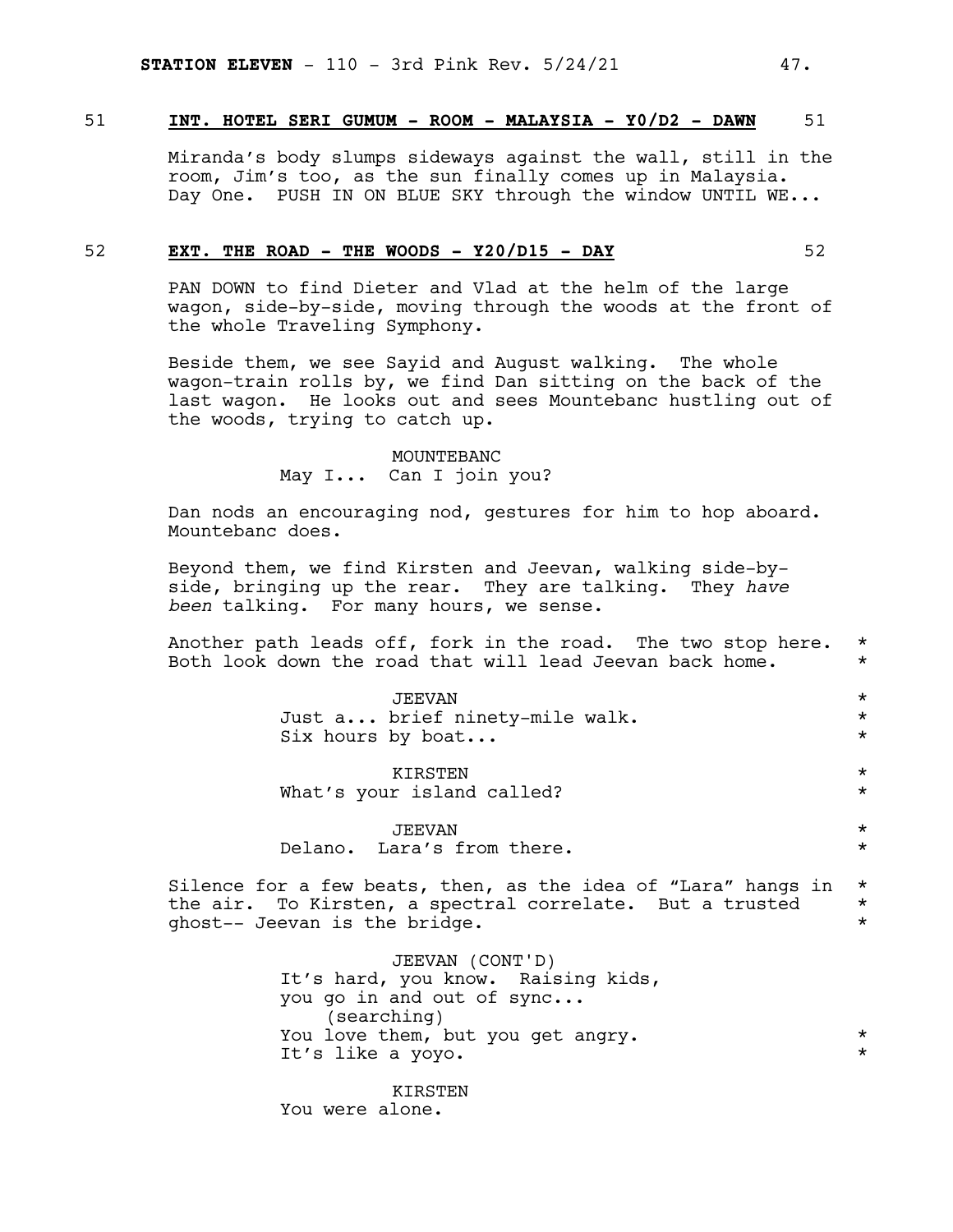| Jeevan nods, can't refute that.                                            | $^\star$             |
|----------------------------------------------------------------------------|----------------------|
| JEEVAN<br>I was. Yeah.<br>(off look)<br>Then I met this kid. Said I'd walk | *                    |
| her home. It was cold she lost                                             | $^\star$             |
| her key, we ended up--                                                     | $^\star$             |
| KIRSTEN<br>--you walked her home.                                          | $^\star$<br>$^\star$ |